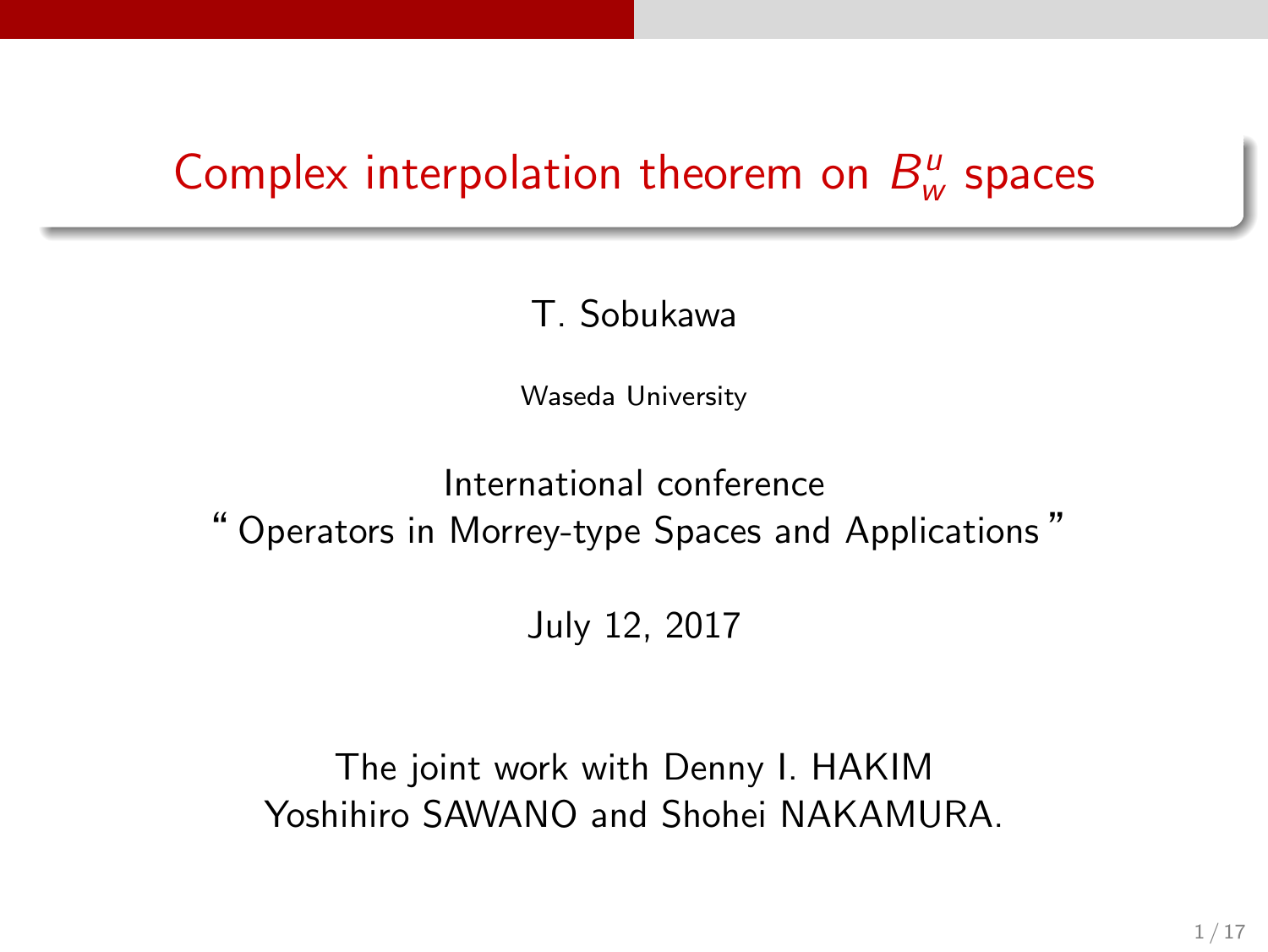Central Morrey spaces and its generalizations

Let  $Q_r = \{x \in \mathbb{R}^n : |x| < r\}$ . Put  $\delta = 0 +$  or 1.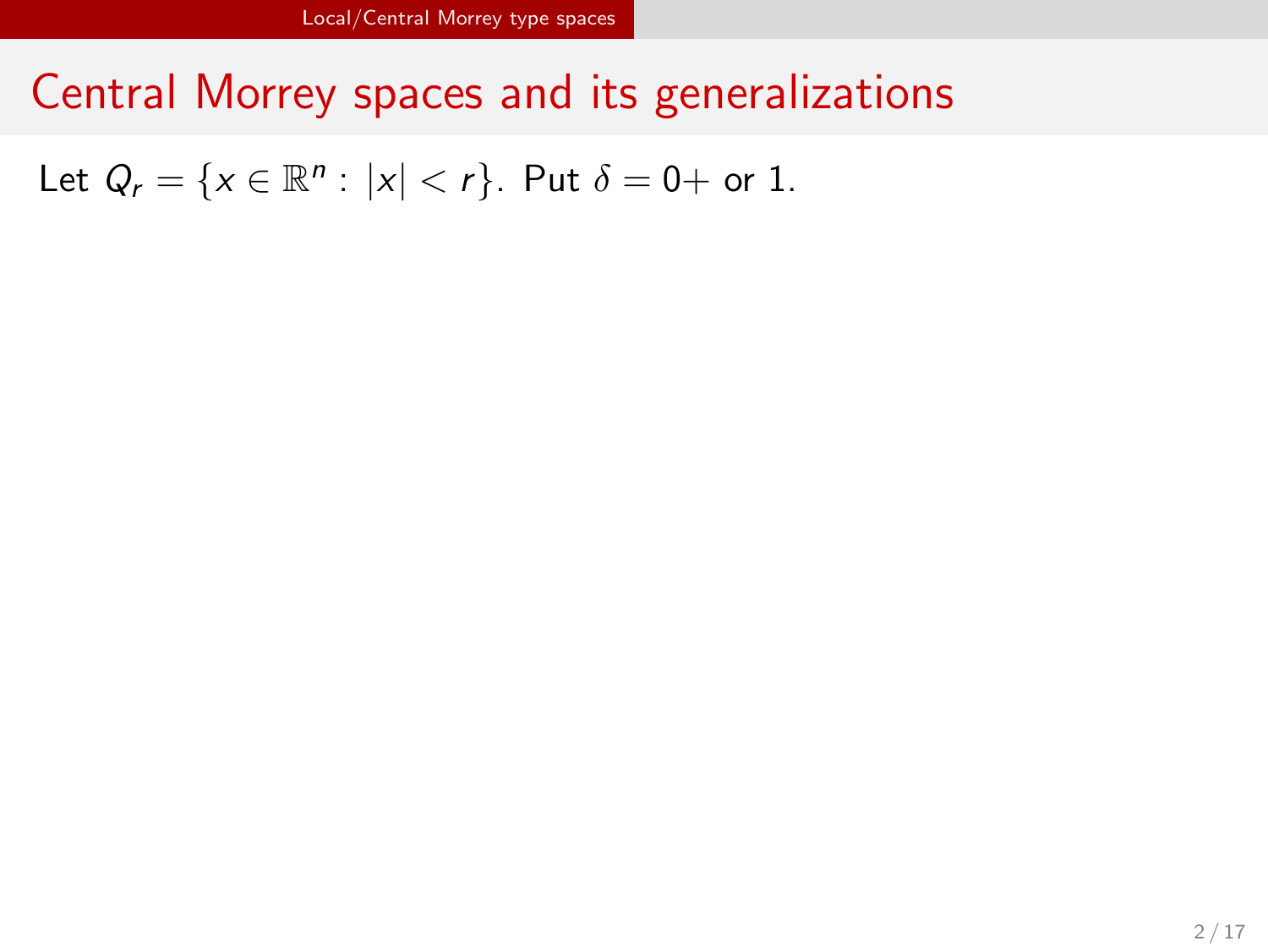# Central Morrey spaces and its generalizations

Let  $Q_r = \{x \in \mathbb{R}^n : |x| < r\}$ . Put  $\delta = 0 +$  or 1.

 $B^{p,\lambda}(\mathbb{R}^n)$ ,  $B^{p,\lambda}(\mathbb{R}^n)$ 

$$
\|f\|_{B^{p,\lambda}} = \sup_{r\geq \delta} \frac{1}{r^{\lambda}} \left(\frac{1}{|Q_r|} \int_{Q_r} |f(x)|^p dx\right)^{1/p} < \infty
$$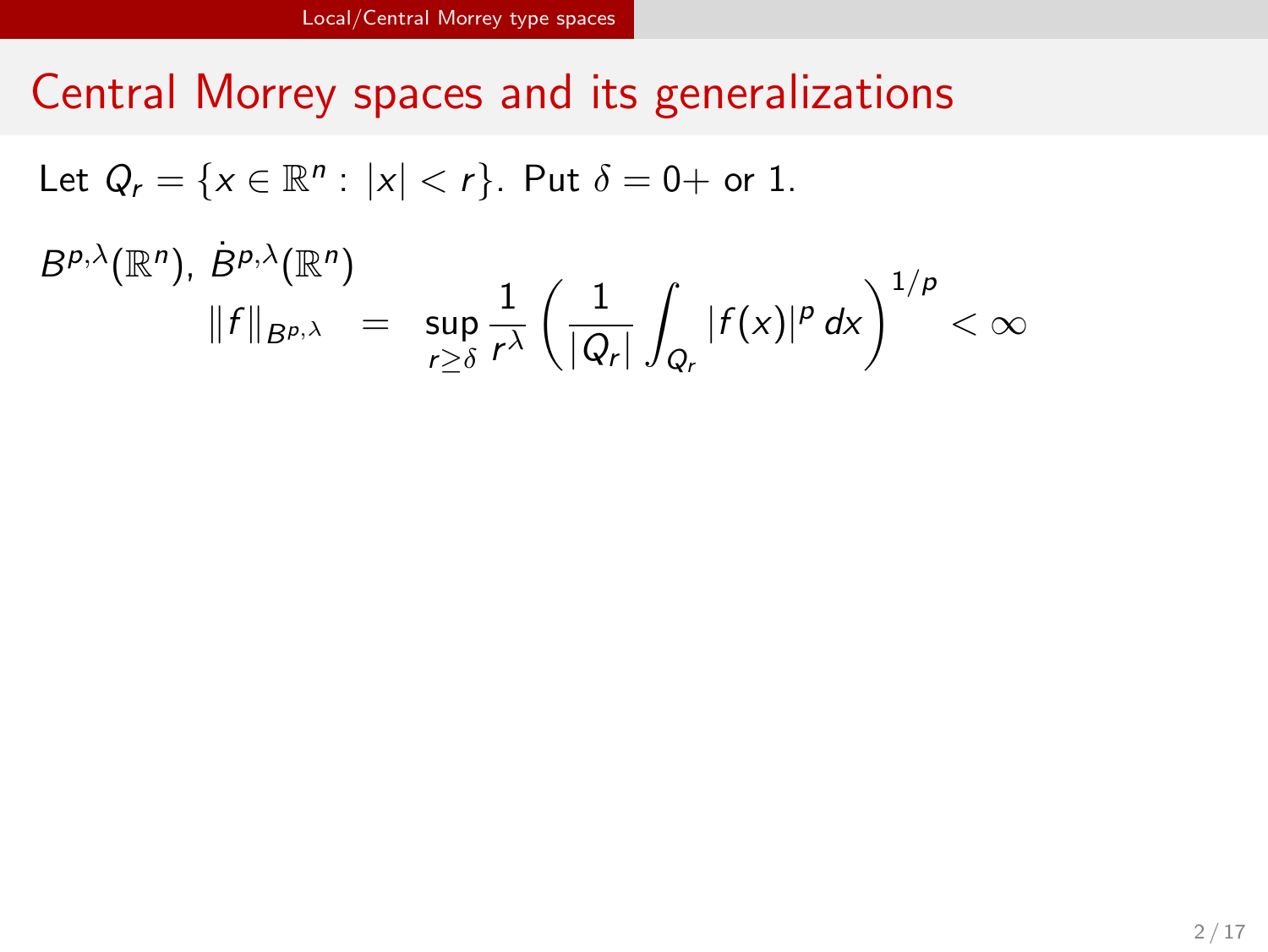# Central Morrey spaces and its generalizations

Let  $Q_r = \{x \in \mathbb{R}^n : |x| < r\}$ . Put  $\delta = 0 +$  or 1.

$$
B^{p,\lambda}(\mathbb{R}^n),\,B^{p,\lambda}(\mathbb{R}^n)
$$

$$
\begin{array}{rcl} \beta^{p,\chi}({\mathbb{R}}^n), \ B^{p,\chi}({\mathbb{R}}^n) & = & \displaystyle \sup_{r \geq \delta} \frac{1}{r^\lambda} \left( \frac{1}{|Q_r|} \int_{Q_r} |f(x)|^p \, dx \right)^{1/p} < \infty \\ & & \approx & \displaystyle \sup_{r \geq \delta} \frac{1}{r^{n/p+\lambda}} \|f\|_{L^p(Q_r)} \end{array}
$$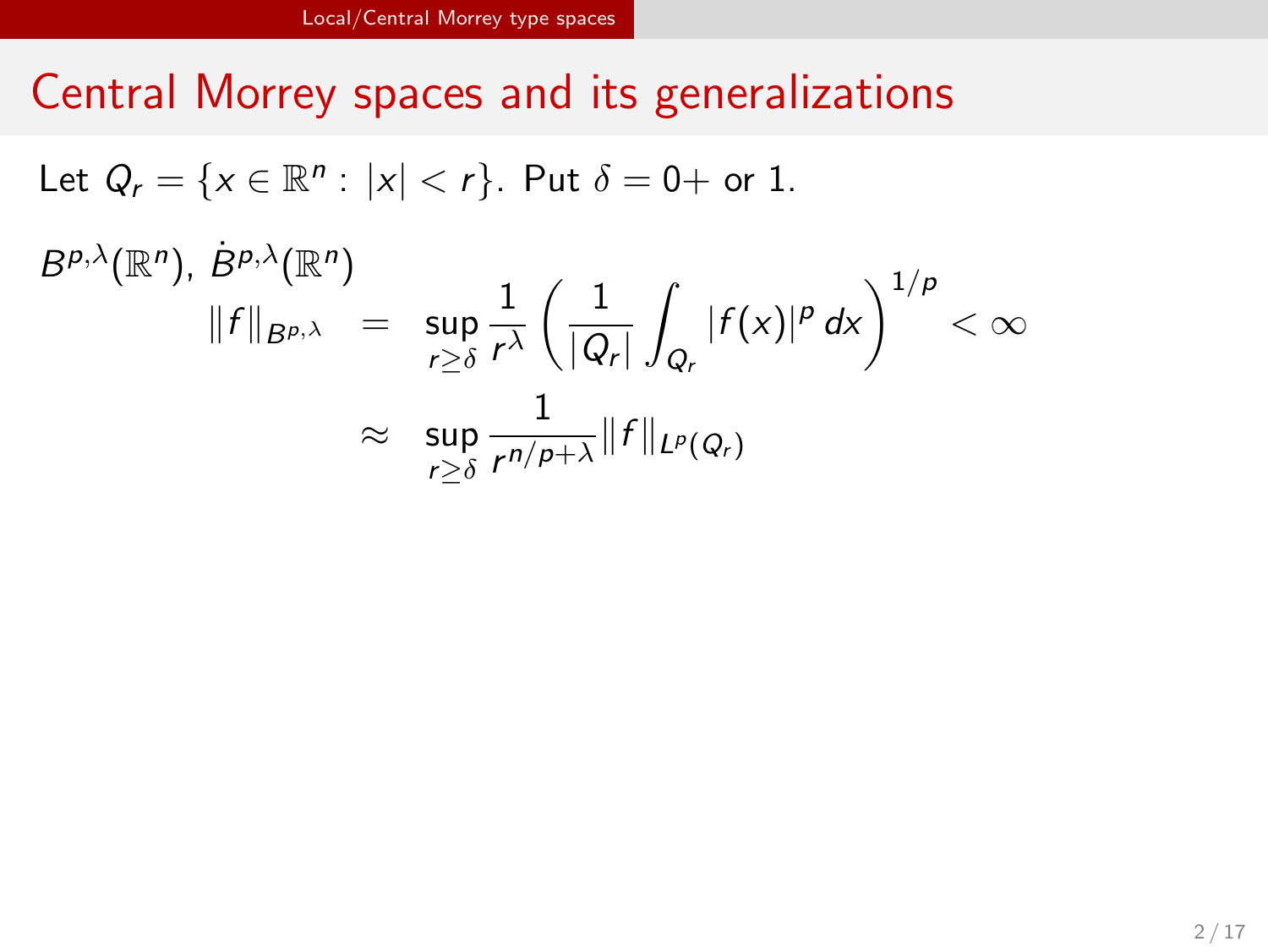# Central Morrey spaces and its generalizations

Let  $Q_r = \{x \in \mathbb{R}^n : |x| < r\}$ . Put  $\delta = 0 +$  or 1.

 $B^{p,\lambda}(\mathbb{R}^n)$ ,  $B^{p,\lambda}(\mathbb{R}^n)$ 

$$
\|f\|_{B^{p,\lambda}} = \sup_{r\geq \delta} \frac{1}{r^{\lambda}} \left(\frac{1}{|Q_r|} \int_{Q_r} |f(x)|^p dx\right)^{1/p} < \infty
$$
  

$$
\approx \sup_{r\geq \delta} \frac{1}{r^{n/p+\lambda}} \|f\|_{L^p(Q_r)} = \left\|\frac{1}{r^{n/p+\lambda}} \|f\|_{L^p(Q_r)}\right\|_{L^{\infty}[\delta,\infty)}
$$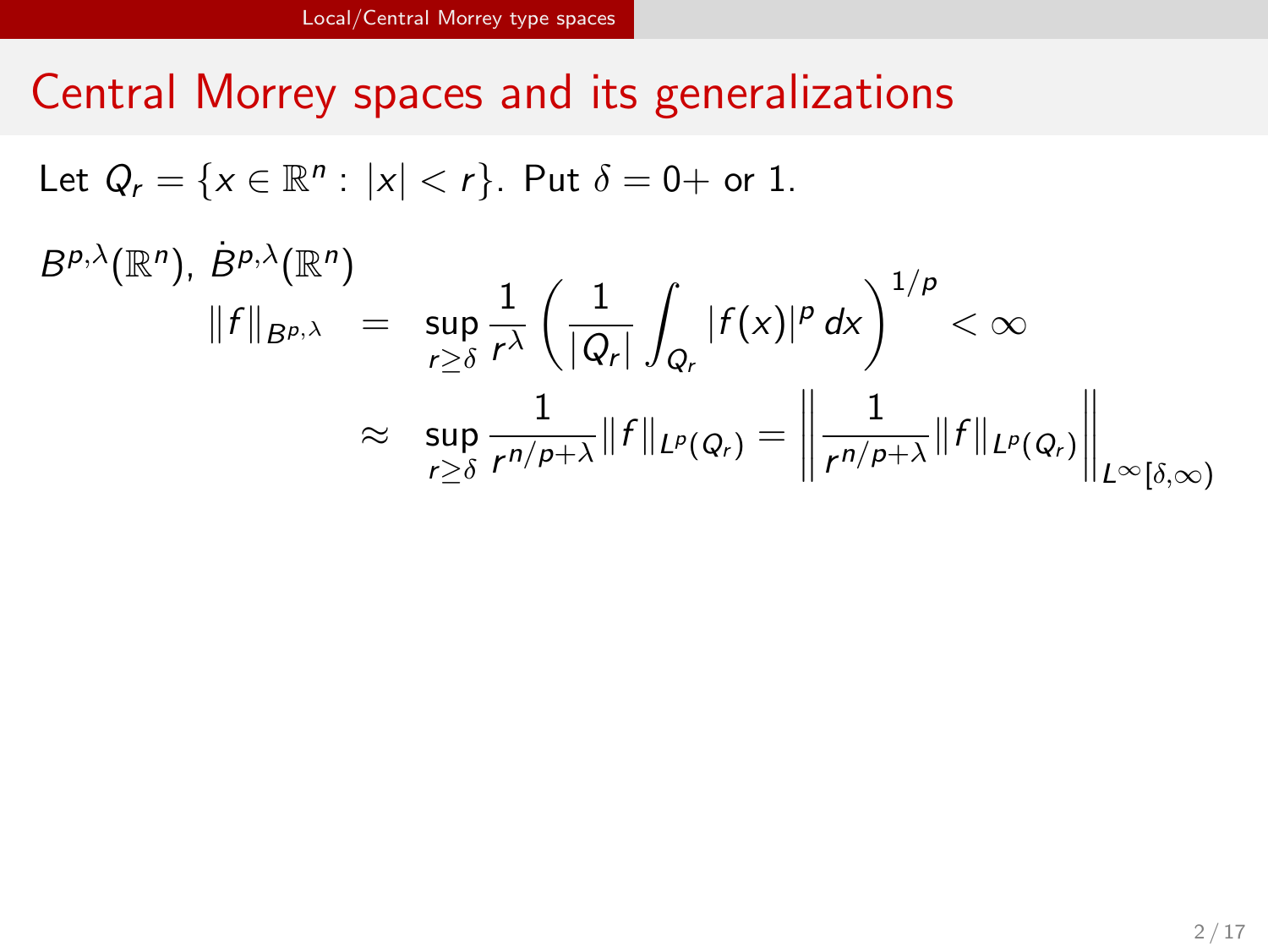# Central Morrey spaces and its generalizations

Let  $Q_r = \{x \in \mathbb{R}^n : |x| < r\}$ . Put  $\delta = 0 +$  or 1.

 $B^{p,\lambda}(\mathbb{R}^n)$ ,  $B^{p,\lambda}(\mathbb{R}^n)$ 

$$
\|f\|_{B^{p,\lambda}} = \sup_{r\geq \delta} \frac{1}{r^{\lambda}} \left(\frac{1}{|Q_r|} \int_{Q_r} |f(x)|^p dx\right)^{1/p} < \infty
$$
  

$$
\approx \sup_{r\geq \delta} \frac{1}{r^{n/p+\lambda}} \|f\|_{L^p(Q_r)} = \left\|\frac{1}{r^{n/p+\lambda}} \|f\|_{L^p(Q_r)}\right\|_{L^{\infty}[\delta,\infty)}
$$

*LMp,θ,<sup>w</sup>* (V. I. Burenkov and H. V. Guliyev, 2004)

$$
||f||_{LM_{p,\theta,w}} = ||w(r)||f||_{L^p(Q_r)}||_{L^{\theta}[\delta,\infty)}, \quad 0 < \theta \leq \infty
$$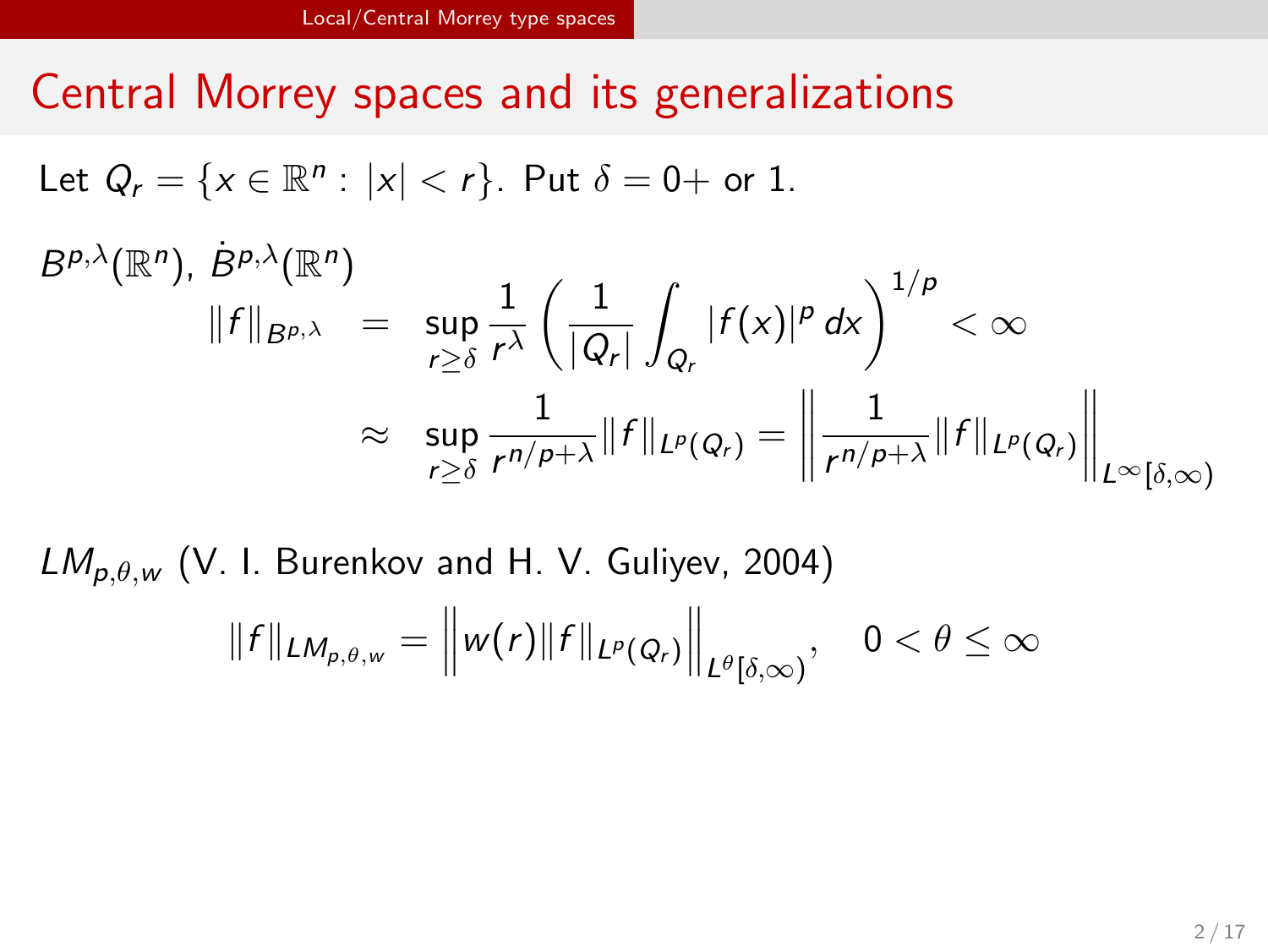# Central Morrey spaces and its generalizations

Let  $Q_r = \{x \in \mathbb{R}^n : |x| < r\}$ . Put  $\delta = 0 +$  or 1.

 $B^{p,\lambda}(\mathbb{R}^n)$ ,  $B^{p,\lambda}(\mathbb{R}^n)$ 

$$
\|f\|_{B^{p,\lambda}} = \sup_{r\geq \delta} \frac{1}{r^{\lambda}} \left(\frac{1}{|Q_r|} \int_{Q_r} |f(x)|^p dx\right)^{1/p} < \infty
$$
  

$$
\approx \sup_{r\geq \delta} \frac{1}{r^{n/p+\lambda}} \|f\|_{L^p(Q_r)} = \left\|\frac{1}{r^{n/p+\lambda}} \|f\|_{L^p(Q_r)}\right\|_{L^{\infty}[\delta,\infty)}
$$

*LMp,θ,<sup>w</sup>* (V. I. Burenkov and H. V. Guliyev, 2004)

$$
||f||_{LM_{p,\theta,w}} = ||w(r)||f||_{L^p(Q_r)}||_{L^{\theta}[\delta,\infty)}, \quad 0 < \theta \leq \infty
$$

*Bσ*, *B*˙ *<sup>σ</sup>* (Y. Komori-Furuya, K. Matsuoka, E. Nakai and Y. Sawano, 2013)

$$
||f||_{B_{\sigma}(E)} = \sup_{r \geq \delta} \frac{1}{r^{\sigma}} ||f||_{E(Q_r)} = \left\| \frac{1}{r^{\sigma}} ||f||_{E(Q_r)} \right\|_{L^{\infty}[\delta,\infty)}
$$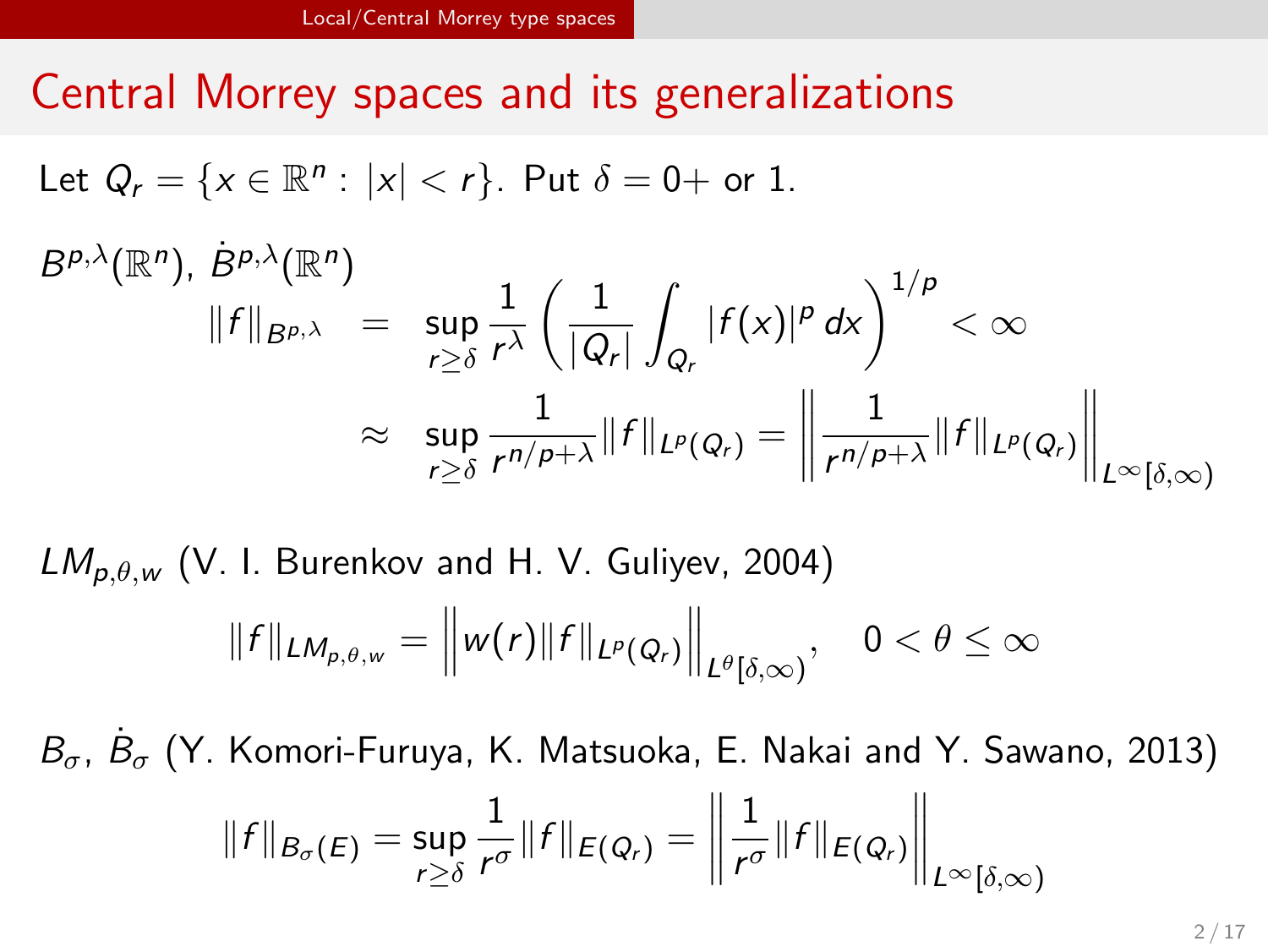#### Definition of *B u w* (*E*) spaces Definition 1  $||f||_{B_w^u(E)} = ||w(r)||f||_{E(Q_r)} ||_{L^u([\delta,\infty),\frac{dr}{r})} =$  $\sqrt{ }$  $\Big\}$  $\overline{\mathcal{L}}$ [∫ *<sup>∞</sup> δ*  $(w(r)$ *∥f*  $|E(Q_r)|$ <sup>*u*</sup>  $\frac{dr}{r}$ *r* ]1*/<sup>u</sup>* sup *r≥δ*  $(w(r)||f||_{E(Q_r)}), (u = \infty),$ where  $\delta = 0 + \text{ or } 1$ .

Local/Central Morrey type spaces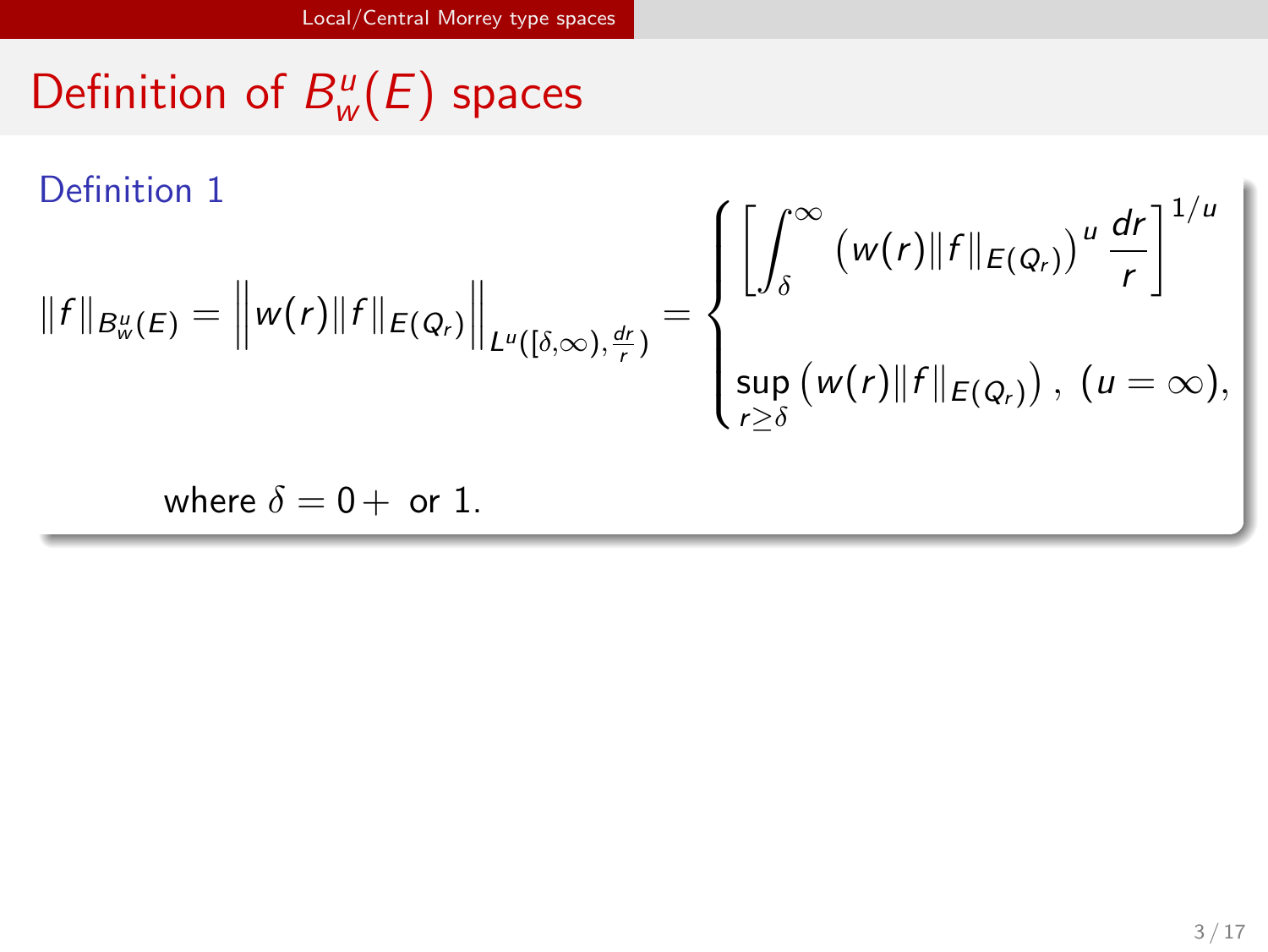Definition of *B u w* (*E*) spaces

Definition 1  
\n
$$
||f||_{B_w^u(E)} = ||w(r)||f||_{E(Q_r)}||_{L^u([\delta,\infty),\frac{dr}{r})} = \begin{cases} \left[ \int_{\delta}^{\infty} (w(r)||f||_{E(Q_r)})^u \frac{dr}{r} \right]^{1/u} \\ \sup_{r \ge \delta} (w(r)||f||_{E(Q_r)}), (u = \infty), \end{cases}
$$
\nwhere  $\delta = 0+$  or 1. The case  $\delta = 0+$ , we use the notation  $B_w^u(E)$ .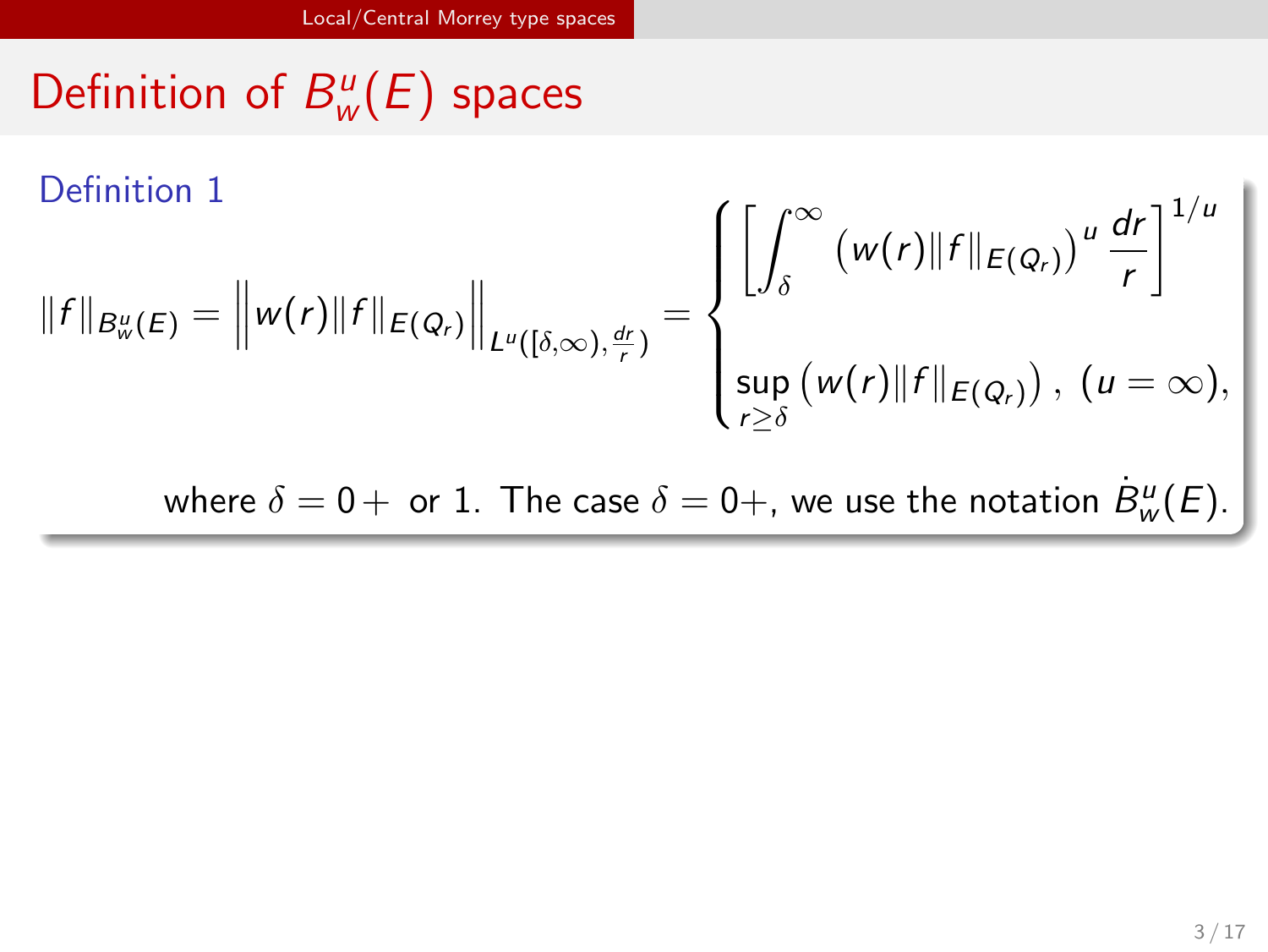Definition of *B u w* (*E*) spaces

Definition 1  
\n
$$
||f||_{B^u_w(E)} = ||w(r)||f||_{E(Q_r)}||_{L^u([\delta,\infty),\frac{dr}{r})} = \begin{cases} \left[ \int_{\delta}^{\infty} (w(r)||f||_{E(Q_r)})^u \frac{dr}{r} \right]^{1/u} \\ \sup_{r \ge \delta} (w(r)||f||_{E(Q_r)}), (u = \infty), \end{cases}
$$
\nwhere  $\delta = 0+$  or 1. The case  $\delta = 0+$ , we use the notation  $B^u_w(E)$ .

Assumption: Restriction condition of *E*

 $0 < t < r < \infty \Longrightarrow \|f\|_{E(Q_t)} \leq C_E \|f\|_{E(Q_r)}.$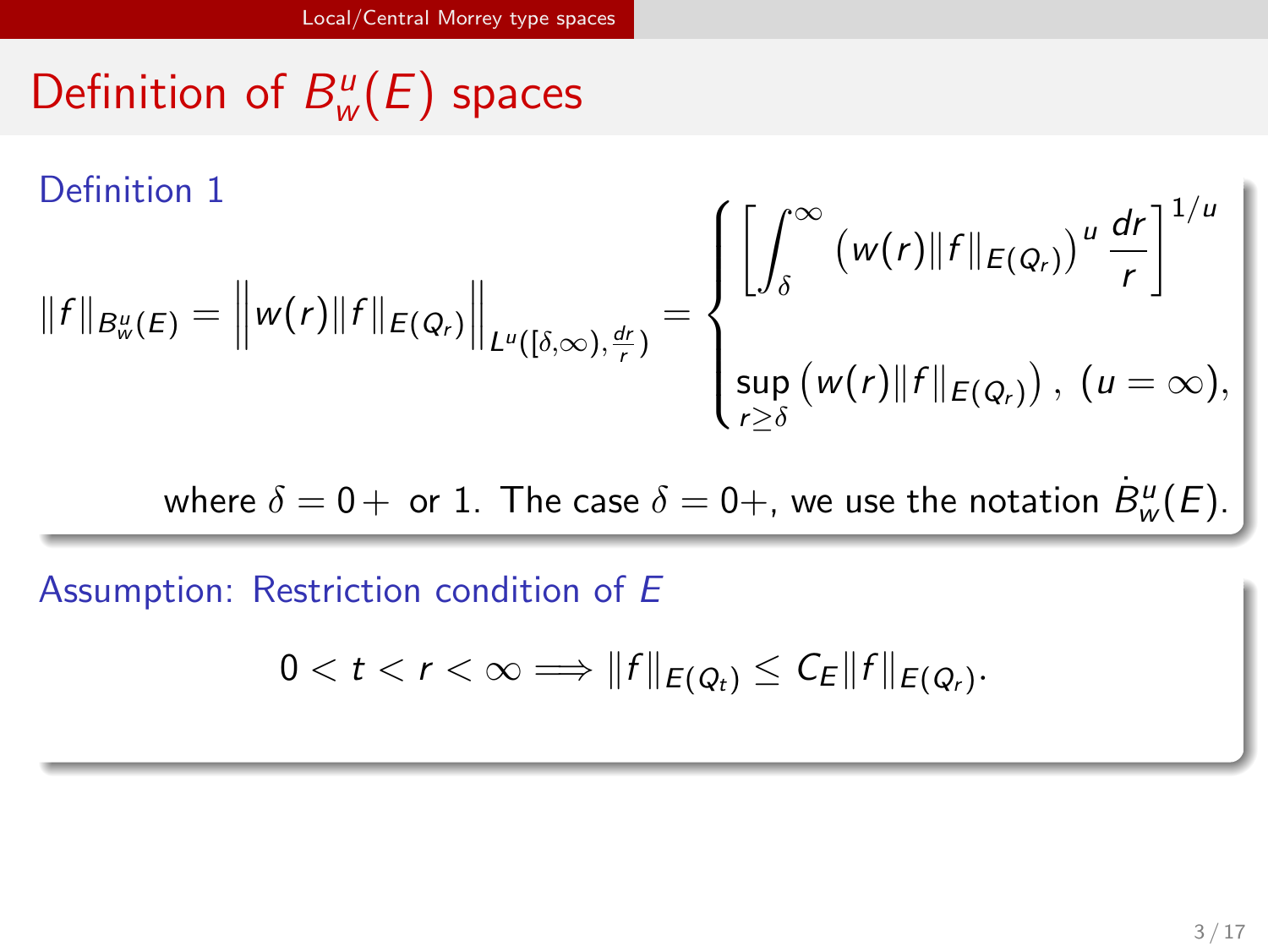Definition of *B u w* (*E*) spaces

Definition 1  
\n
$$
||f||_{B^u_w(E)} = ||w(r)||f||_{E(Q_r)}||_{L^u([\delta,\infty),\frac{dr}{r})} = \begin{cases}\n\left[\int_{\delta}^{\infty} (w(r)||f||_{E(Q_r)})^u \frac{dr}{r}\right]^{1/u} \\
\sup_{r \geq \delta} (w(r)||f||_{E(Q_r)}), (u = \infty),\n\end{cases}
$$

where  $\delta = 0+$  or  $1$ . The case  $\delta = 0+$ , we use the notation  $\dot{B}^u_w(E)$ .

Assumption: Restriction condition of *E*

 $0 < t < r < \infty \Longrightarrow \|f\|_{E(Q_t)} \leq C_E \|f\|_{E(Q_r)}.$ 

Example 2 (the space *E*)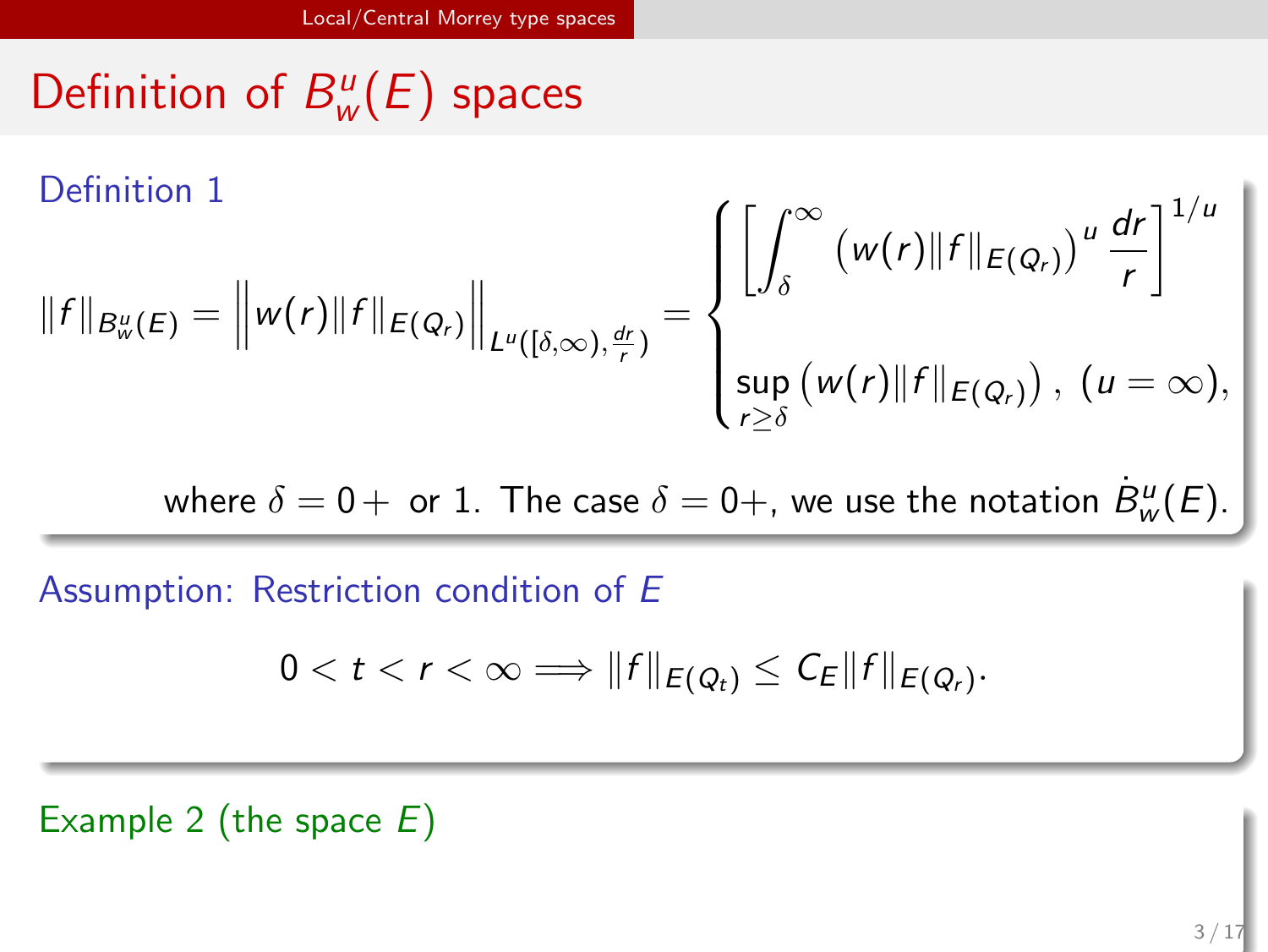Definition of *B u w* (*E*) spaces

Definition 1  
\n
$$
||f||_{B_w^u(E)} = ||w(r)||f||_{E(Q_r)}||_{L^u([\delta,\infty),\frac{dr}{r})} = \begin{cases}\n\left[\int_{\delta}^{\infty} (w(r)||f||_{E(Q_r)})^u \frac{dr}{r}\right]^{1/u} \\
\sup_{r \geq \delta} (w(r)||f||_{E(Q_r)}), (u = \infty),\n\end{cases}
$$

where  $\delta = 0+$  or  $1$ . The case  $\delta = 0+$ , we use the notation  $\dot{B}^u_w(E)$ .

Assumption: Restriction condition of *E*

 $0 < t < r < \infty \Longrightarrow \|f\|_{E(Q_t)} \leq C_E \|f\|_{E(Q_r)}.$ 

Example 2 (the space *E*) *L p* ,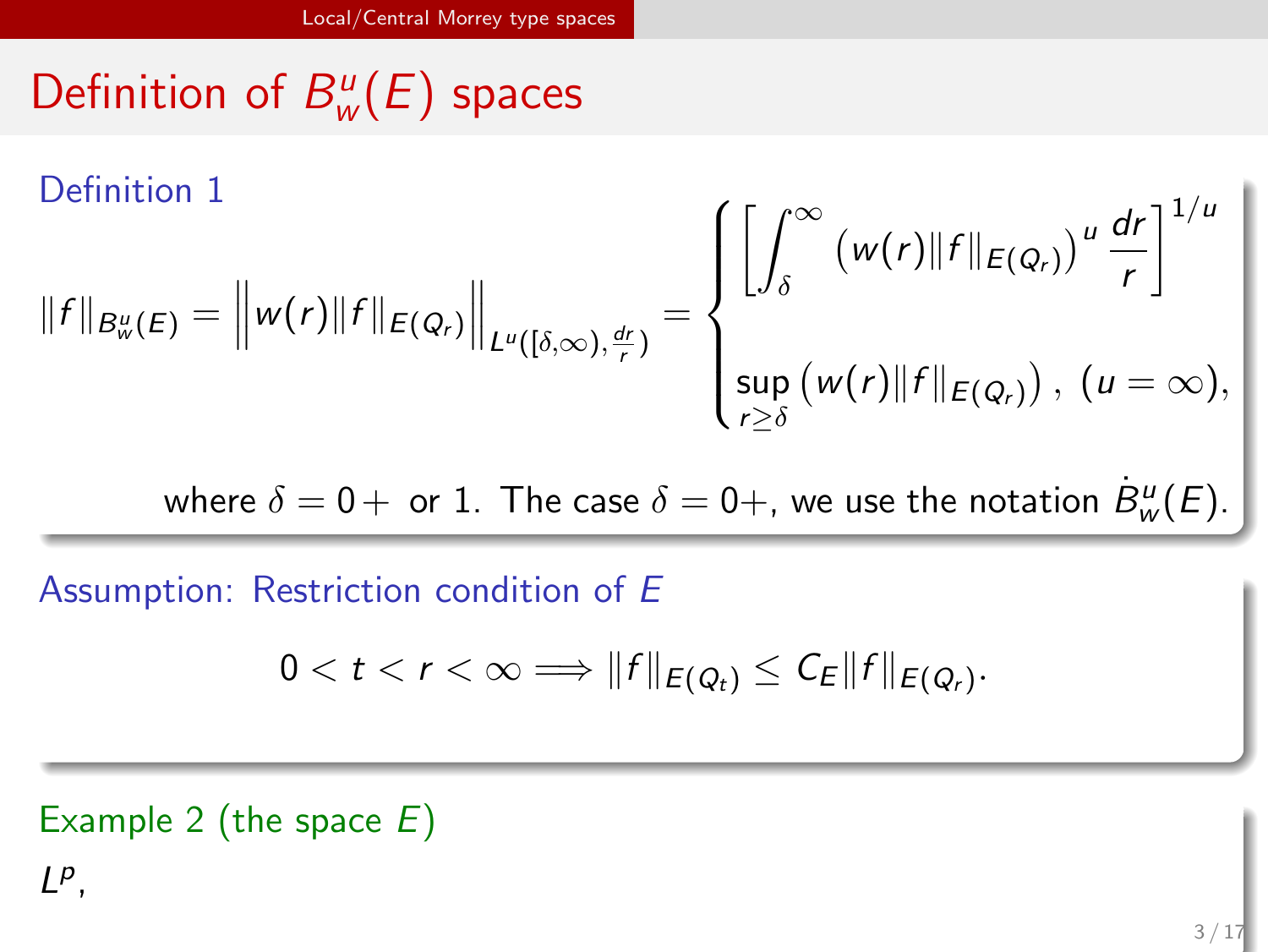Definition of *B u w* (*E*) spaces

Definition 1  
\n
$$
||f||_{B_w^u(E)} = ||w(r)||f||_{E(Q_r)}||_{L^u([\delta,\infty),\frac{dr}{r})} = \begin{cases}\n\left[\int_{\delta}^{\infty} (w(r)||f||_{E(Q_r)})^u \frac{dr}{r}\right]^{1/u} \\
\sup_{r \geq \delta} (w(r)||f||_{E(Q_r)}), (u = \infty),\n\end{cases}
$$

where  $\delta = 0+$  or  $1$ . The case  $\delta = 0+$ , we use the notation  $\dot{B}^u_w(E)$ .

Assumption: Restriction condition of *E*

 $0 < t < r < \infty \Longrightarrow \|f\|_{E(Q_t)} \leq C_E \|f\|_{E(Q_r)}.$ 

Example 2 (the space *E*)  $L^p$ ,  $L^p/\mathfrak{C}$ ,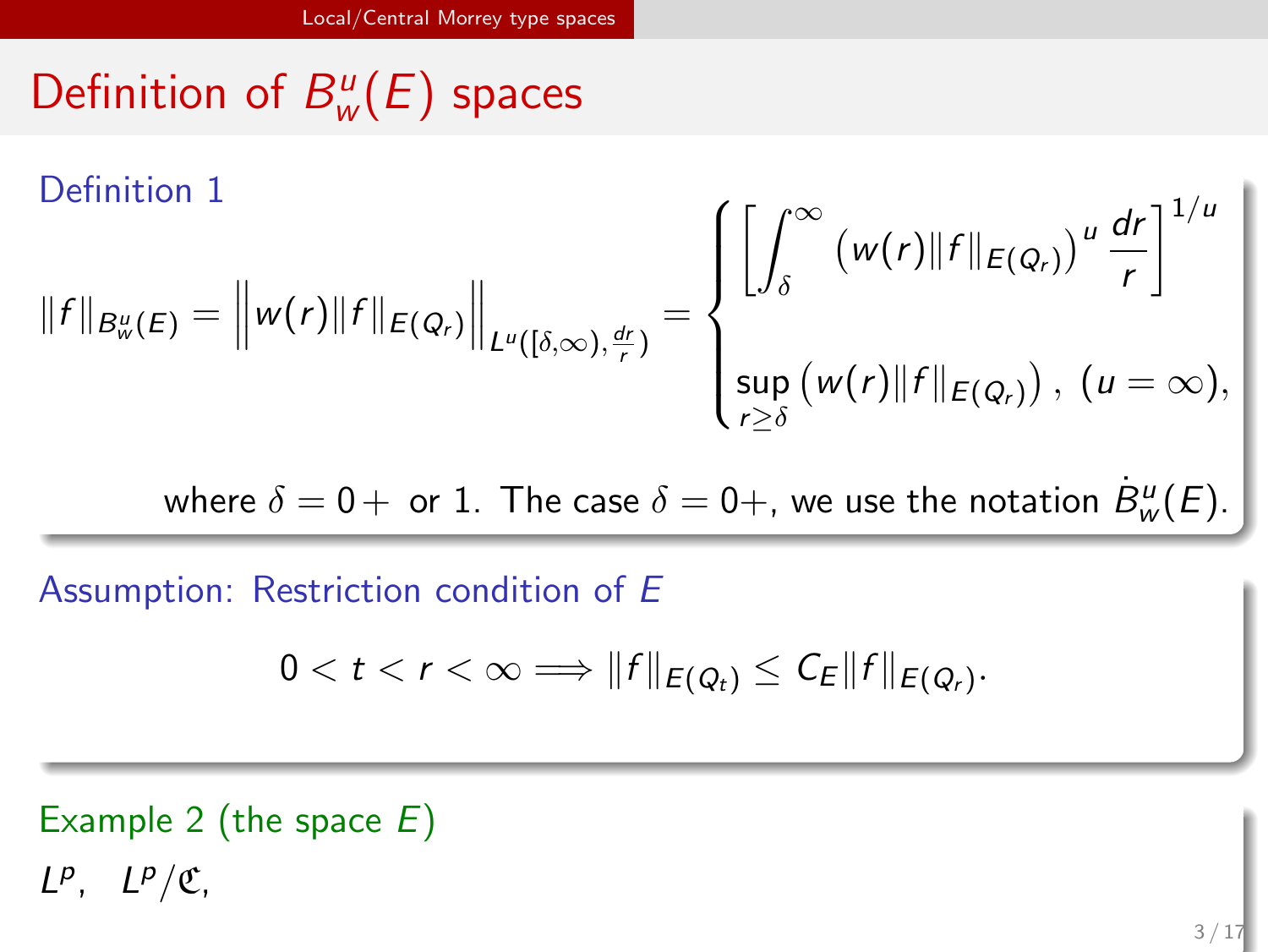Definition of *B u w* (*E*) spaces

Definition 1  
\n
$$
||f||_{B_w^u(E)} = ||w(r)||f||_{E(Q_r)}||_{L^u([\delta,\infty),\frac{dr}{r})} = \begin{cases} \left[ \int_{\delta}^{\infty} (w(r)||f||_{E(Q_r)})^u \frac{dr}{r} \right]^{1/u} \\ \sup_{r \ge \delta} (w(r)||f||_{E(Q_r)}), (u = \infty), \end{cases}
$$

where  $\delta = 0+$  or  $1$ . The case  $\delta = 0+$ , we use the notation  $\dot{B}^u_w(E)$ .

Assumption: Restriction condition of *E*

 $0 < t < r < \infty \Longrightarrow \|f\|_{E(Q_t)} \leq C_E \|f\|_{E(Q_r)}.$ 

### Example 2 (the space *E*)

*L*<sup>*p*</sup>, *L*<sup>*p*</sup>/**C**, Orlicz space  $Φ(L)$ ,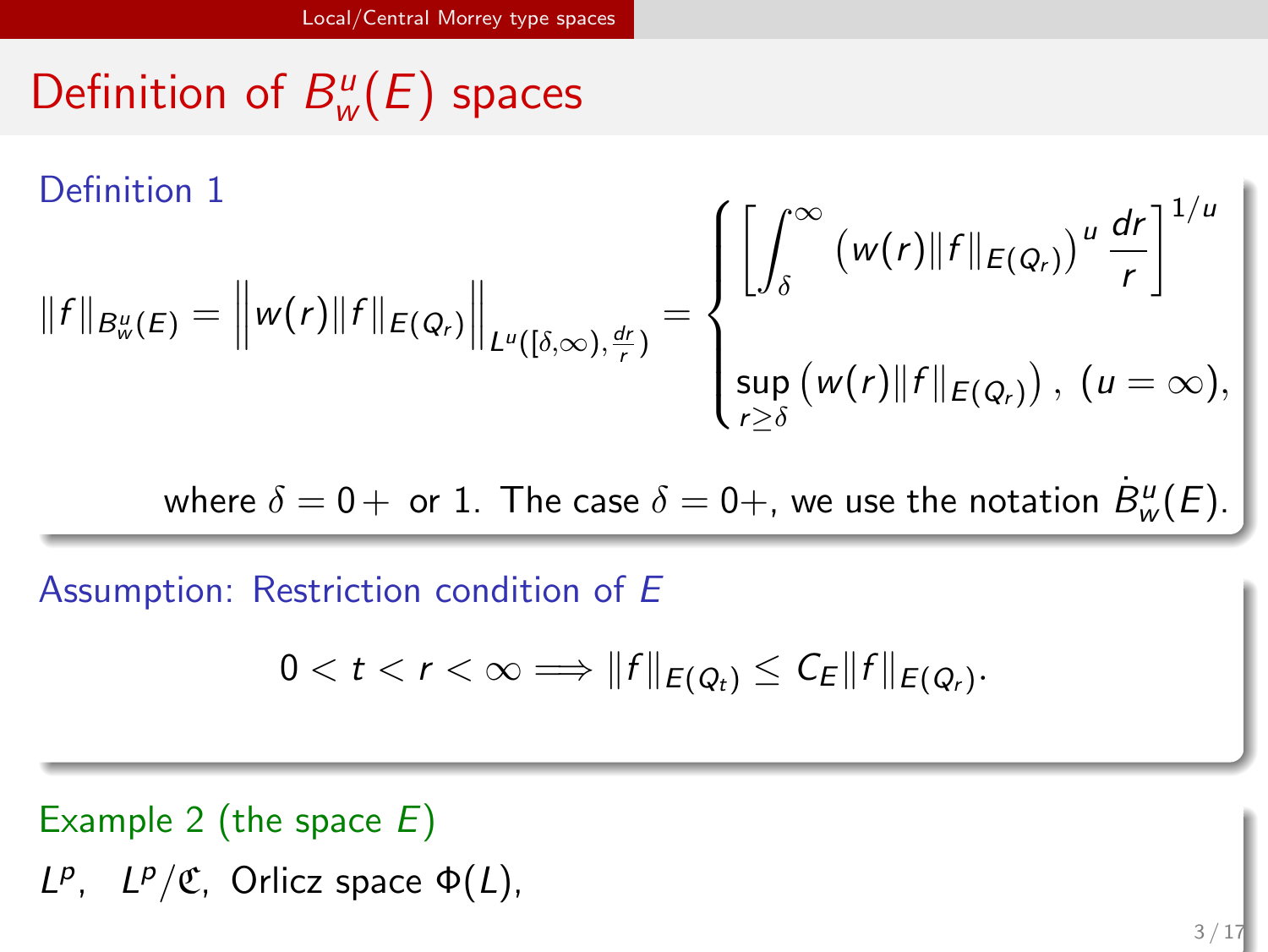Definition of *B u w* (*E*) spaces

Definition 1

$$
||f||_{B^u_w(E)} = ||w(r)||f||_{E(Q_r)}||_{L^u([\delta,\infty),\frac{dr}{r})} = \begin{cases} \left[ \int_{\delta}^{\infty} (w(r)||f||_{E(Q_r)})^u \frac{dr}{r} \right]^{1/u} \\ \sup_{r \ge \delta} (w(r)||f||_{E(Q_r)}), (u = \infty), \end{cases}
$$

where  $\delta = 0+$  or  $1$ . The case  $\delta = 0+$ , we use the notation  $\dot{B}^u_w(E)$ .

Assumption: Restriction condition of *E*

 $0 < t < r < \infty \Longrightarrow \|f\|_{E(Q_t)} \leq C_E \|f\|_{E(Q_r)}.$ 

Example 2 (the space *E*)

*L*<sup>*p*</sup>, *L*<sup>*p*</sup>/**C**, Orlicz space Φ(*L*), Lorentz space *L*<sup>*p*</sup>,*q*</sub>

 $3 / 17$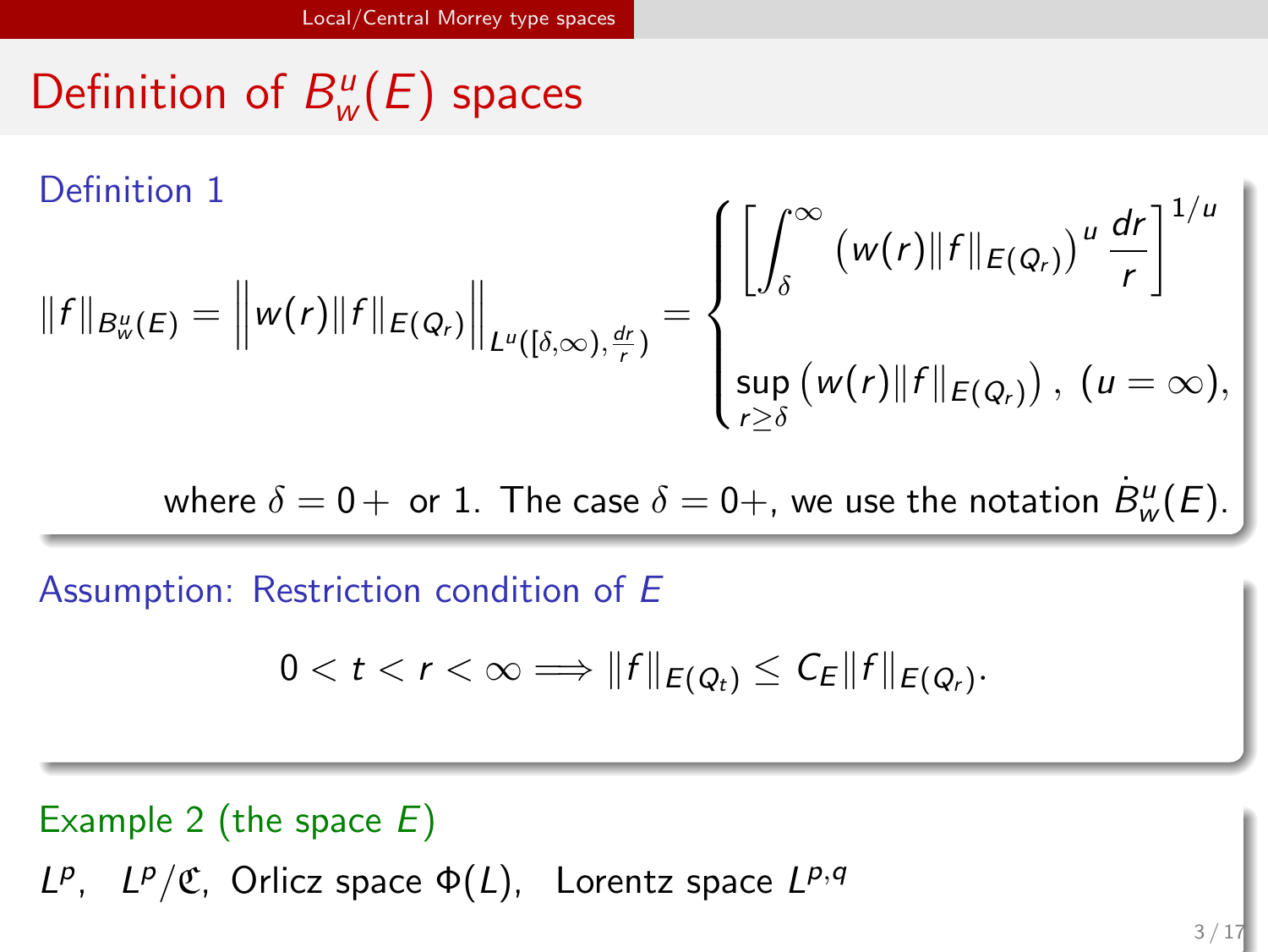Definition of *B u w* (*E*) spaces

Definition 1

$$
||f||_{B_{w}^{u}(E)} = ||w(r)||f||_{E(Q_{r})}||_{L^{u}([\delta,\infty),\frac{dr}{r})} = \begin{cases} \left[ \int_{\delta}^{\infty} (w(r)||f||_{E(Q_{r})})^{u} \frac{dr}{r} \right]^{1/u} \\ \sup_{r \geq \delta} (w(r)||f||_{E(Q_{r})}), (u = \infty), \end{cases}
$$

where  $\delta = 0+$  or  $1$ . The case  $\delta = 0+$ , we use the notation  $\dot{B}^u_w(E)$ .

Assumption: Restriction condition of *E*

 $0 < t < r < \infty \Longrightarrow \|f\|_{E(Q_t)} \leq C_E \|f\|_{E(Q_r)}.$ 

### Example 2 (the space *E*)

*L*<sup>*p*</sup>, *L*<sup>*p*</sup>/**C**, Orlicz space Φ(*L*), Lorentz space *L*<sup>*p*</sup>,*q*</sub> Morrey space, Weak-Morrey space,

3 / 17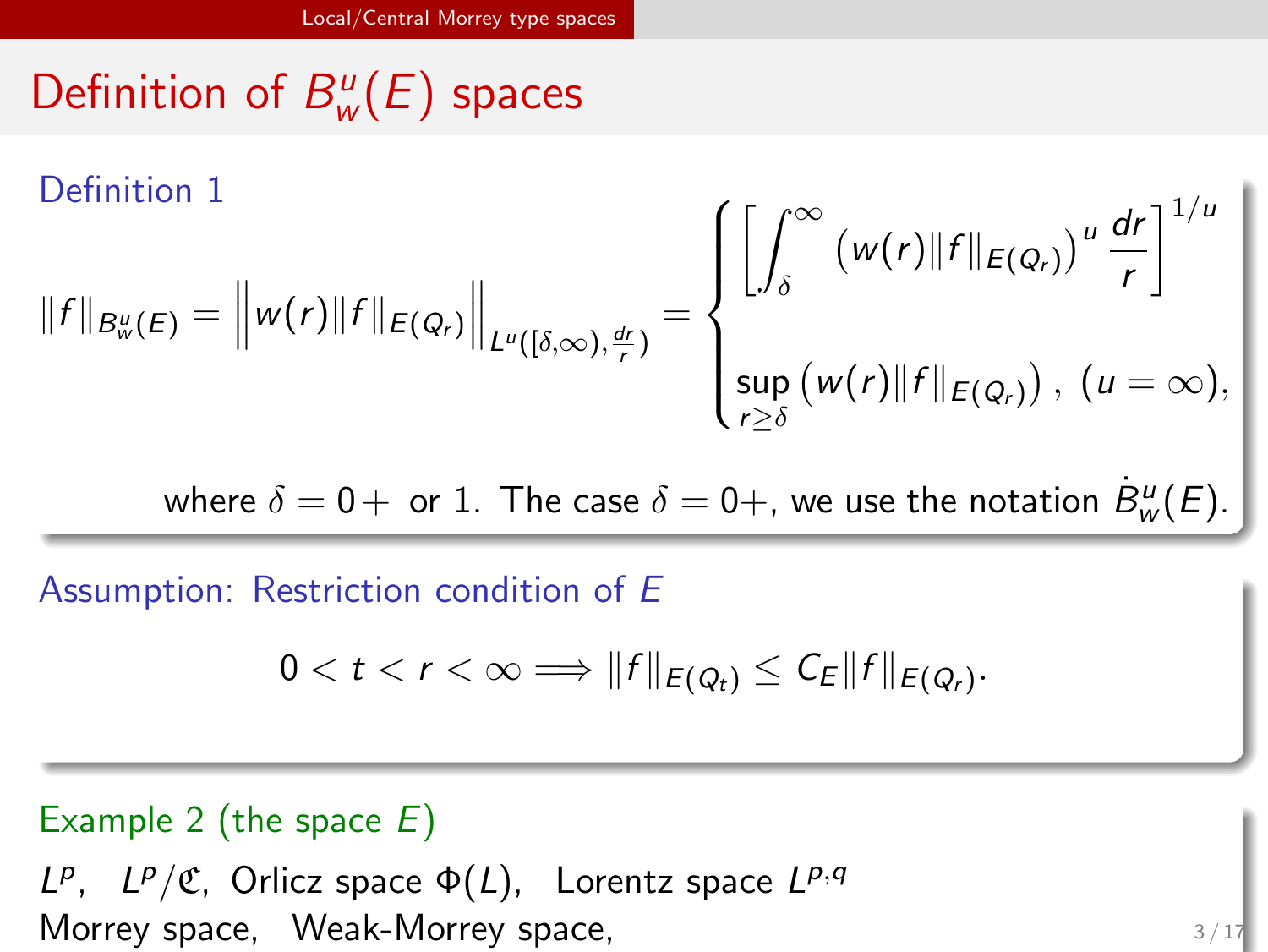Definition of *B u w* (*E*) spaces

Definition 1

$$
||f||_{B_{w}^{u}(E)} = ||w(r)||f||_{E(Q_{r})}||_{L^{u}([\delta,\infty),\frac{dr}{r})} = \begin{cases} \left[ \int_{\delta}^{\infty} (w(r)||f||_{E(Q_{r})})^{u} \frac{dr}{r} \right]^{1/u} \\ \sup_{r \geq \delta} (w(r)||f||_{E(Q_{r})}), (u = \infty), \end{cases}
$$

where  $\delta = 0+$  or  $1$ . The case  $\delta = 0+$ , we use the notation  $\dot{B}^u_w(E)$ .

Assumption: Restriction condition of *E*

 $0 < t < r < \infty \Longrightarrow \|f\|_{E(Q_t)} \leq C_E \|f\|_{E(Q_r)}.$ 

### Example 2 (the space *E*)

*L*<sup>*p*</sup>, *L*<sup>*p*</sup>/**C**, Orlicz space Φ(*L*), Lorentz space *L*<sup>*p*</sup>,*q*</sub> Morrey space, Weak-Morrey space, Campanato space, Lipschitz space3/17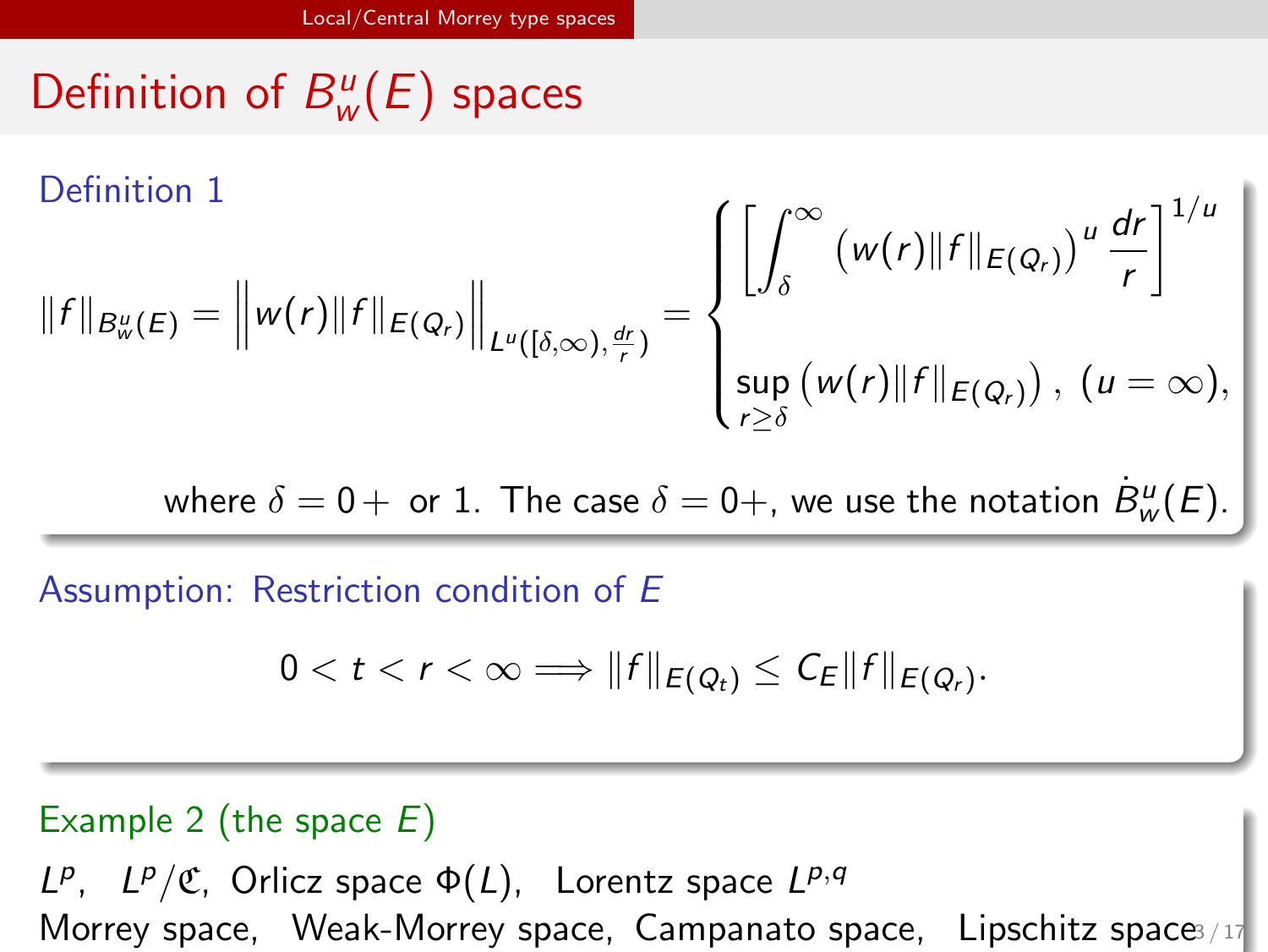Condition of *w*

almost decreasing

$$
w(r) \geq Cw(s) \quad \text{for} \quad r \leq s.
$$

doubling condition

$$
C^{-1} \leq \frac{w(r)}{w(s)} \leq C \quad \text{for} \quad \frac{1}{2} \leq \frac{r}{s} \leq 2.
$$

$$
\mathcal{W}^{u} = \left\{ w : \text{almost decreasing, doubling, } \int_{1}^{\infty} w(r)^{u} \frac{dr}{r} < \infty \right\}
$$
  

$$
\mathcal{W}^{*} = \left\{ w : \text{almost decreasing, doubling, } \int_{r}^{\infty} w(t) \frac{dt}{t} \approx w(r) \right\}
$$
  

$$
u_{1} \le u_{2} \implies \mathcal{W}^{*} \subset \mathcal{W}^{u_{1}} \subset \mathcal{W}^{u_{2}} \subset \mathcal{W}^{\infty}.
$$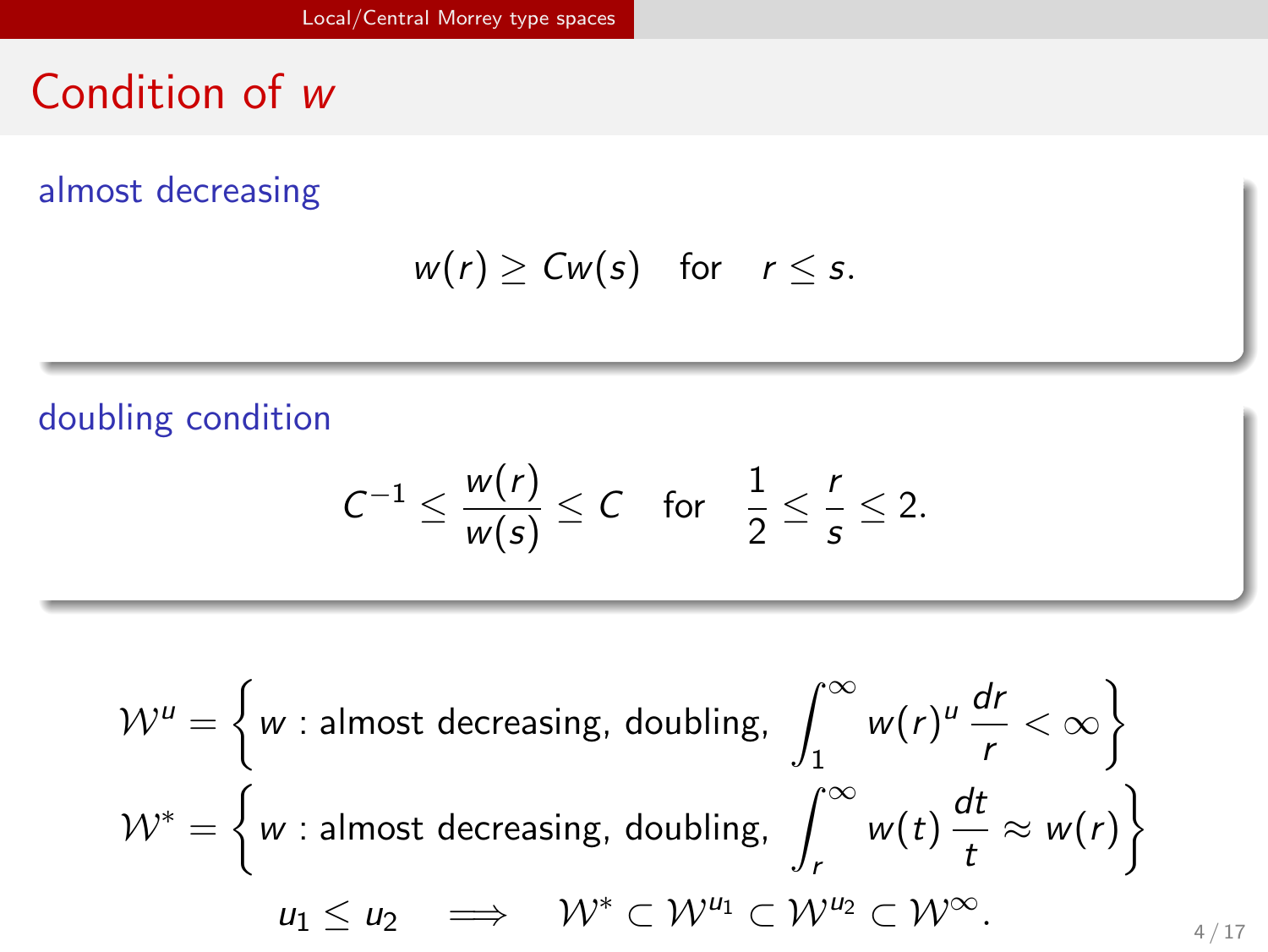Real interpolation theorem

Theorem 1 (E. NAKAI and TS., 2014)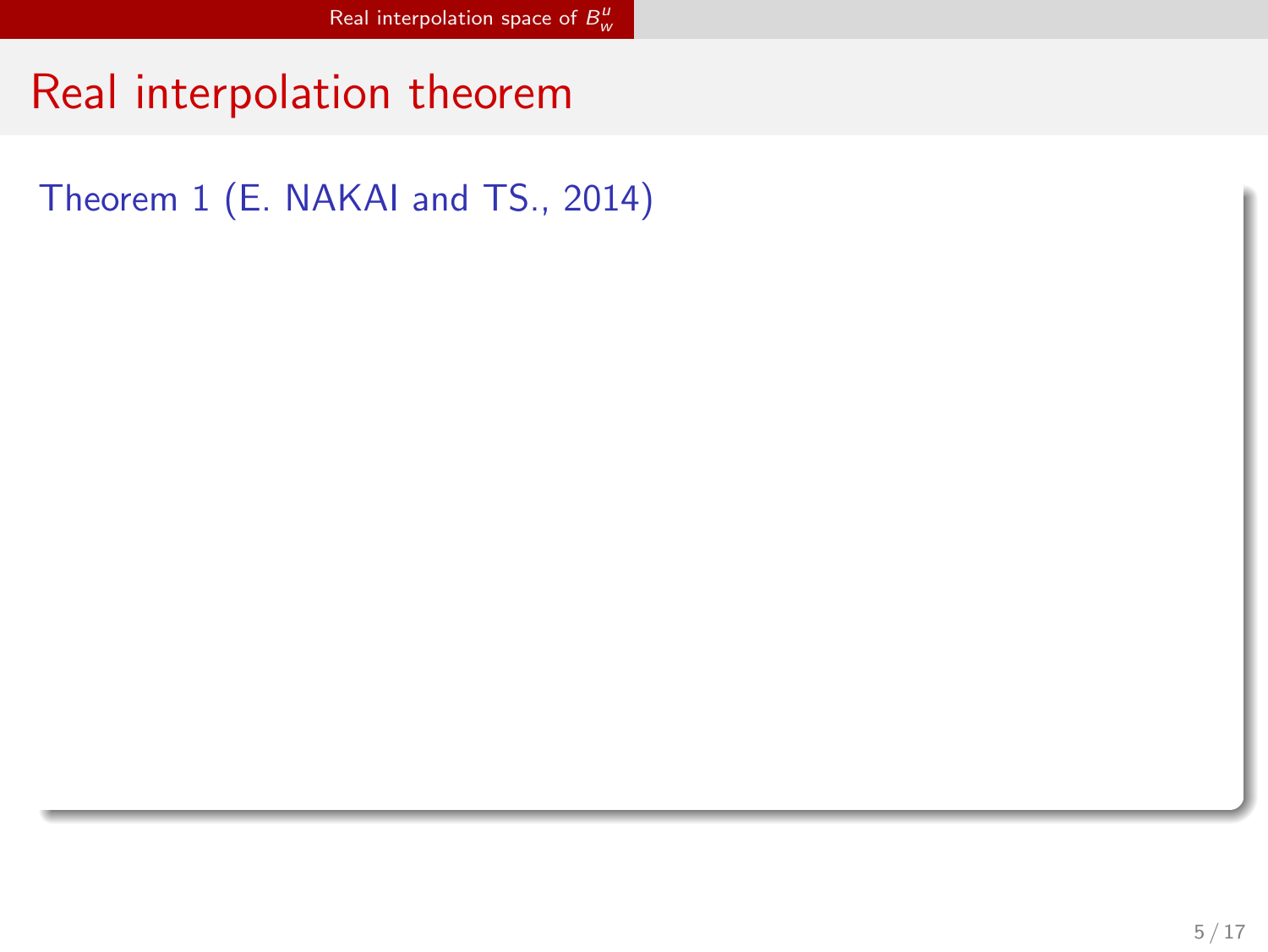# Real interpolation theorem

Theorem 1 (E. NAKAI and TS., 2014)

\n- $$
u_0, u_1, u \in (0, \infty]
$$
,  $w_0, w_1 \in \mathcal{W}^{\infty}$ . If  $\min(u_i, u) < \infty$ ,  $w_i \in \mathcal{W}^*$ , also.
\n- For  $\epsilon > 0$ , either  $\frac{w_0(r)}{w_1(r)} r^{-\epsilon}$  or  $\frac{w_1(r)}{w_0(r)} r^{-\epsilon}$  is almost increasing.
\n

*Define*

$$
w=w_0^{1-\theta}w_1^{\theta},\qquad 0<\theta<1.
$$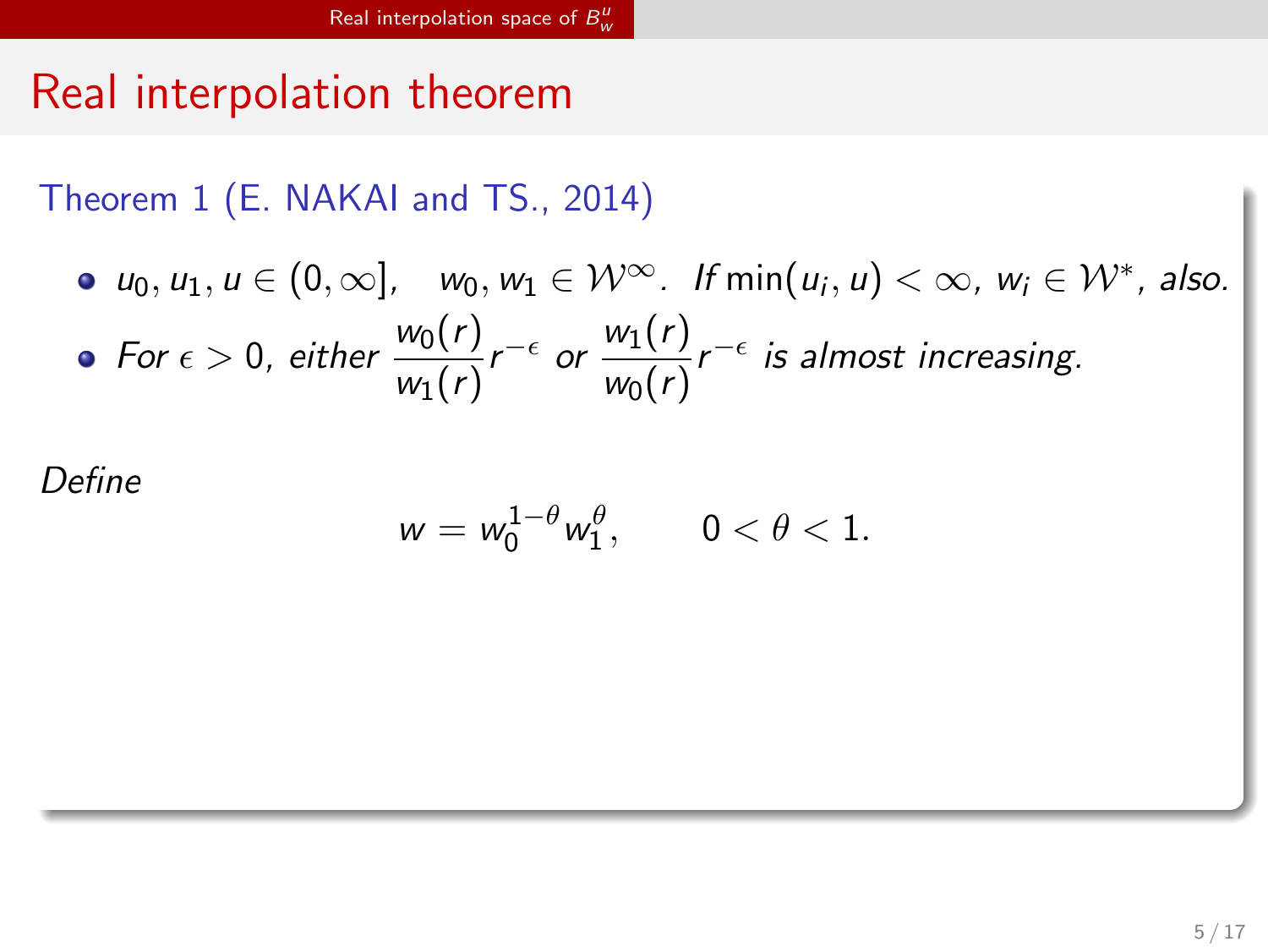# Real interpolation theorem

Theorem 1 (E. NAKAI and TS., 2014)

\n- $$
u_0, u_1, u \in (0, \infty]
$$
,  $w_0, w_1 \in \mathcal{W}^{\infty}$ . If  $\min(u_i, u) < \infty$ ,  $w_i \in \mathcal{W}^*$ , also.
\n- For  $\epsilon > 0$ , either  $\frac{w_0(r)}{w_1(r)} r^{-\epsilon}$  or  $\frac{w_1(r)}{w_0(r)} r^{-\epsilon}$  is almost increasing.
\n

*Define*

$$
w=w_0^{1-\theta}w_1^{\theta}, \qquad 0<\theta<1.
$$

*Then*

$$
(\dot{B}^{u_0}_{w_0}(E)(\mathbb{R}^n), \dot{B}^{u_1}_{w_1}(E)(\mathbb{R}^n))_{\theta, u, (0,\infty)} = \dot{B}^{u}_{w}(E)(\mathbb{R}^n)
$$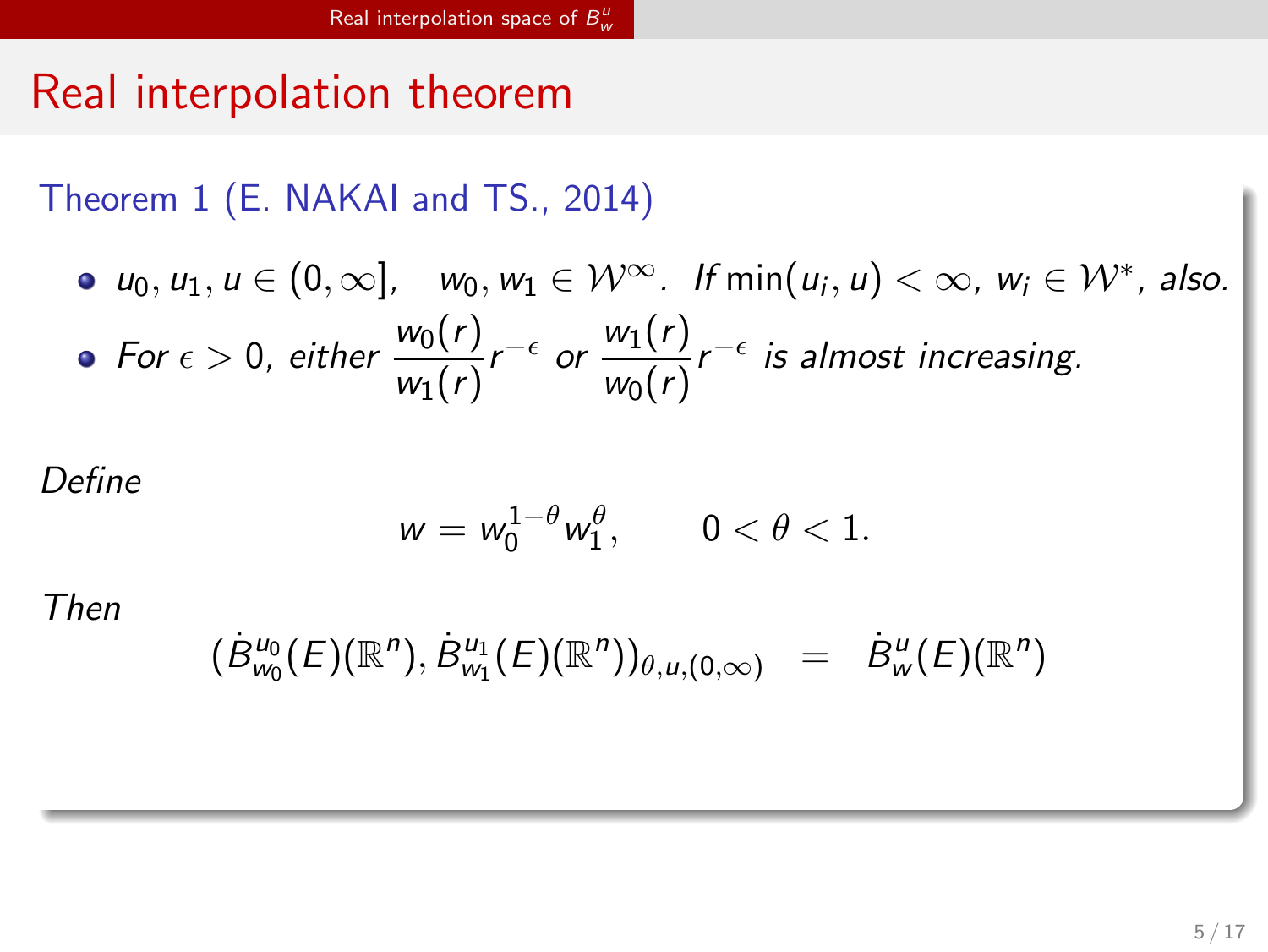# Real interpolation theorem

Theorem 1 (E. NAKAI and TS., 2014)

\n- $$
u_0, u_1, u \in (0, \infty]
$$
,  $w_0, w_1 \in \mathcal{W}^{\infty}$ . If  $\min(u_i, u) < \infty$ ,  $w_i \in \mathcal{W}^*$ , also.
\n- For  $\epsilon > 0$ , either  $\frac{w_0(r)}{w_1(r)} r^{-\epsilon}$  or  $\frac{w_1(r)}{w_0(r)} r^{-\epsilon}$  is almost increasing.
\n

*Define*

$$
w=w_0^{1-\theta}w_1^{\theta}, \qquad 0<\theta<1.
$$

*Then*

$$
(B^{\mu_0}_{w_0}(E)(\mathbb{R}^n), B^{\mu_1}_{w_1}(E)(\mathbb{R}^n))_{\theta,u,(0,\infty)} = B^{\mu}_{w}(E)(\mathbb{R}^n)
$$

 $(B_{w_0}^{u_0}(E)(\mathbb{R}^n), B_{w_1}^{u_1}(E)(\mathbb{R}^n))_{\theta, u, [1,\infty)} = B_{w}^{u}(E)(\mathbb{R}^n).$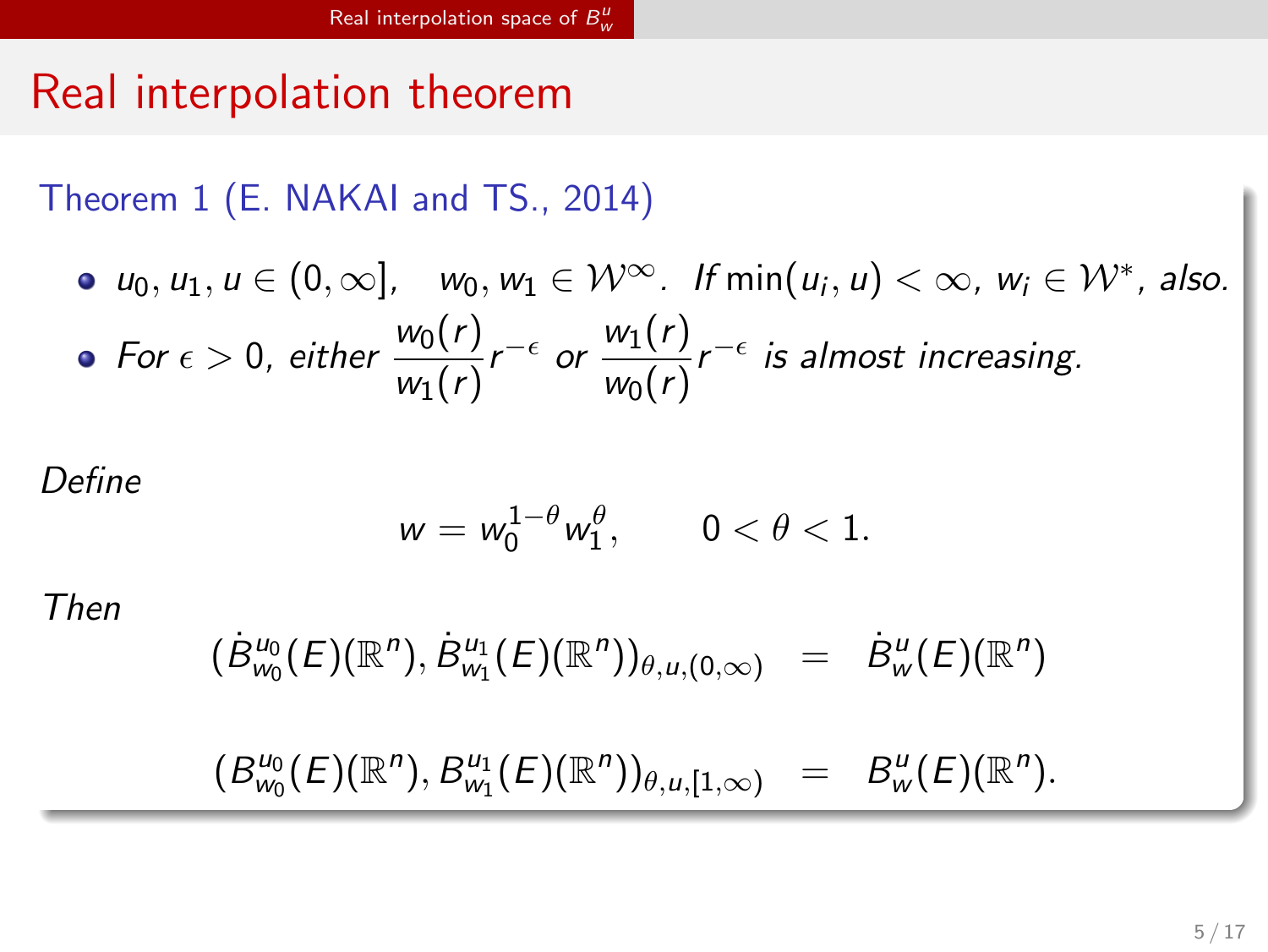# Real interpolation theorem

Theorem 1 (E. NAKAI and TS., 2014)

\n- $$
u_0, u_1, u \in (0, \infty]
$$
,  $w_0, w_1 \in \mathcal{W}^{\infty}$ . If  $\min(u_i, u) < \infty$ ,  $w_i \in \mathcal{W}^*$ , also.
\n- For  $\epsilon > 0$ , either  $\frac{w_0(r)}{w_1(r)} r^{-\epsilon}$  or  $\frac{w_1(r)}{w_0(r)} r^{-\epsilon}$  is almost increasing.
\n

*Define*

$$
w=w_0^{1-\theta}w_1^{\theta}, \qquad 0<\theta<1.
$$

*Then*

$$
(\dot{B}^{\mu_0}_{w_0}(E)(\mathbb{R}^n), \dot{B}^{\mu_1}_{w_1}(E)(\mathbb{R}^n))_{\theta, u, (0,\infty)} = \dot{B}^{\mu}_{w}(E)(\mathbb{R}^n)
$$

$$
(B^{\mu_0}_{w_0}(E)(\mathbb{R}^n),B^{\mu_1}_{w_1}(E)(\mathbb{R}^n))_{\theta,u,[1,\infty)} = B^u_w(E)(\mathbb{R}^n).
$$

some more assumption of the space *E* to use *K*-real interpolation method.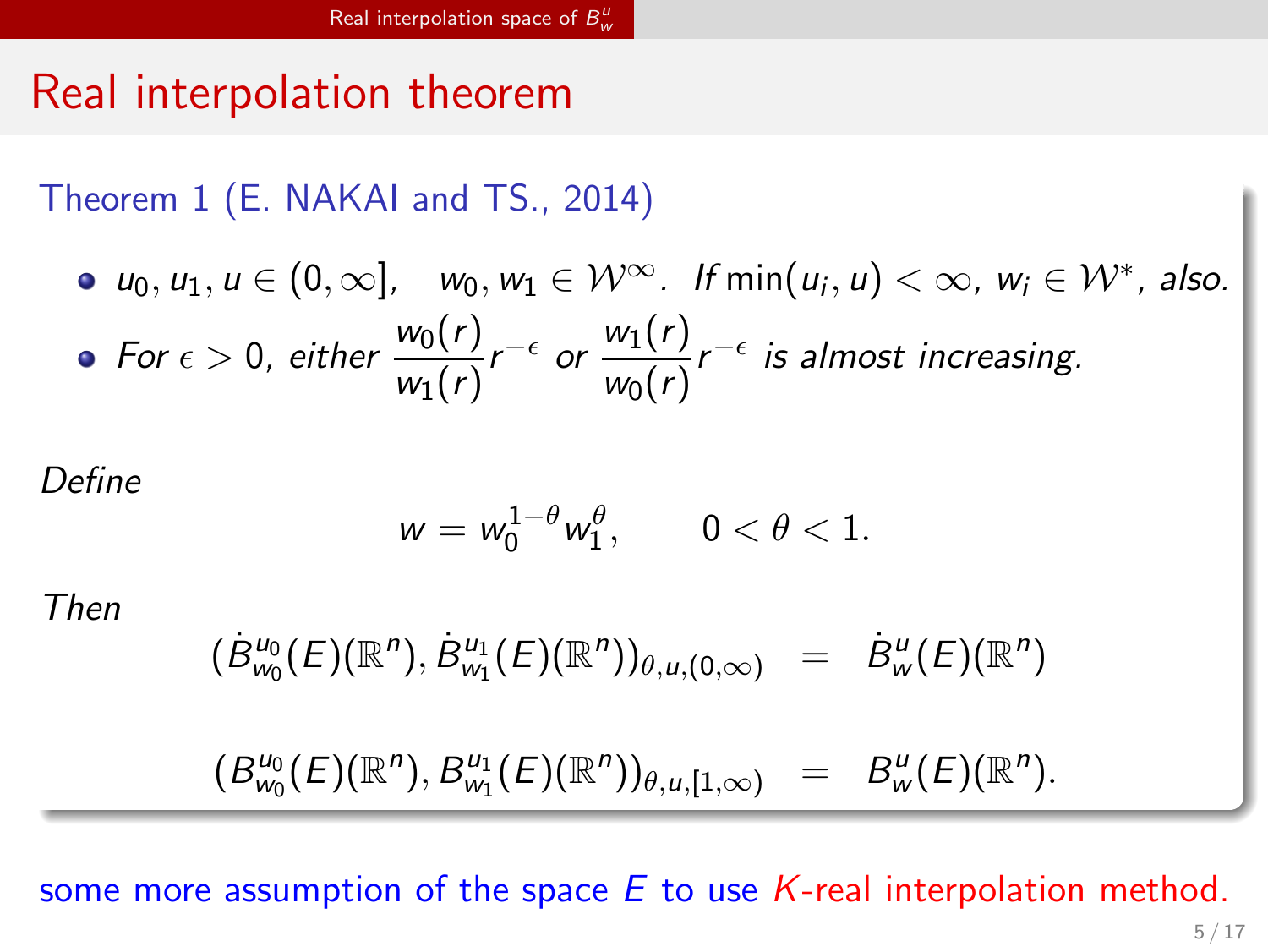Complex interpolation: Final destination

We treat

$$
||f||_{B^u_w(E)} = ||w(r)||f||_{E(Q_r)}||_{L^u([\delta,\infty),\frac{dr}{r})} = \begin{cases} \left[ \int_{\delta}^{\infty} (w(r)||f||_{E(Q_r)})^u \frac{dr}{r} \right]^{1/u} \\ \sup_{\delta < r < \infty} w(r)||f||_{E(Q_r)} \end{cases}
$$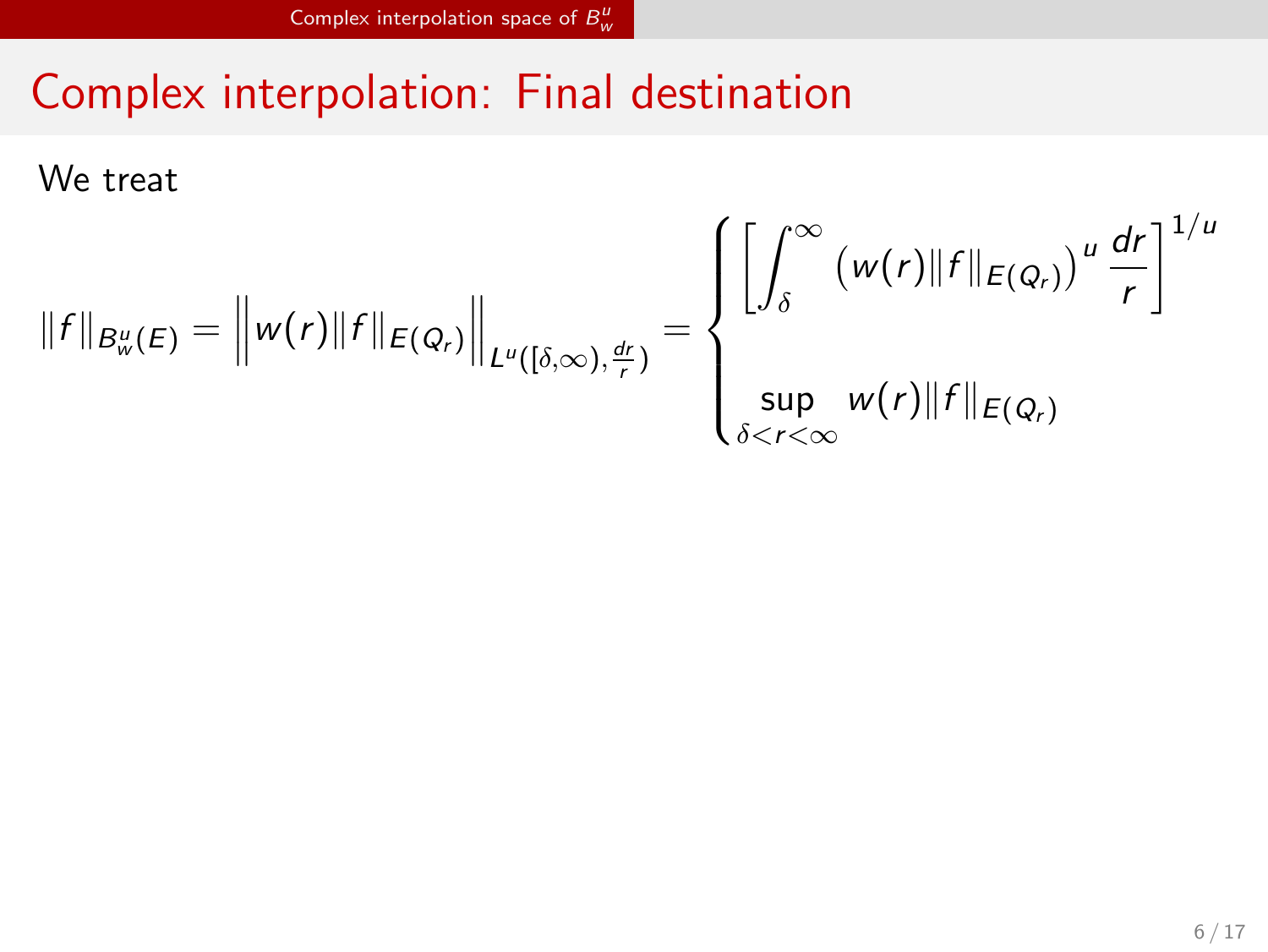# Complex interpolation: Final destination

We treat

$$
||f||_{B^u_w(E)} = ||w(r)||f||_{E(Q_r)}||_{L^u([\delta,\infty),\frac{dr}{r})} = \begin{cases} \left[ \int_{\delta}^{\infty} (w(r)||f||_{E(Q_r)})^u \frac{dr}{r} \right]^{1/u} \\ \sup_{\delta < r < \infty} w(r)||f||_{E(Q_r)} \end{cases}
$$

Our final destination is:

$$
(B^{\mu_0}_{w_0}(E_0),B^{\mu_1}_{w_1}(E_1))_{\theta}=B^{\mu}_{w}((E_0,E_1)_{\theta}).
$$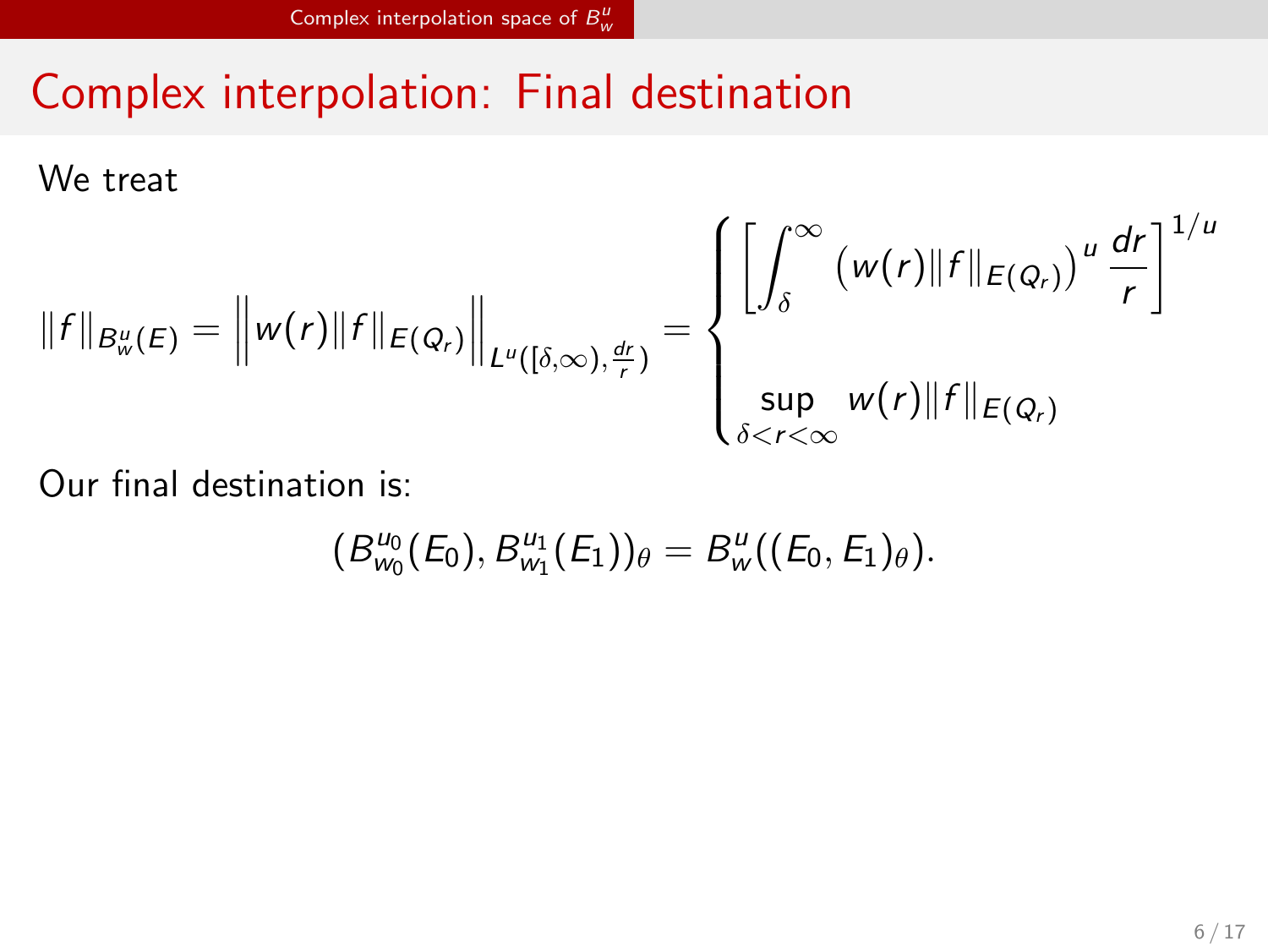# Complex interpolation: Final destination

We treat

$$
||f||_{B^u_w(E)} = ||w(r)||f||_{E(Q_r)}||_{L^u([\delta,\infty),\frac{dr}{r})} = \begin{cases} \left[ \int_{\delta}^{\infty} (w(r)||f||_{E(Q_r)})^u \frac{dr}{r} \right]^{1/u} \\ \sup_{\delta < r < \infty} w(r)||f||_{E(Q_r)} \end{cases}
$$

Our final destination is:

$$
(B_{w_0}^{u_0}(E_0),B_{w_1}^{u_1}(E_1))_{\theta}=B_{w}^{u}((E_0,E_1)_{\theta}).
$$

 $(\cdot, \cdot)_{\theta}$ : *some* complex interpolation method,  $0 < \theta < 1$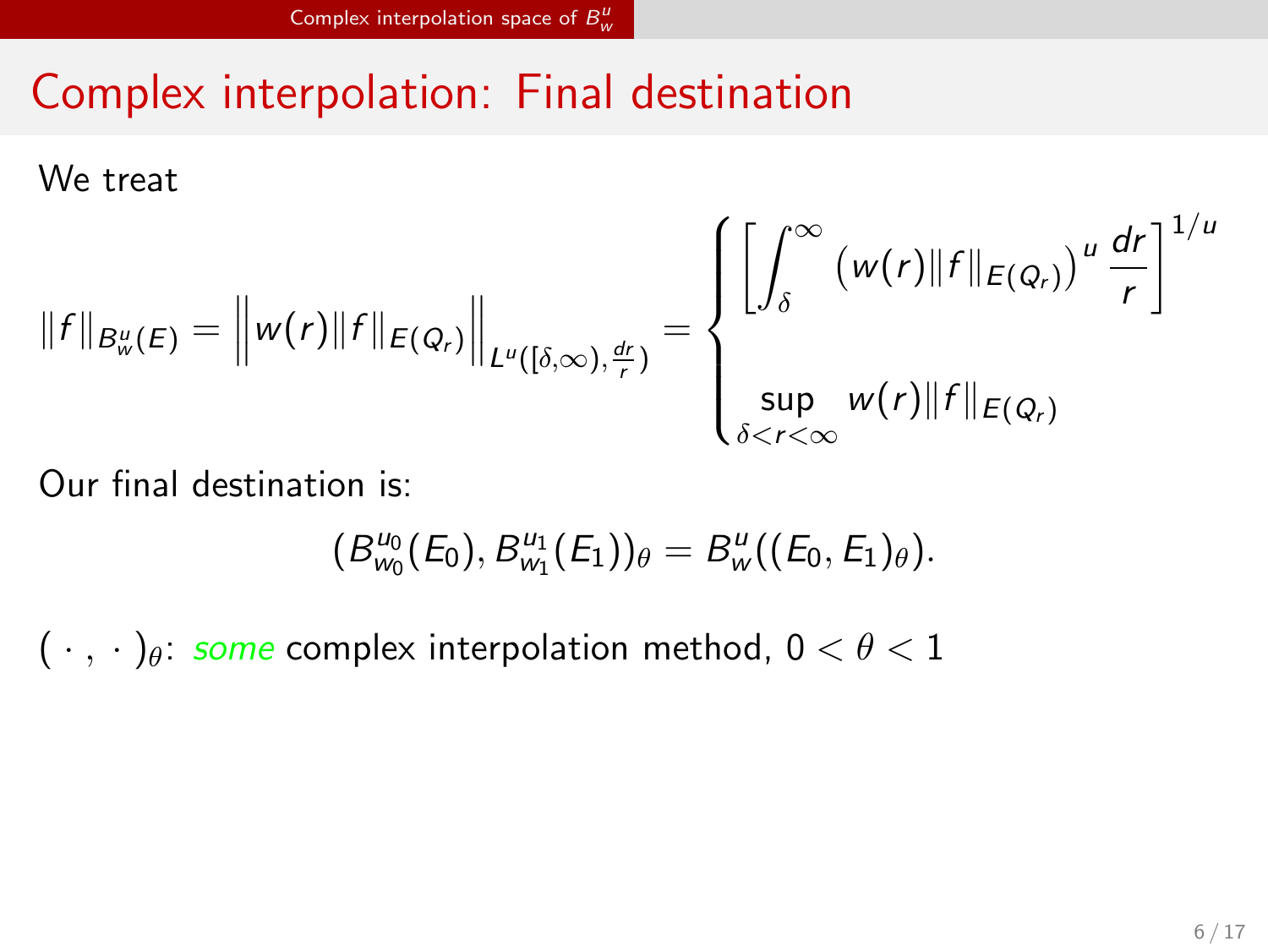# Complex interpolation: Final destination

We treat

$$
||f||_{B^u_w(E)} = ||w(r)||f||_{E(Q_r)}||_{L^u([\delta,\infty),\frac{dr}{r})} = \begin{cases} \left[ \int_{\delta}^{\infty} (w(r)||f||_{E(Q_r)})^u \frac{dr}{r} \right]^{1/u} \\ \sup_{\delta < r < \infty} w(r)||f||_{E(Q_r)} \end{cases}
$$

Our final destination is:

$$
(B_{w_0}^{u_0}(E_0),B_{w_1}^{u_1}(E_1))_{\theta}=B_{w}^{u}((E_0,E_1)_{\theta}).
$$

( *· , ·* )*θ*: *some* complex interpolation method, 0 *< θ <* 1  $(E_0,E_1)$ : compatible couple of normed function spaces,  $E_0 = E_1$  or  $E_0 \neq E_1$ .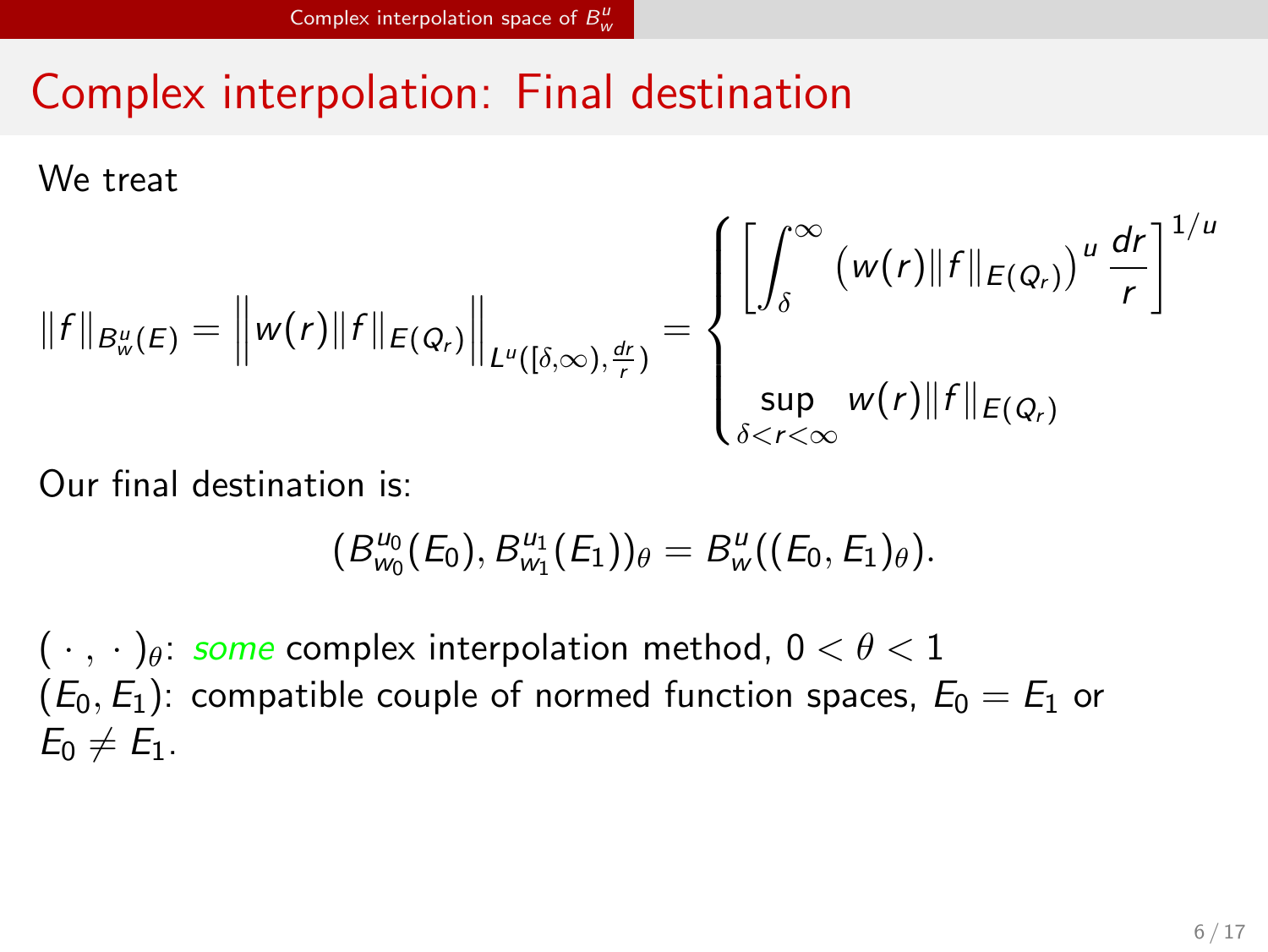# Complex interpolation: Final destination

We treat

$$
||f||_{B^u_w(E)} = ||w(r)||f||_{E(Q_r)}||_{L^u([\delta,\infty),\frac{dr}{r})} = \begin{cases} \left[ \int_{\delta}^{\infty} (w(r)||f||_{E(Q_r)})^u \frac{dr}{r} \right]^{1/u} \\ \sup_{\delta < r < \infty} w(r)||f||_{E(Q_r)} \end{cases}
$$

Our final destination is:

$$
(B_{w_0}^{u_0}(E_0),B_{w_1}^{u_1}(E_1))_{\theta}=B_{w}^{u}((E_0,E_1)_{\theta}).
$$

( *· , ·* )*θ*: *some* complex interpolation method, 0 *< θ <* 1  $(E_0,E_1)$ : compatible couple of normed function spaces,  $E_0 = E_1$  or  $E_0 \neq E_1$ .

More, we hope

$$
w=w_0^{1-\theta}w_1^{\theta}, \qquad \frac{1}{u}=\frac{1-\theta}{u_0}=\frac{\theta}{u_1}.
$$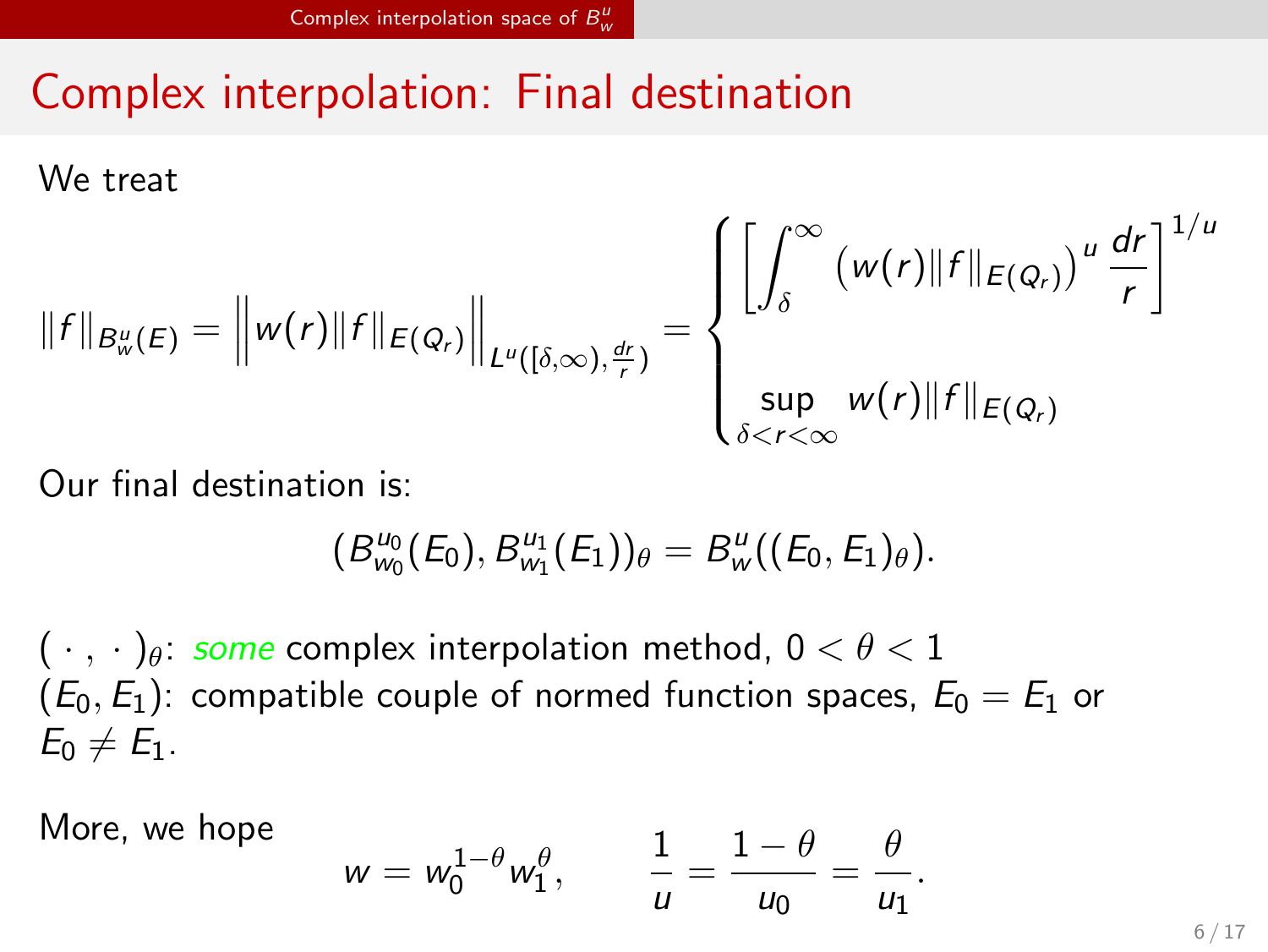# 1st Complex interpolation space

 $X=(X_{0},X_{1})$ : compatible couple of Banach spaces.  $\mathcal{S} = \{ \mathsf{z} \in \mathbb{C}: \ 0 < \mathsf{Re} . \mathsf{z} < 1 \}$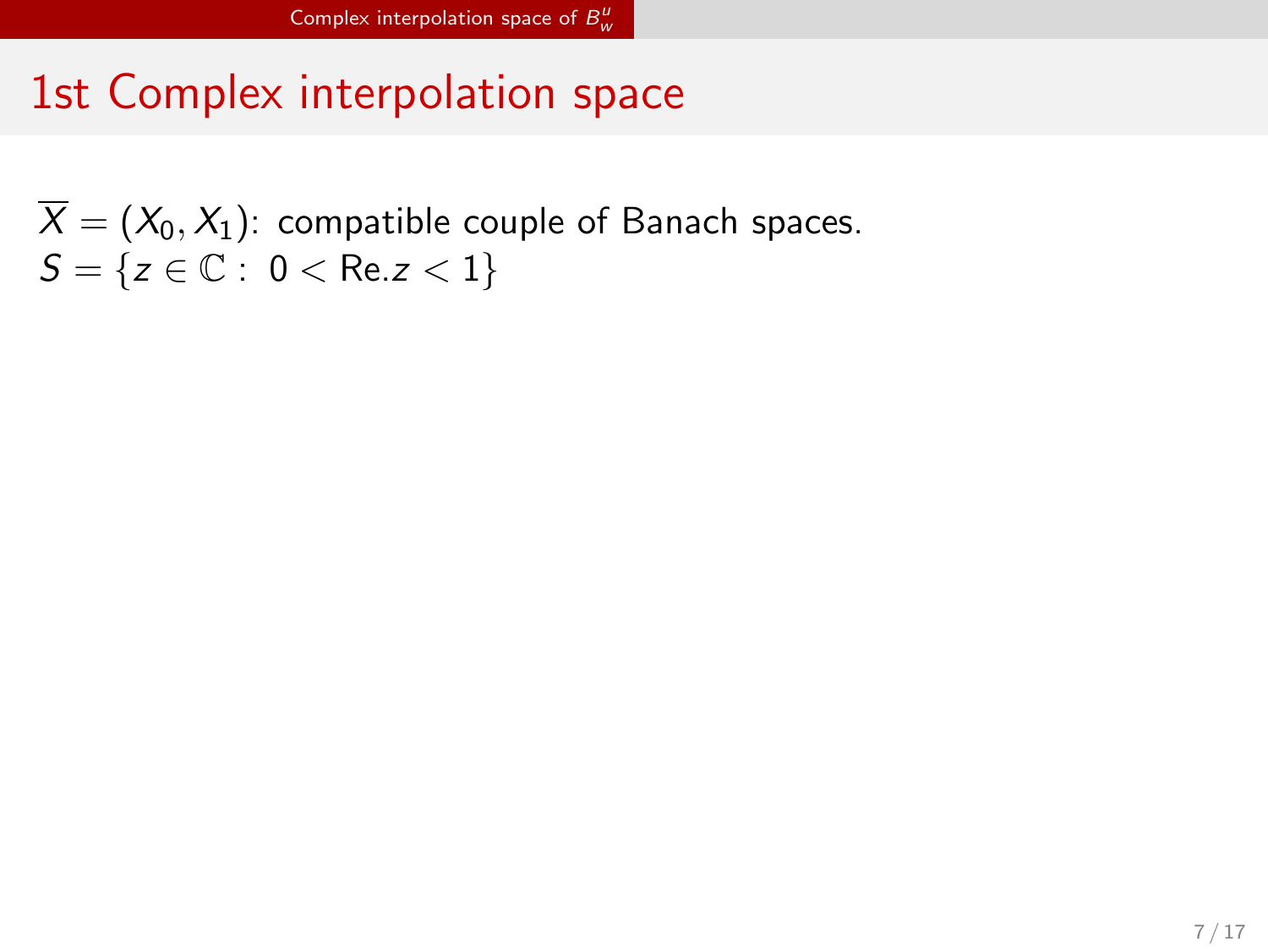## 1st Complex interpolation space

 $\overline{X} = (X_0, X_1)$ : compatible couple of Banach spaces.  $S = \{ z \in \mathbb{C} : 0 < \text{Re} z < 1 \}$ 

### Definition 3

 $F \in \mathcal{F}(X_0, X_1)$  if and only if  $F : \overline{S} \to X_0 + X_1$  such that

- $\bullet$  *F* is bounded continuous on  $\overline{S}$ , holomorphic on *S*,
- *t* ∈  $\mathbb{R} \mapsto$  *F*(*j* + *it*) ∈ *X<sub>j</sub>*, bounded continuous, *j* = 0,1.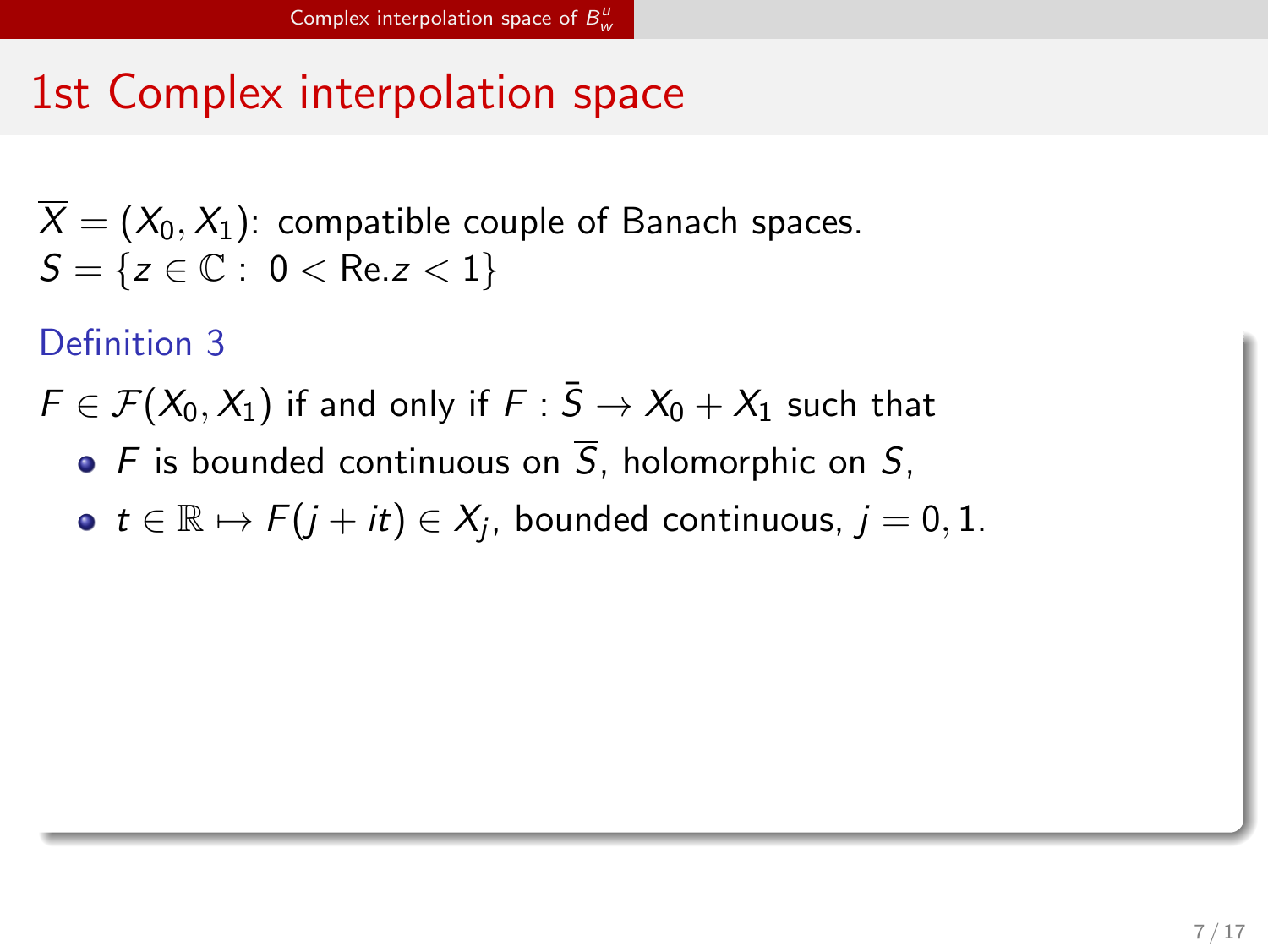## 1st Complex interpolation space

 $\overline{X} = (X_0, X_1)$ : compatible couple of Banach spaces.  $S = \{ z \in \mathbb{C} : 0 < \text{Re} z < 1 \}$ 

### Definition 3

 $F \in \mathcal{F}(X_0, X_1)$  if and only if  $F : \overline{S} \to X_0 + X_1$  such that

- $\bullet$  *F* is bounded continuous on  $\overline{S}$ , holomorphic on *S*,
- *t* ∈  $\mathbb{R} \mapsto$  *F*(*j* + *it*) ∈ *X<sub>j</sub>*, bounded continuous, *j* = 0,1.

Then, for  $0 < \theta < 1$ ,

$$
[X_0,X_1]_\theta=\{x\in X_0+X_1:\ x=F(\theta), F\in \mathcal{F}(X_0,X_1)\}
$$

 $||x||_{[X_0, X_1]_\theta} = \inf_{F \in \mathcal{F}, F(\theta) = x}$  $\int$  max  $\int$  sup  $\sup_{t \in \mathbb{R}}$   $\|F(it)\|_{X_0},$   $\sup_{t \in \mathbb{R}}$  $\sup_{t \in \mathbb{R}} \| F(1+it) \|_{X_1}$  $\bigwedge$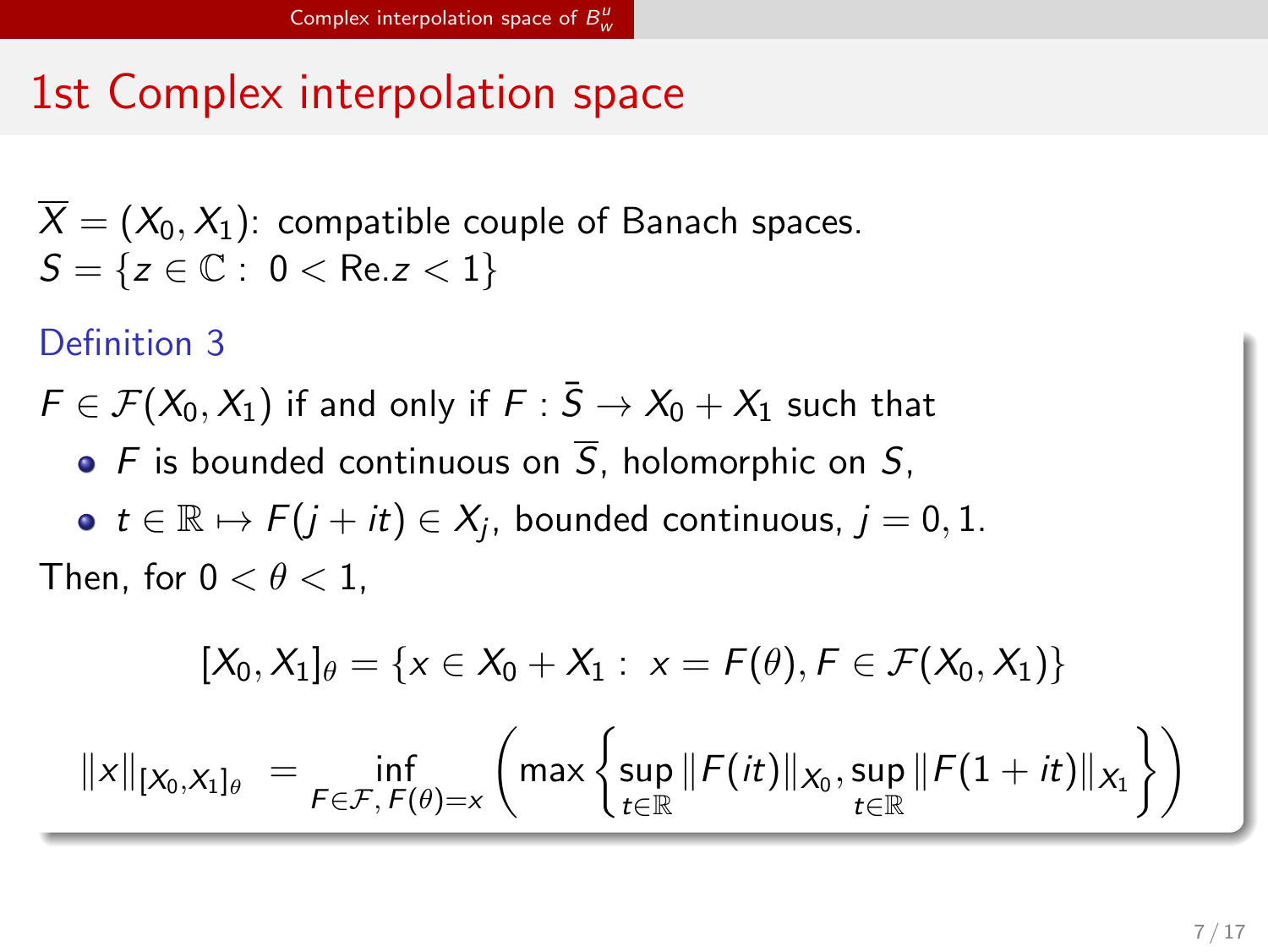2nd Complex interpolation space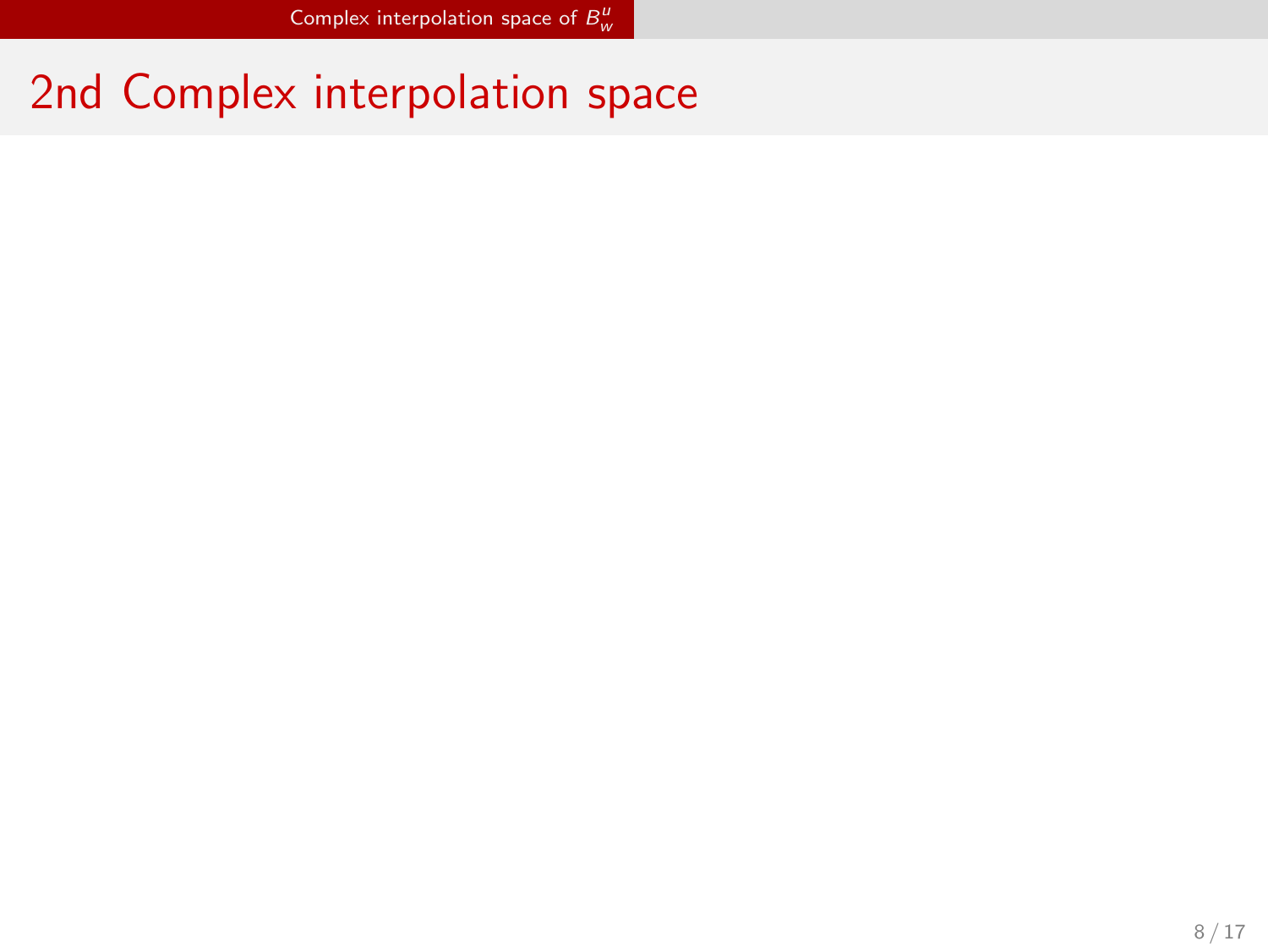2nd Complex interpolation space *∣* $\|F\|_{\text{Lip}(\mathbb{R},X)} \equiv \sup_{-\infty < s < t < \infty}$ *∥F*(*t*) *− F*(*s*)*∥<sup>X</sup>*  $\frac{|t - s|}{|t - s|} < \infty$ .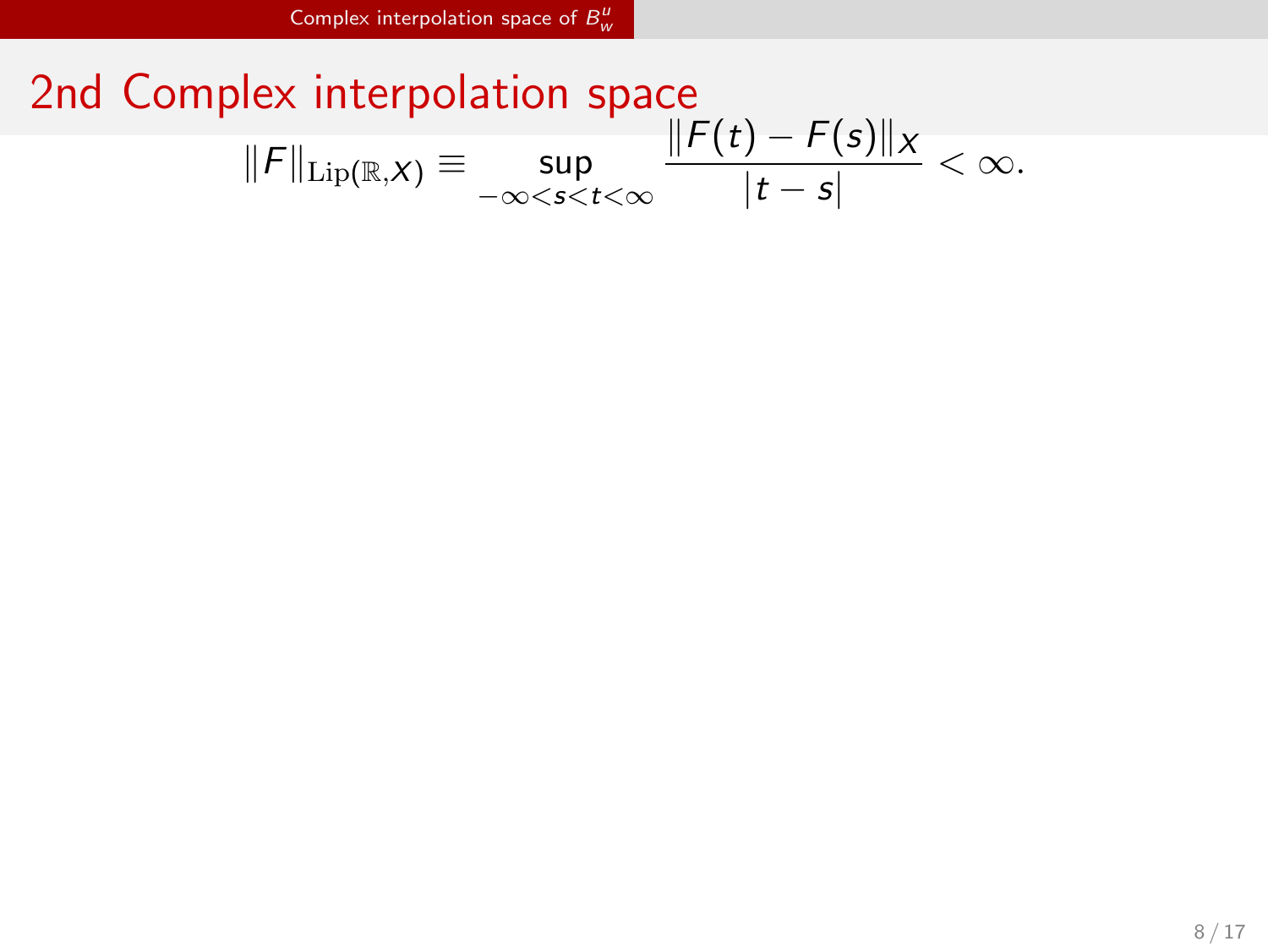2nd Complex interpolation space

\n
$$
\|F\|_{\text{Lip}(\mathbb{R},X)} \equiv \sup_{-\infty < s < t < \infty} \frac{\|F(t) - F(s)\|_X}{|t - s|} < \infty.
$$
\nDefinition 4

\n
$$
G \in \mathcal{G}(X_0, X_1) \text{ if and only if } G: \overline{S} \to X_0 + X_1 \text{ such that}
$$
\n\nOf is continuous on  $\overline{S}$ , holomorphic on  $S$ ,  $\sup_{z \in \overline{S}} \left\| \frac{G(z)}{1 + |z|} \right\|_{X_0 + X_1} < \infty$ ,

\nOn the functions  $t \in \mathbb{R} \mapsto G(j + it) - G(j) \in X_j$ , Lipschitz continuous.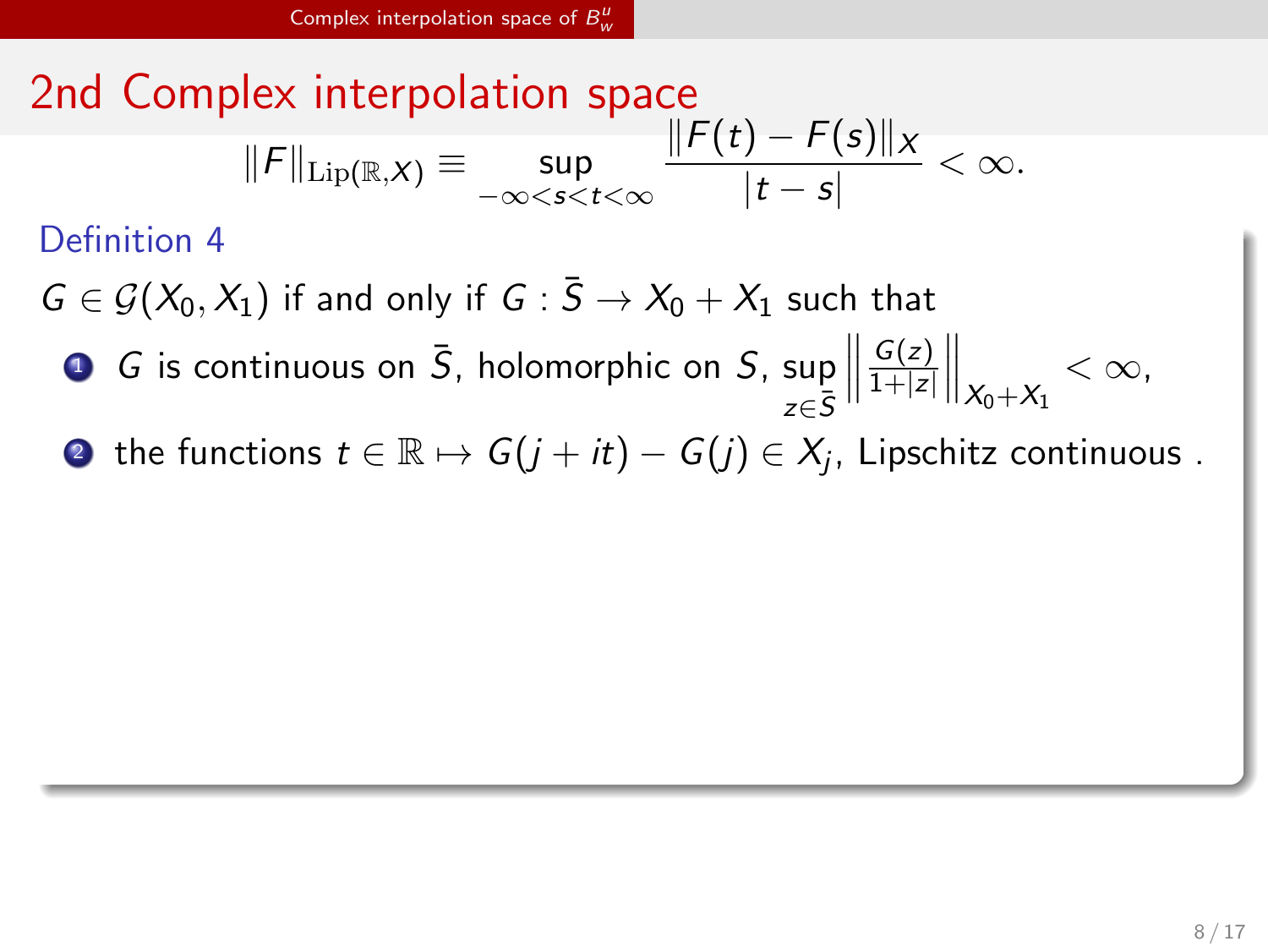2nd Complex interpolation space  
\n
$$
||F||_{\text{Lip}(\mathbb{R},X)} \equiv \sup_{-\infty < s < t < \infty} \frac{||F(t) - F(s)||_X}{|t - s|} < \infty.
$$
\nDefinition 4  
\n
$$
G \in \mathcal{G}(X_0, X_1) \text{ if and only if } G : \overline{S} \to X_0 + X_1 \text{ such that}
$$
\n**0** *G* is continuous on  $\overline{S}$ , holomorphic on *S*,  $\sup_{z \in \overline{S}} \left\| \frac{G(z)}{1 + |z|} \right\|_{X_0 + X_1} < \infty$ ,  
\n**0** the functions  $t \in \mathbb{R} \mapsto G(j + it) - G(j) \in X_j$ , Lipschitz continuous.  
\nThen, for  $0 < \theta < 1$ ,  
\n
$$
[X_0, X_1]^{\theta} = \{x \in X_0 + X_1; x = G'(\theta), G \in \mathcal{G}(X_0, X_1)\}
$$
\n
$$
||x||_{[X_0, X_1]^{\theta}}
$$
\n
$$
= \inf_{G \in \mathcal{G}, x = G'(\theta)} \left( \max \left\{ \sup_{t \in \mathbb{R}} ||G(it)||_{\text{Lip}(\mathbb{R}, X_0)}, \sup_{t \in \mathbb{R}} ||G(1 + it)||_{\text{Lip}(\mathbb{R}, X_1)} \right\} \right)
$$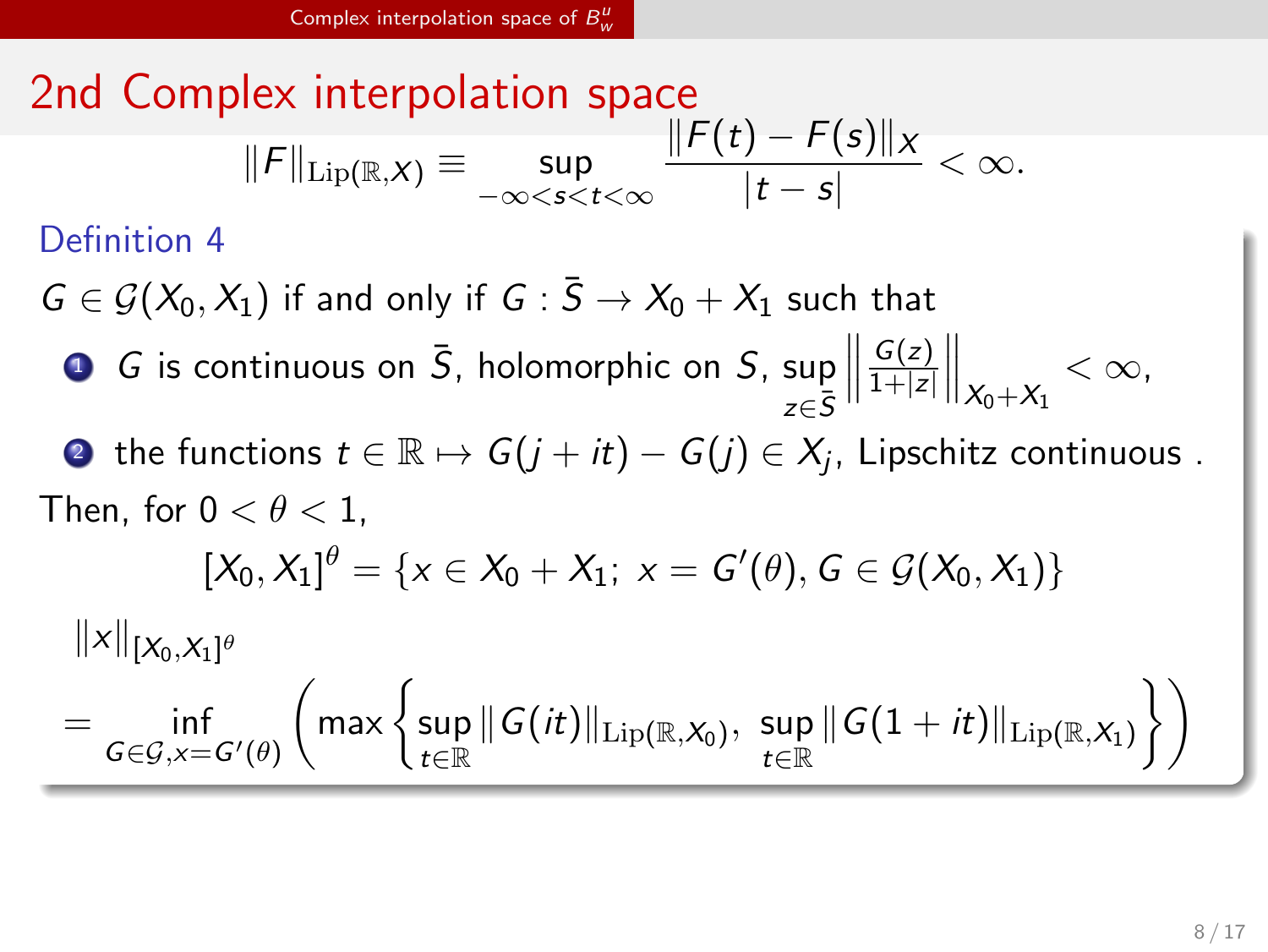2nd Complex interpolation space

\n
$$
||F||_{\text{Lip}(\mathbb{R},X)} \equiv \sup_{-\infty < s < t < \infty} \frac{||F(t) - F(s)||_X}{|t - s|} < \infty.
$$
\nDefinition 4

\n
$$
G \in \mathcal{G}(X_0, X_1) \text{ if and only if } G : \overline{S} \to X_0 + X_1 \text{ such that}
$$
\n\nOf is continuous on  $\overline{S}$ , holomorphic on  $S$ ,  $\sup_{z \in \overline{S}} \left\| \frac{G(z)}{1 + |z|} \right\|_{X_0 + X_1} < \infty$ ,

\nOn the functions  $t \in \mathbb{R} \mapsto G(j + it) - G(j) \in X_j$ , Lipschitz continuous.

\nThen, for  $0 < \theta < 1$ ,

\n
$$
[X_0, X_1]^{\theta} = \{x \in X_0 + X_1; \ x = G'(\theta), G \in \mathcal{G}(X_0, X_1)\}
$$
\n
$$
||x||_{[X_0, X_1]^{\theta}}
$$
\n
$$
= \inf_{G \in \mathcal{G}, x = G'(\theta)} \left( \max \left\{ \sup_{t \in \mathbb{R}} ||G(it)||_{\text{Lip}(\mathbb{R}, X_0)}, \sup_{t \in \mathbb{R}} ||G(1 + it)||_{\text{Lip}(\mathbb{R}, X_1)} \right\} \right)
$$

◎ [*X*0*, X*1]*<sup>θ</sup> ⊂* [*X*0*, X*1] *θ* .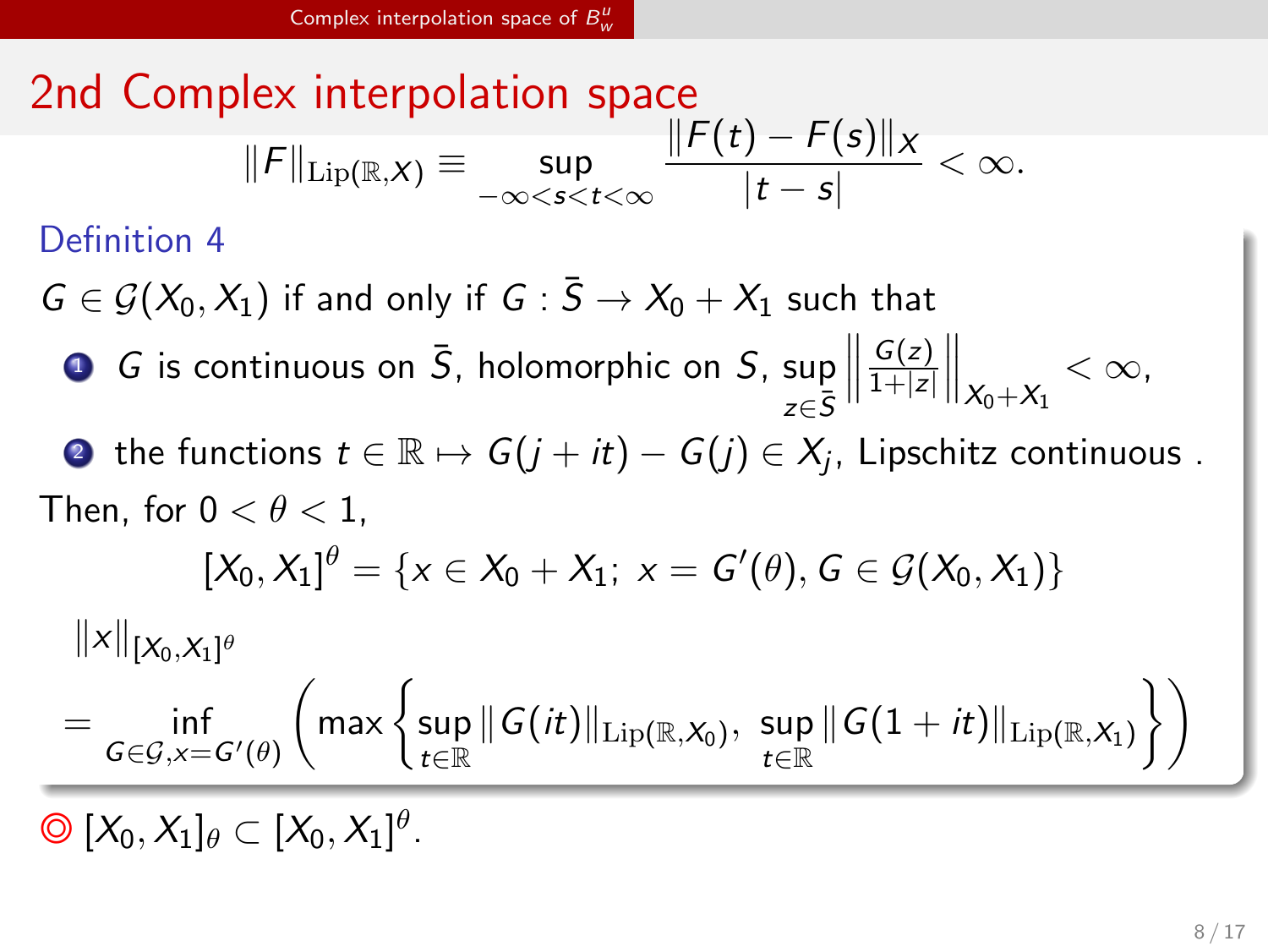2nd Complex interpolation space

\n
$$
||F||_{\text{Lip}(\mathbb{R},X)} \equiv \sup_{-\infty < s < t < \infty} \frac{||F(t) - F(s)||_X}{|t - s|} < \infty.
$$
\nDefinition 4

\n
$$
G \in \mathcal{G}(X_0, X_1) \text{ if and only if } G : \overline{S} \to X_0 + X_1 \text{ such that}
$$
\n\n**0** *G* is continuous on  $\overline{S}$ , holomorphic on *S*,  $\sup_{z \in \overline{S}} \left\| \frac{G(z)}{1 + |z|} \right\|_{X_0 + X_1} < \infty$ ,

\n**0** the functions  $t \in \mathbb{R} \mapsto G(j + it) - G(j) \in X_j$ , Lipschitz continuous.

\nThen, for  $0 < \theta < 1$ ,

\n
$$
[X_0, X_1]^{\theta} = \{x \in X_0 + X_1; \ x = G'(\theta), G \in \mathcal{G}(X_0, X_1)\}
$$
\n
$$
||x||_{[X_0, X_1]^{\theta}}
$$
\n
$$
= \inf_{G \in \mathcal{G}, x = G'(\theta)} \left( \max \left\{ \sup_{t \in \mathbb{R}} ||G(it)||_{\text{Lip}(\mathbb{R}, X_0)}, \sup_{t \in \mathbb{R}} ||G(1 + it)||_{\text{Lip}(\mathbb{R}, X_1)} \right\} \right)
$$

 $\bigcirc \bigcirc (X_0, X_1]_{\theta} \subset [X_0, X_1]^{\theta}$ . If  $X_0$  or  $X_1$  is reflexive,  $[X_0, X_1]_{\theta} = [X_0, X_1]^{\theta}$ .

We treat non-reflexive spaces!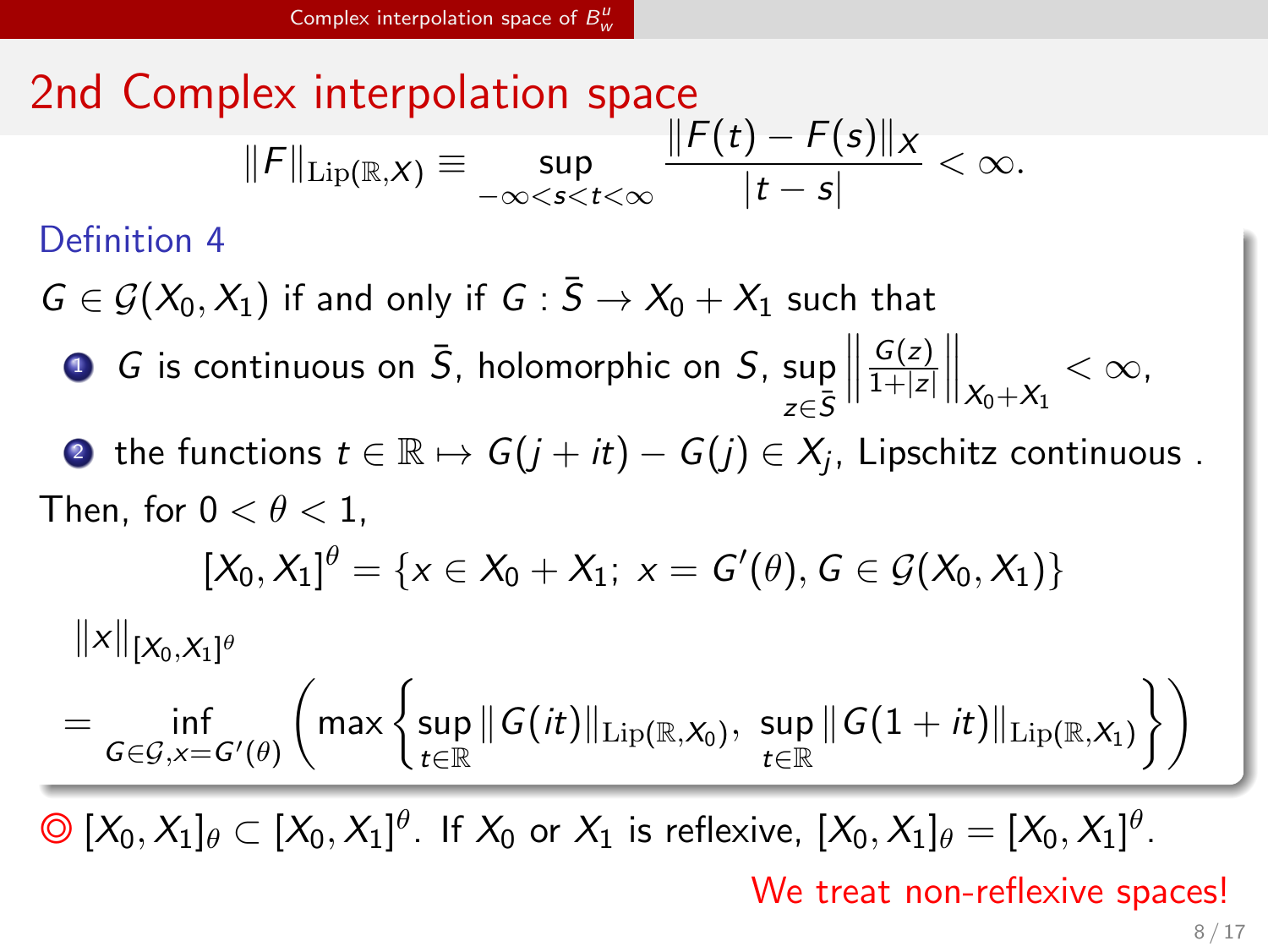Interpolation of  $B_{\mu}^{\mu}$  $w^u(\mathsf{L}^p)$  spaces  $(u \neq \infty)$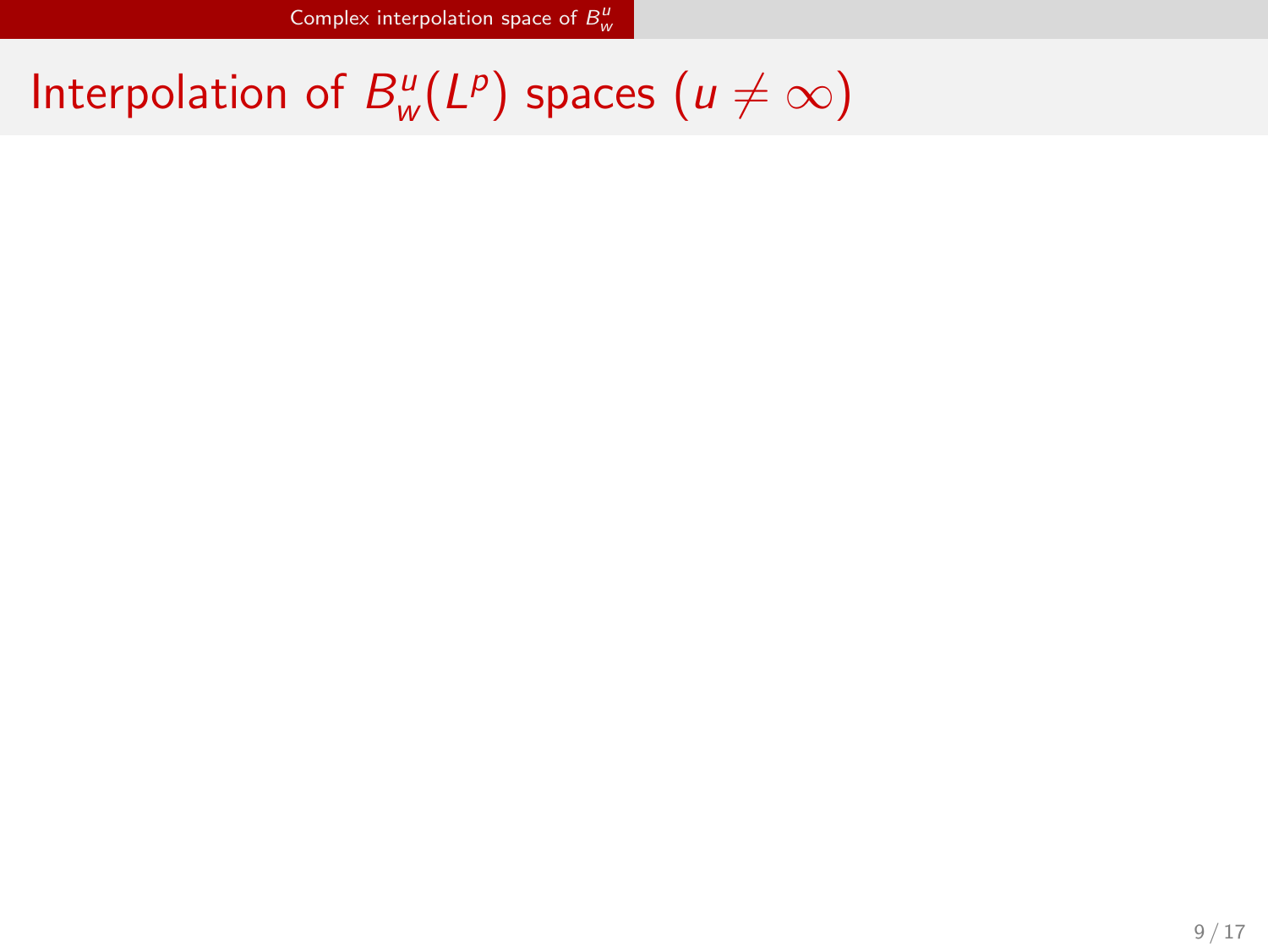Interpolation of  $B_{\mu}^{\mu}$  $w^u(\mathsf{L}^p)$  spaces  $(u \neq \infty)$ 

Let  $u_0, u_1 < \infty$ ,  $1 \le p_0, p_1 < \infty$  and  $p_0 \ne p_1$ .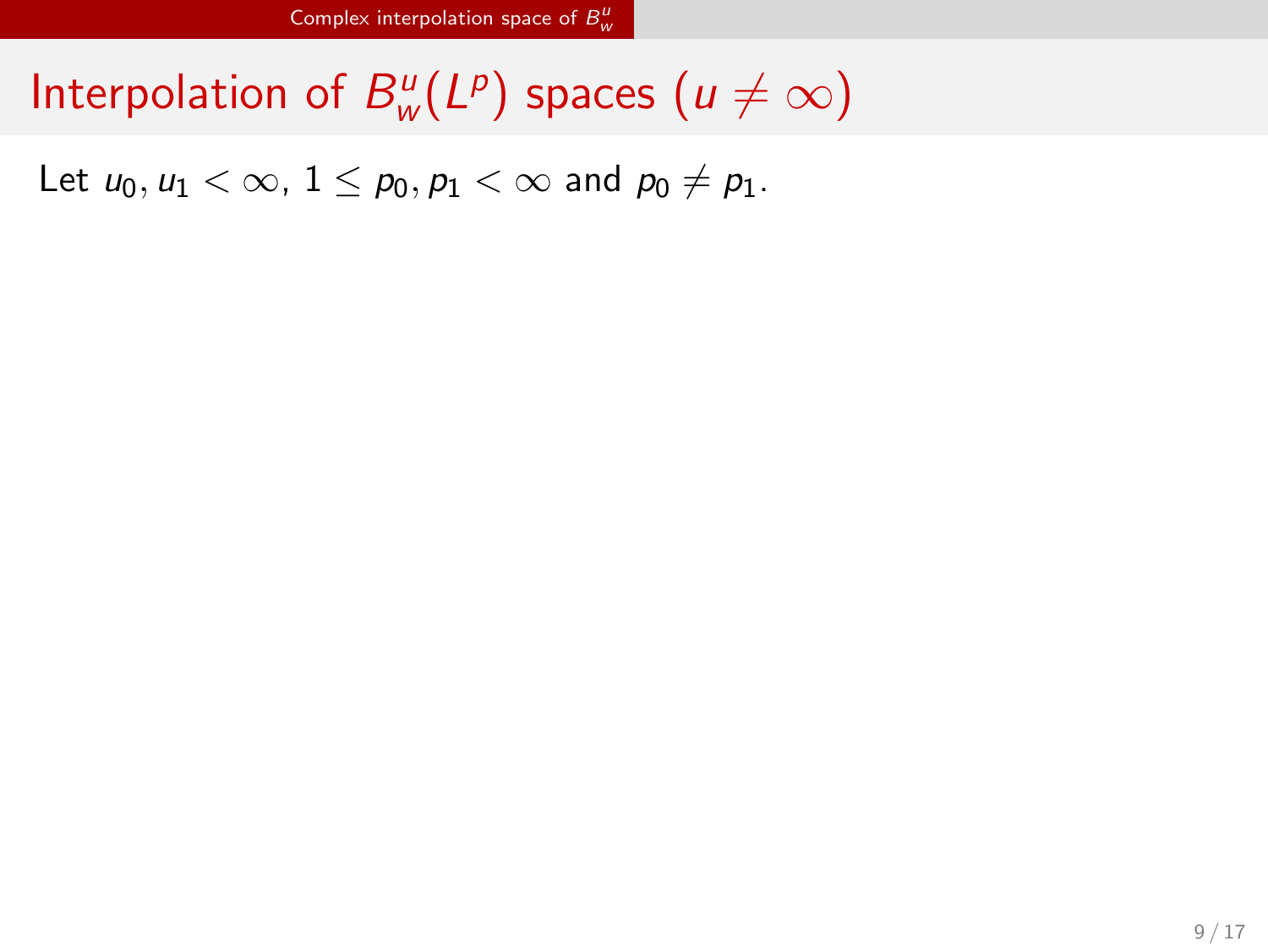Interpolation of  $B_{\mu}^{\mu}$  $w^u(\mathsf{L}^p)$  spaces  $(u \neq \infty)$ 

Let  $u_0, u_1 < \infty$ ,  $1 \le p_0, p_1 < \infty$  and  $p_0 \ne p_1$ .

Put

$$
\frac{1}{\rho}=\frac{1-\theta}{\rho_0}+\frac{\theta}{\rho_1},\quad \frac{1}{\mu}=\frac{1-\theta}{\mu_0}=\frac{\theta}{\mu_1},\quad w=w_0{}^{1-\theta}w_1{}^\theta,\quad 0<\theta<1
$$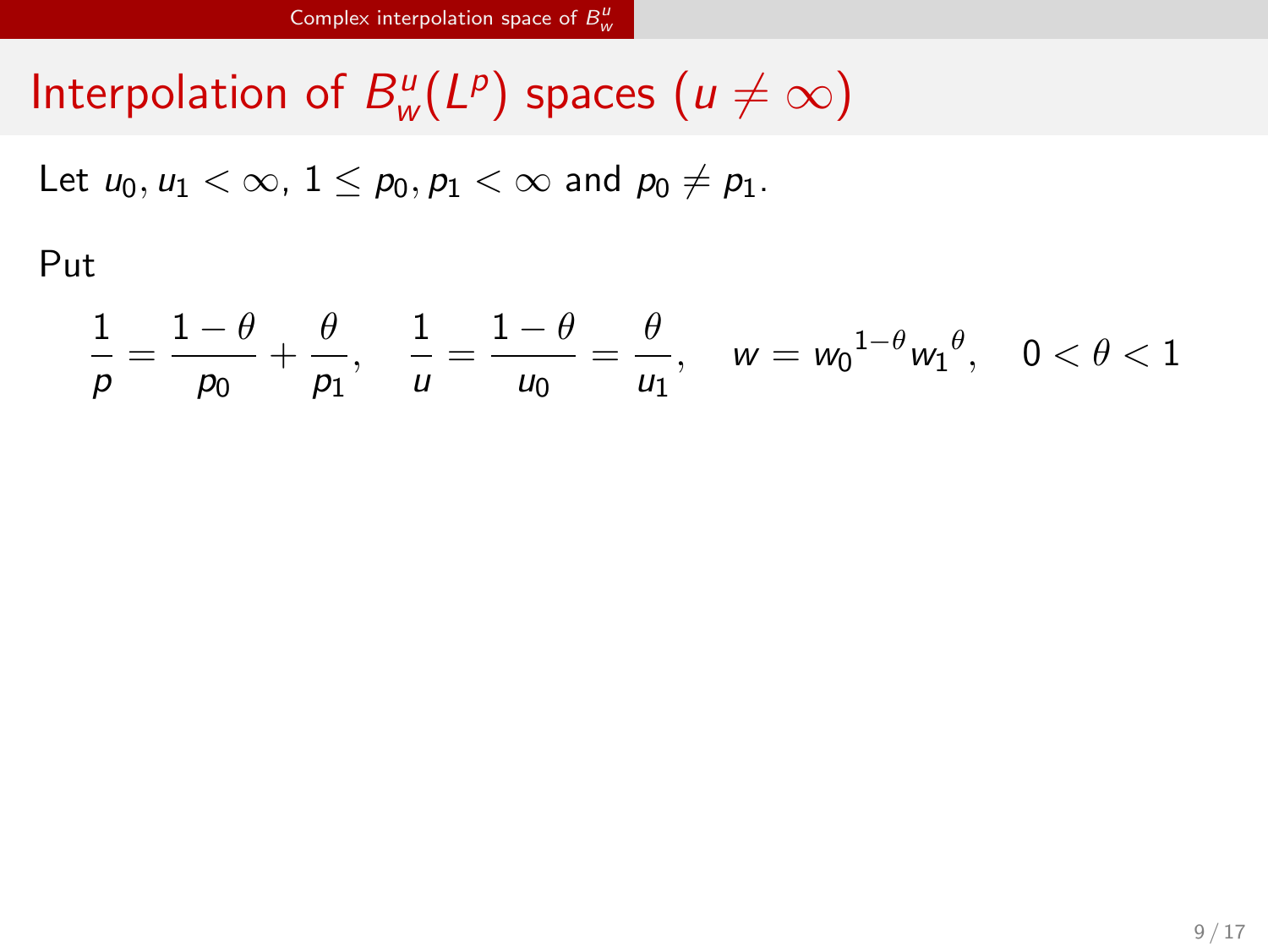Interpolation of  $B_{\mu}^{\mu}$  $w^u(\mathsf{L}^p)$  spaces  $(u \neq \infty)$ 

Let  $u_0, u_1 < \infty$ ,  $1 \le p_0, p_1 < \infty$  and  $p_0 \ne p_1$ .

Put

$$
\frac{1}{\rho}=\frac{1-\theta}{\rho_0}+\frac{\theta}{\rho_1},\quad \frac{1}{\mu}=\frac{1-\theta}{\mu_0}=\frac{\theta}{\mu_1},\quad w=w_0{}^{1-\theta}w_1{}^\theta,\quad 0<\theta<1
$$

$$
\frac{u_0}{p_0}=\frac{u_1}{p_1}
$$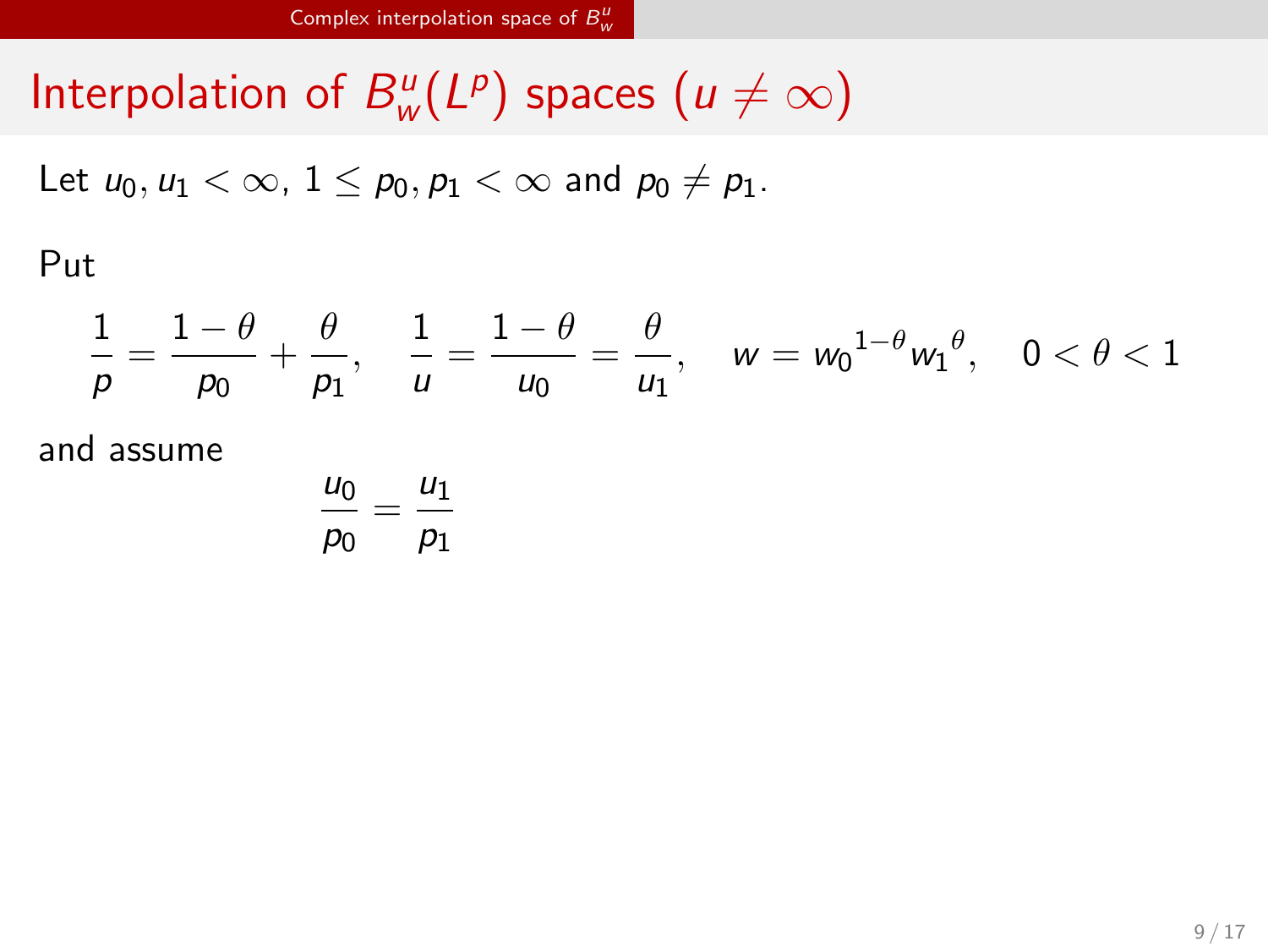Interpolation of  $B_{\mu}^{\mu}$  $w^u(\mathsf{L}^p)$  spaces  $(u \neq \infty)$ 

Let  $u_0, u_1 < \infty$ ,  $1 \le p_0, p_1 < \infty$  and  $p_0 \ne p_1$ .

Put

$$
\frac{1}{\rho} = \frac{1-\theta}{\rho_0} + \frac{\theta}{\rho_1}, \quad \frac{1}{u} = \frac{1-\theta}{u_0} = \frac{\theta}{u_1}, \quad w = w_0^{-1-\theta} w_1^{-\theta}, \quad 0 < \theta < 1
$$

$$
\frac{u_0}{p_0}=\frac{u_1}{p_1}\left(=\frac{u}{p}\right),\,
$$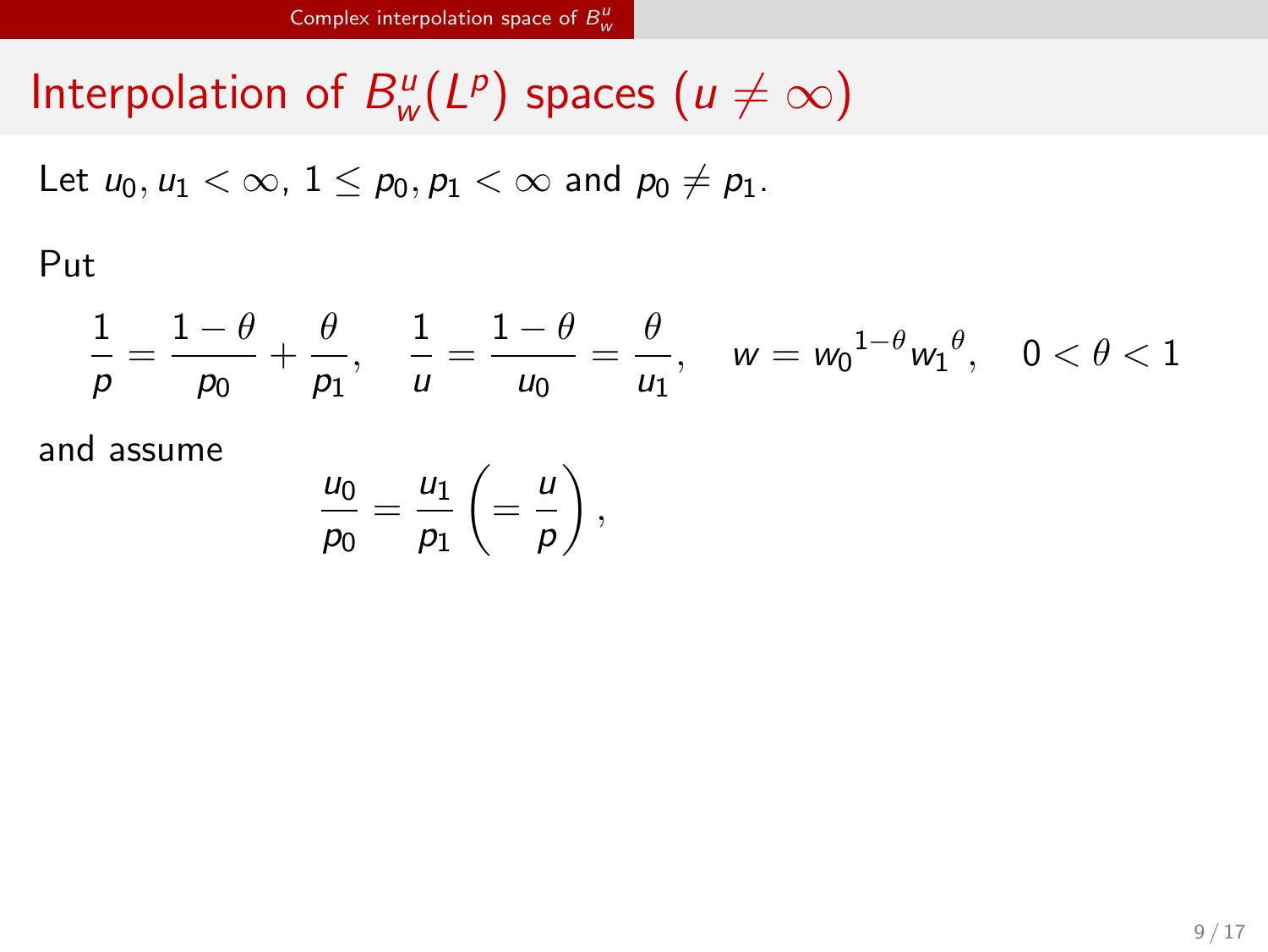Interpolation of  $B_{\mu}^{\mu}$  $w^u(\mathsf{L}^p)$  spaces  $(u \neq \infty)$ 

Let  $u_0, u_1 < \infty$ ,  $1 \le p_0, p_1 < \infty$  and  $p_0 \ne p_1$ .

Put

$$
\frac{1}{\rho} = \frac{1-\theta}{\rho_0} + \frac{\theta}{\rho_1}, \quad \frac{1}{u} = \frac{1-\theta}{u_0} = \frac{\theta}{u_1}, \quad w = w_0^{1-\theta} w_1^{\theta}, \quad 0 < \theta < 1
$$

$$
\frac{u_0}{\rho_0} = \frac{u_1}{\rho_1} \left( = \frac{u}{\rho} \right), \quad w_0^{u_0} = w_1^{u_1}
$$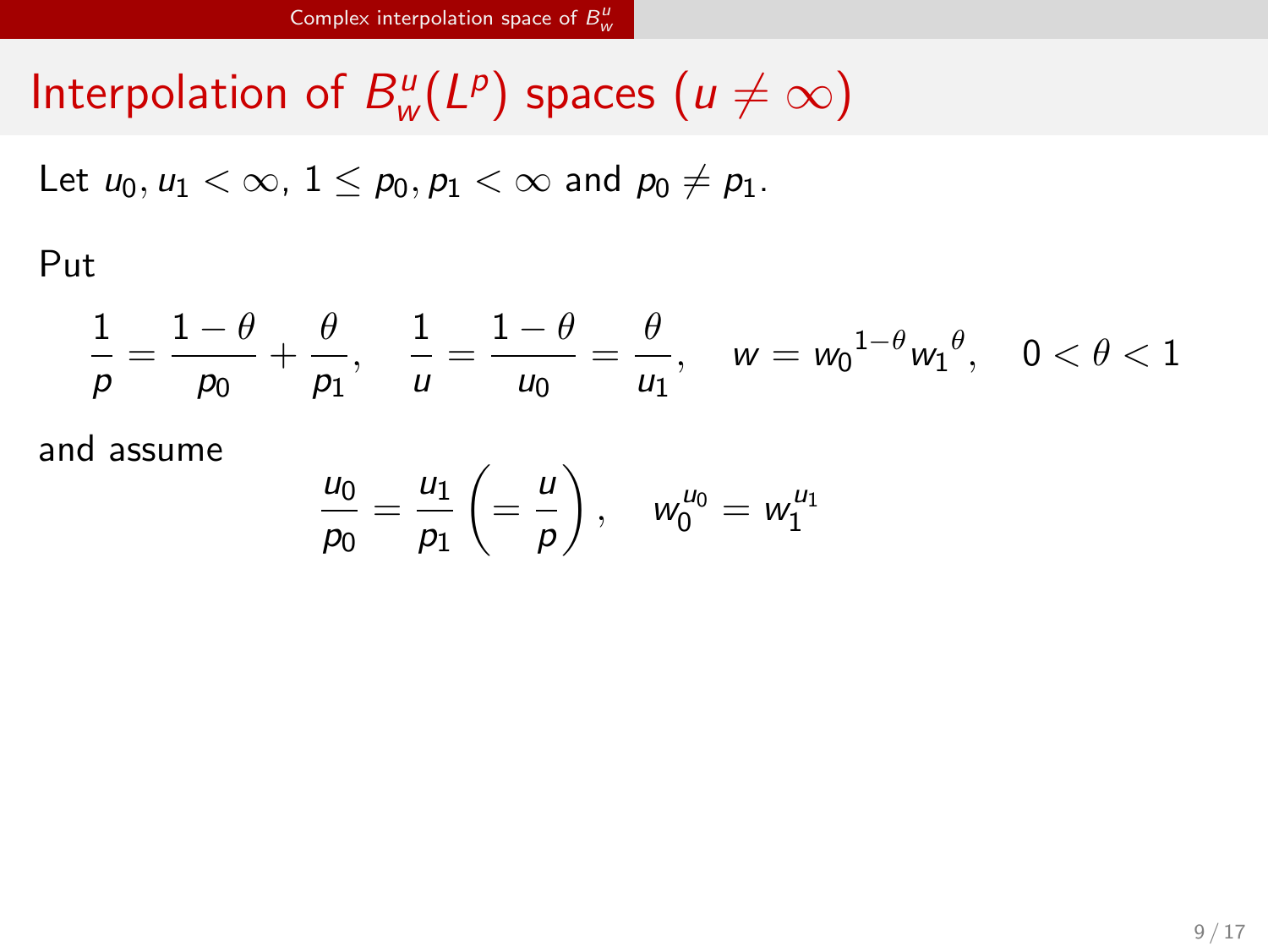Interpolation of  $B_{\mu}^{\mu}$  $w^u(\mathsf{L}^p)$  spaces  $(u \neq \infty)$ 

Let  $u_0, u_1 < \infty$ ,  $1 \le p_0, p_1 < \infty$  and  $p_0 \ne p_1$ .

Put

$$
\frac{1}{\rho} = \frac{1-\theta}{\rho_0} + \frac{\theta}{\rho_1}, \quad \frac{1}{u} = \frac{1-\theta}{u_0} = \frac{\theta}{u_1}, \quad w = w_0^{1-\theta} w_1^{\theta}, \quad 0 < \theta < 1
$$

$$
\frac{u_0}{\rho_0} = \frac{u_1}{\rho_1} \left( = \frac{u}{\rho} \right), \quad w_0^{u_0} = w_1^{u_1} (= w^u).
$$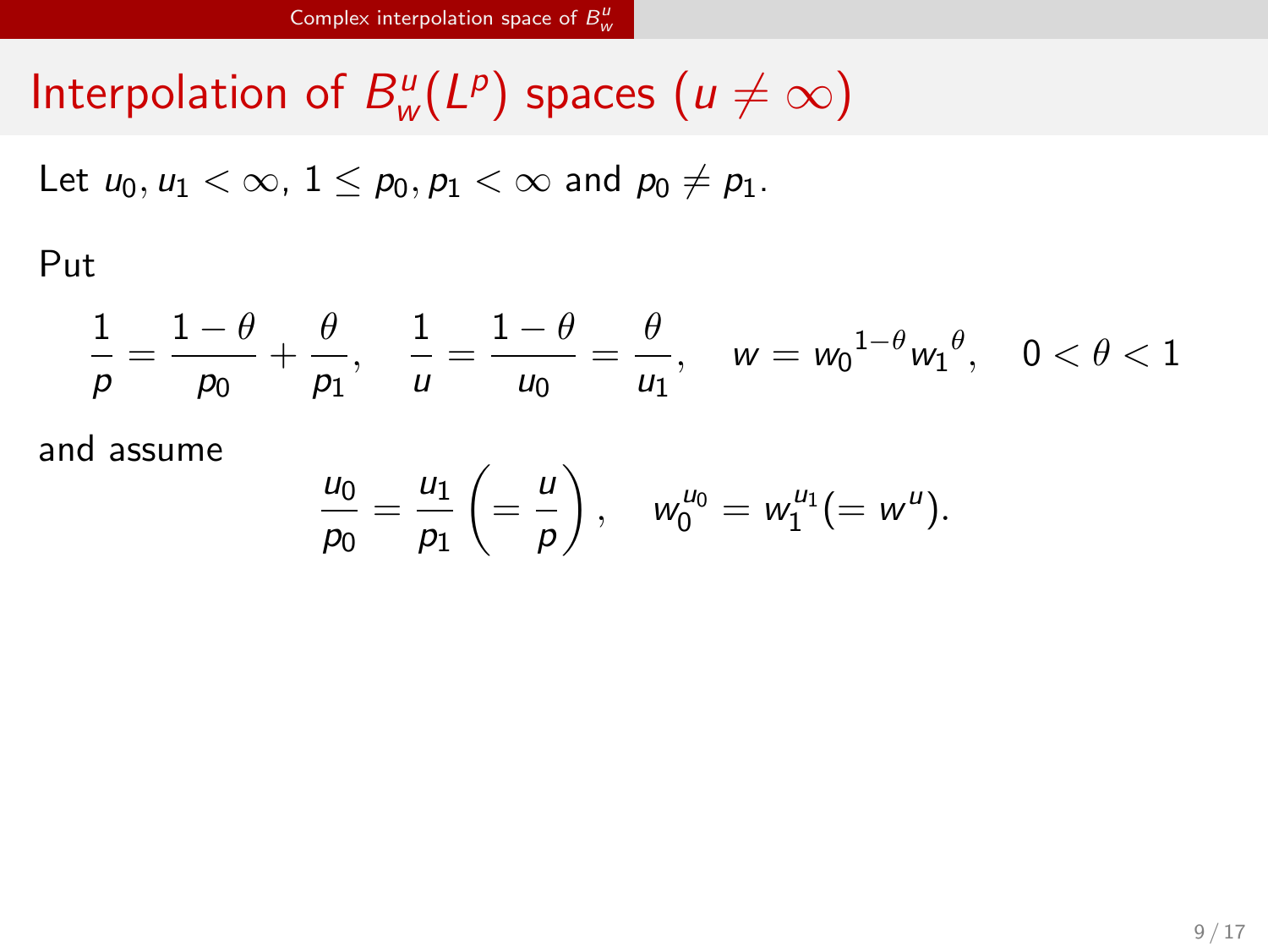Interpolation of  $B_{\mu}^{\mu}$  $w^u(\mathsf{L}^p)$  spaces  $(u \neq \infty)$ 

Let  $u_0, u_1 < \infty$ ,  $1 \le p_0, p_1 < \infty$  and  $p_0 \ne p_1$ .

Put

$$
\frac{1}{\rho}=\frac{1-\theta}{\rho_0}+\frac{\theta}{\rho_1},\quad \frac{1}{\mu}=\frac{1-\theta}{\mu_0}=\frac{\theta}{\mu_1},\quad w=w_0{}^{1-\theta}w_1{}^\theta,\quad 0<\theta<1
$$

and assume

$$
\frac{u_0}{p_0} = \frac{u_1}{p_1} \left( = \frac{u}{p} \right), \quad w_0^{u_0} = w_1^{u_1} (= w^u).
$$

Theorem 2

$$
[\dot{B}_{w_0}^{u_0}(L^{p_0}), \dot{B}_{w_1}^{u_1}(L^{p_1})]_{\theta} = [\dot{B}_{w_0}^{u_0}(L^{p_0}), \dot{B}_{w_1}^{u_1}(L^{p_1})]^{\theta} = \dot{B}_{w}^{u}(L^{p})
$$

 $[B^{u_0}_{w_0}(L^{p_0}), B^{u_1}_{w_1}(L^{p_1})]_{\theta} = [B^{u_0}_{w_0}(L^{p_0}), B^{u_1}_{w_1}(L^{p_1})]^{\theta} = B^u_w(L^p).$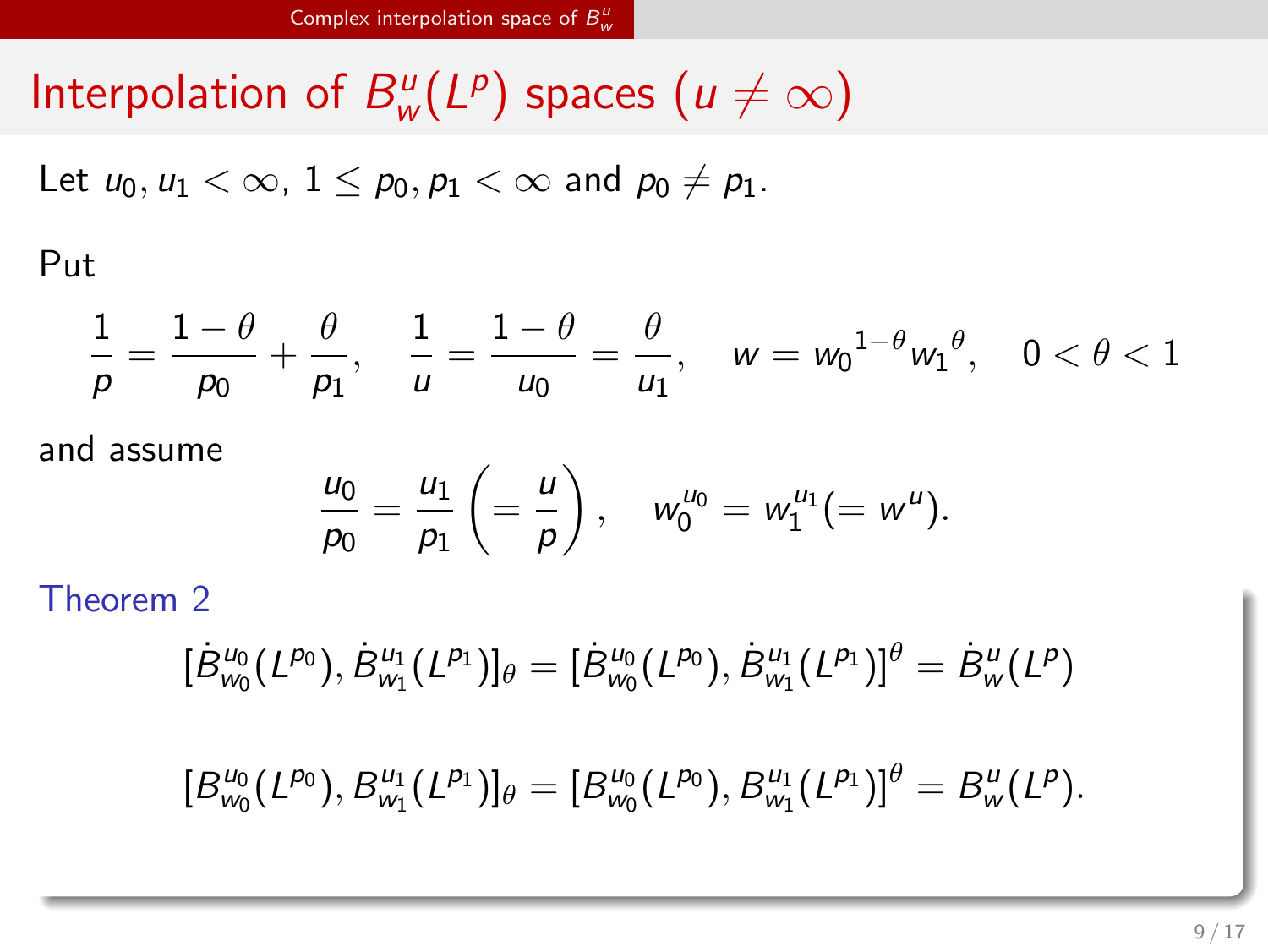The Case  $u_0 = u_1 = u = \infty$  (Local(Central) Morrey spaces)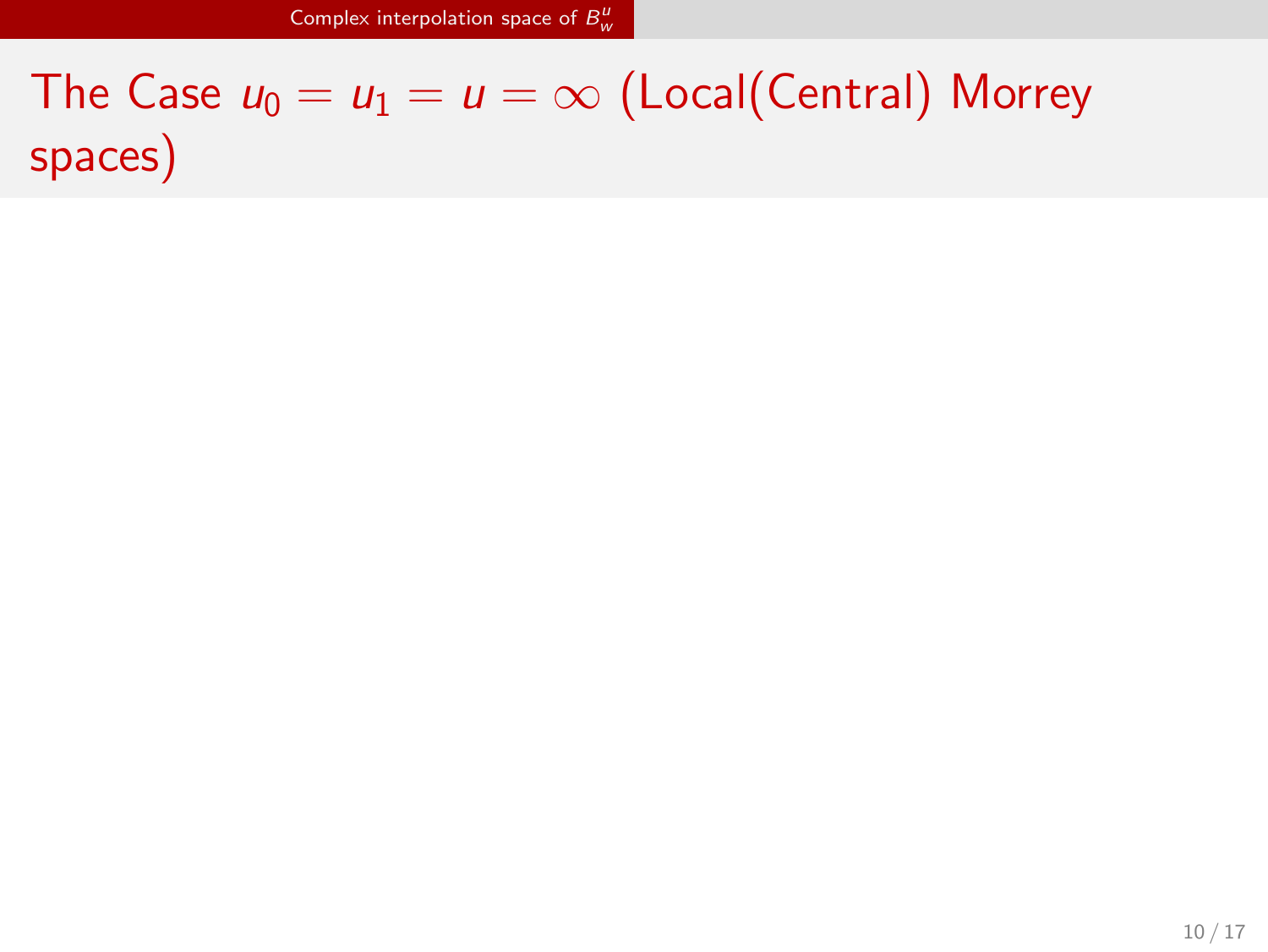The Case  $u_0 = u_1 = u = \infty$  (Local(Central) Morrey spaces)

Let  $1 \leq p_0, p_1 < \infty$ . Put 1  $\frac{1}{\rho}:=\frac{1-\theta}{\rho_0}$  $\frac{\theta}{p_0}+\frac{\theta}{p_1}$  $\frac{\partial}{\partial p_1}, \quad w = w_0^{1-\theta} w_1^{\theta},$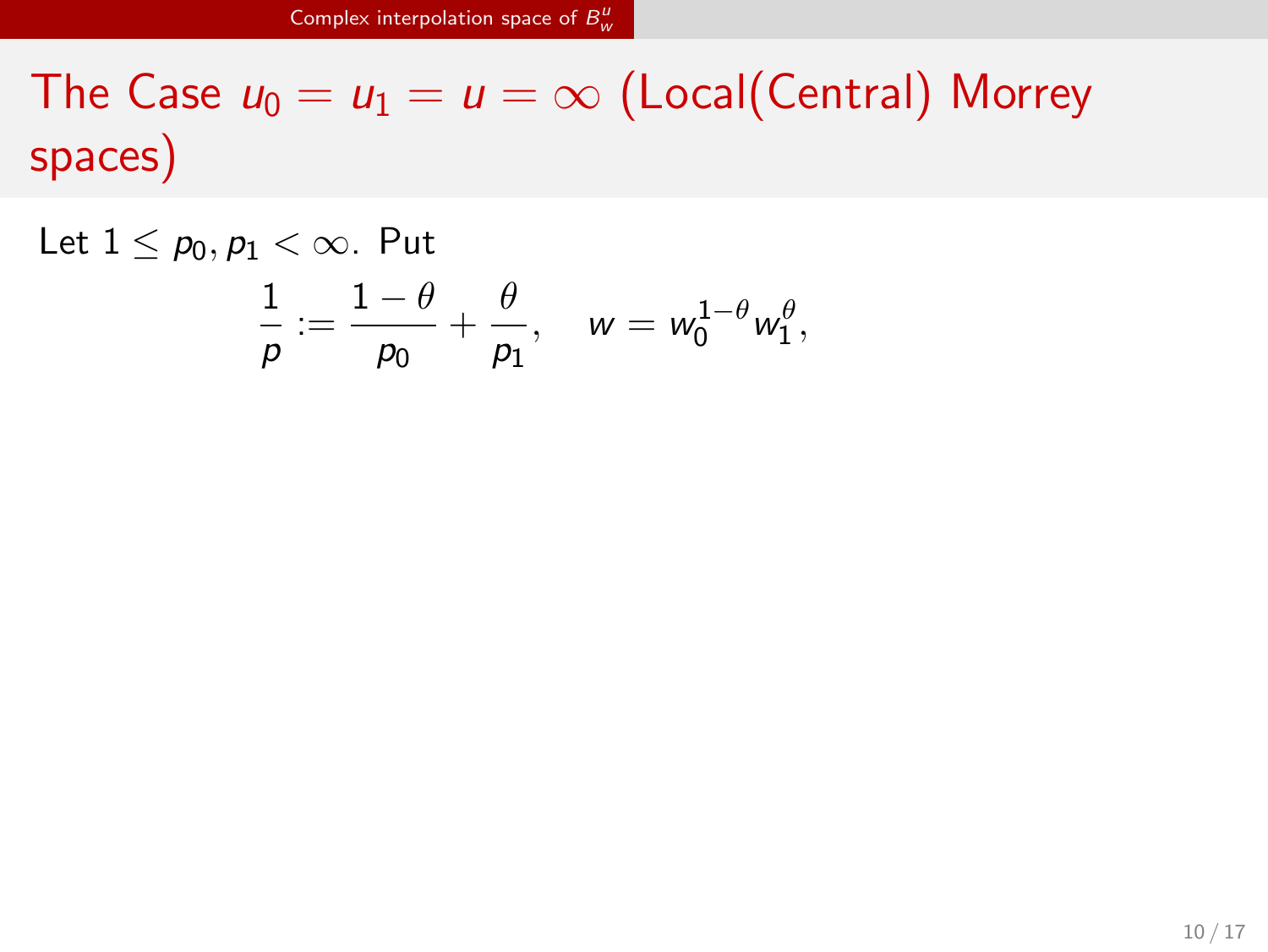The Case  $u_0 = u_1 = u = \infty$  (Local(Central) Morrey spaces)

Let  $1 \leq p_0, p_1 < \infty$ . Put 1  $\frac{1}{\rho}:=\frac{1-\theta}{\rho_0}$  $\frac{\theta}{p_0}+\frac{\theta}{p_1}$  $\frac{\partial}{\partial p_1}$ ,  $w = w_0^{1-\theta} w_1^{\theta}$ ,  $0 < \theta < 1$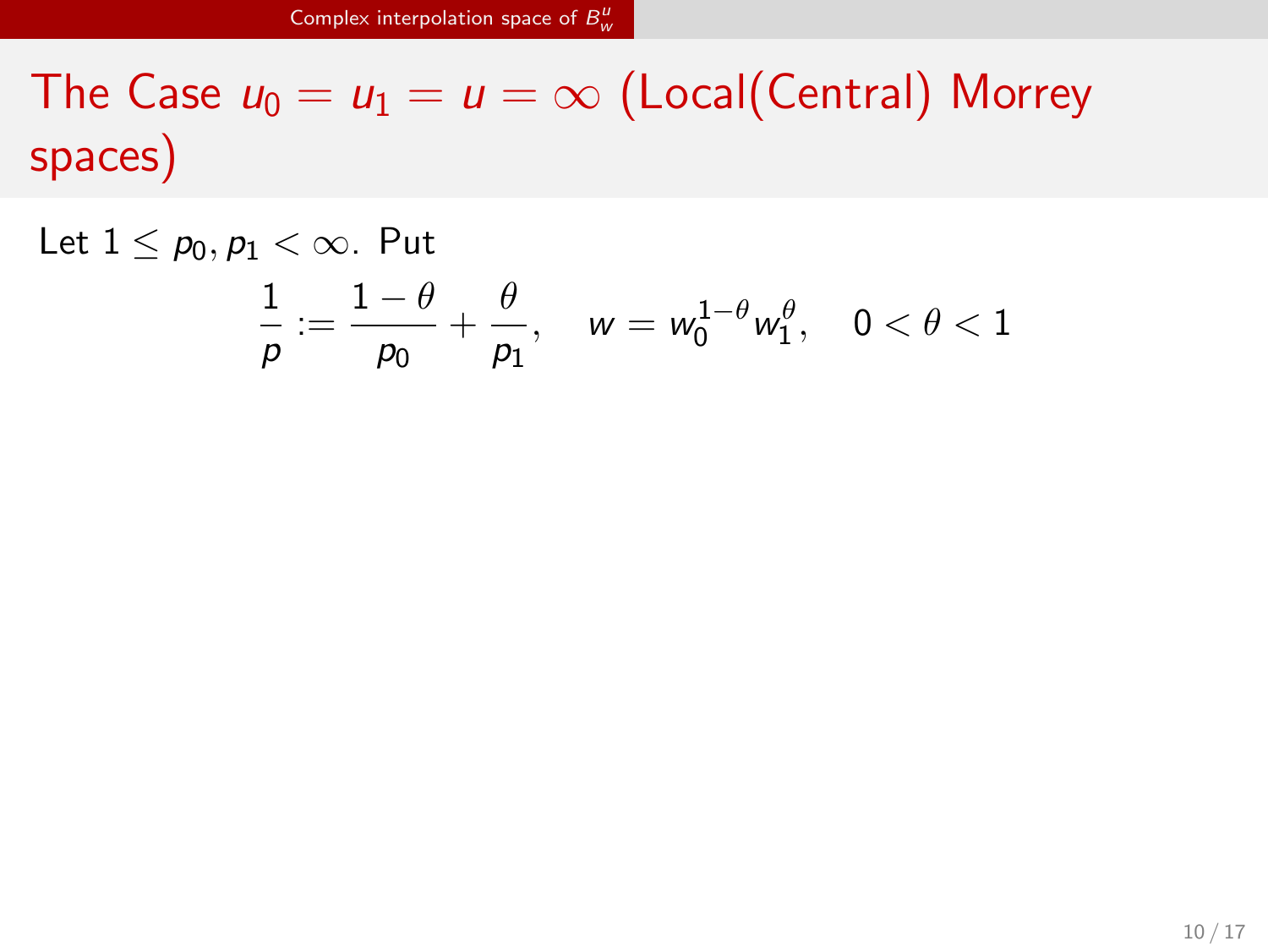The Case  $u_0 = u_1 = u = \infty$  (Local(Central) Morrey spaces)

Let  $1 \leq p_0, p_1 < \infty$ . Put

$$
\frac{1}{\rho}:=\frac{1-\theta}{\rho_0}+\frac{\theta}{\rho_1},\quad w=w_0^{1-\theta}w_1^{\theta},\quad 0<\theta<1
$$

$$
w_0^{p_0}=w_1^{p_1}.
$$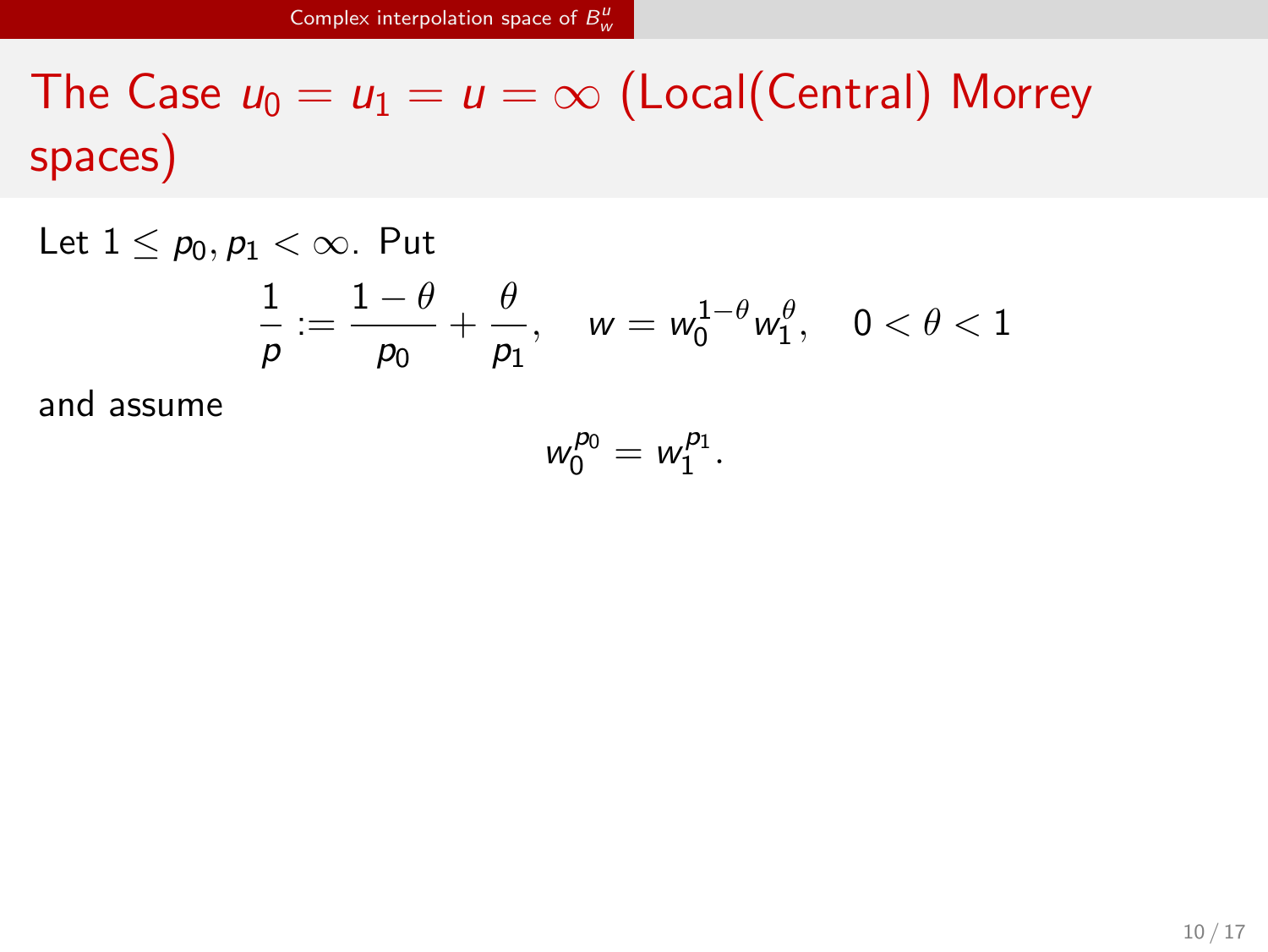The Case  $u_0 = u_1 = u = \infty$  (Local(Central) Morrey spaces)

Let  $1 \leq p_0, p_1 < \infty$ . Put

$$
\frac{1}{\rho}:=\frac{1-\theta}{\rho_0}+\frac{\theta}{\rho_1},\quad w=w_0^{1-\theta}w_1^{\theta},\quad 0<\theta<1
$$

and assume

$$
w_0^{p_0}=w_1^{p_1}.
$$

Theorem 3

$$
\begin{aligned} &\big[\dot{B}_{w_0}^{\infty}(L^{p_0}),\dot{B}_{w_1}^{\infty}(L^{p_1})\big]_{\theta}=\left\{f\in\dot{B}_{w}^{\infty}(L^{p}):\lim_{j\to\infty}\Vert f-\chi_{\{\frac{1}{j}\leq\vert f\vert\leq j\}}f\Vert_{\dot{B}_{u}^{\infty}(L^{p})}=0\right\} \\ &\big[\dot{B}_{w_0}^{\infty}(L^{p_0}),\dot{B}_{w_1}^{\infty}(L^{p_1})\big]^{\theta}=\dot{B}_{w}^{\infty}(L^{p})\end{aligned}
$$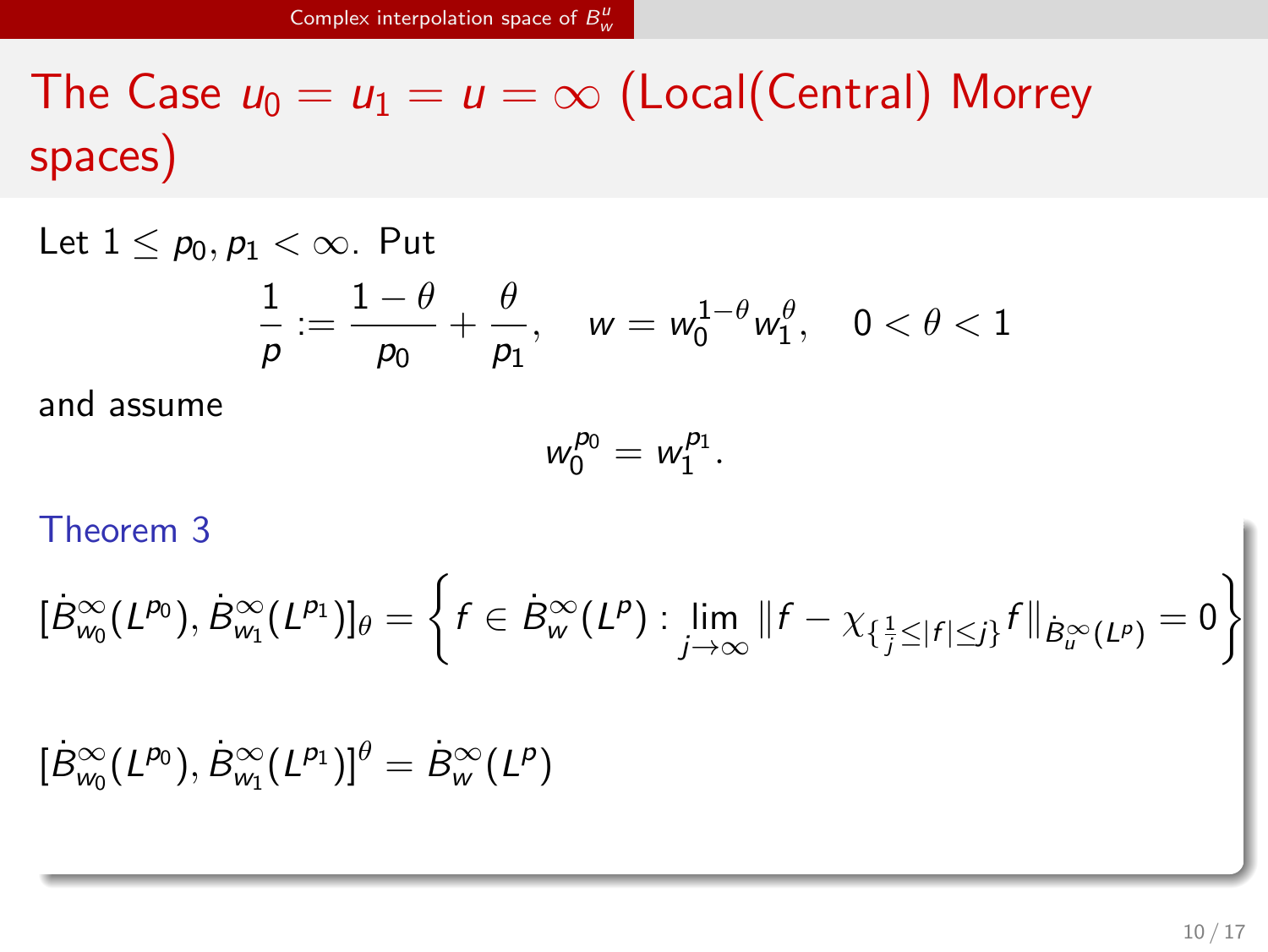The Case  $u_0 = u_1 = u = \infty$  (Local(Central) Morrey spaces)

Let  $1 \leq p_0, p_1 < \infty$ . Put

$$
\frac{1}{\rho}:=\frac{1-\theta}{\rho_0}+\frac{\theta}{\rho_1},\quad w=w_0^{1-\theta}w_1^{\theta},\quad 0<\theta<1
$$

and assume

$$
w_0^{p_0}=w_1^{p_1}.
$$

Theorem 3

$$
\begin{aligned} &[\dot{B}^{\infty}_{w_0}(L^{p_0}),\dot{B}^{\infty}_{w_1}(L^{p_1})]_{\theta}=\bigg\{f\in\dot{B}^{\infty}_{w}(L^{p}):\lim_{j\rightarrow\infty}\Vert f-\chi_{\{\frac{1}{j}\leq\vert f\vert\leq j\}}f\Vert_{\dot{B}^{\infty}_{u}(L^{p})}=0\bigg\}\\ &[\dot{B}^{\infty}_{w_0}(L^{p_0}),\dot{B}^{\infty}_{w_1}(L^{p_1})]^{\theta}=\dot{B}^{\infty}_{w}(L^{p})\end{aligned}
$$

 $\mathcal{M}_q^p \subset B_{\mathsf{w}}^{\infty}(L^p)$ ,  $\mathcal{M}_q^p \not\subset L^1 + L^{\infty}$ .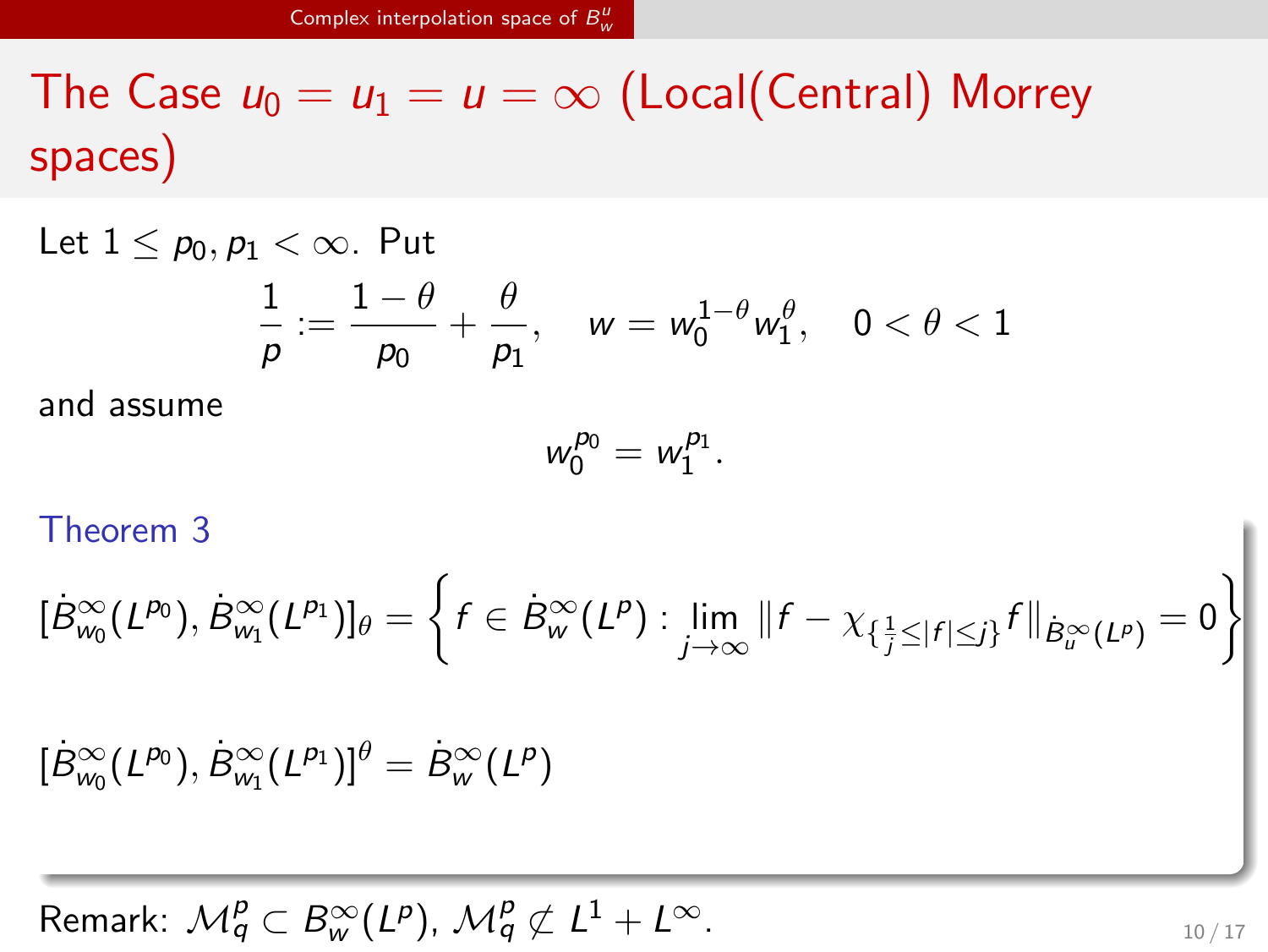The Case  $u_0 = u_1 = u = \infty$  (Local(Central) Morrey spaces)

Let  $1 \leq p_0, p_1 < \infty$ . Put

$$
\frac{1}{\rho}:=\frac{1-\theta}{\rho_0}+\frac{\theta}{\rho_1},\quad w=w_0^{1-\theta}w_1^{\theta},\quad 0<\theta<1
$$

and assume

$$
w_0^{p_0}=w_1^{p_1}.
$$

Theorem 3

$$
\begin{aligned} &\big[\dot{B}_{w_0}^{\infty}(L^{p_0}),\dot{B}_{w_1}^{\infty}(L^{p_1})\big]_{\theta}=\bigg\{f\in\dot{B}_w^{\infty}(L^p):\lim_{j\rightarrow\infty}\Vert f-\chi_{\{\frac{1}{j}\leq\vert f\vert\leq j\}}f\Vert_{\dot{B}_w^{\infty}(L^p)}=0\bigg\}\\ &\big[\dot{B}_{w_0}^{\infty}(L^{p_0}),\dot{B}_{w_1}^{\infty}(L^{p_1})\big]^{\theta}=\dot{B}_w^{\infty}(L^p)\end{aligned}
$$

Remark:  $\mathcal{M}^p_q\subset B^\infty_w(L^p)$ ,  $\mathcal{M}^p_q\not\subset L^1+L^\infty$ . Then,  $B^\infty_w(L^p)\not\subset L^1+L^\infty$  10/17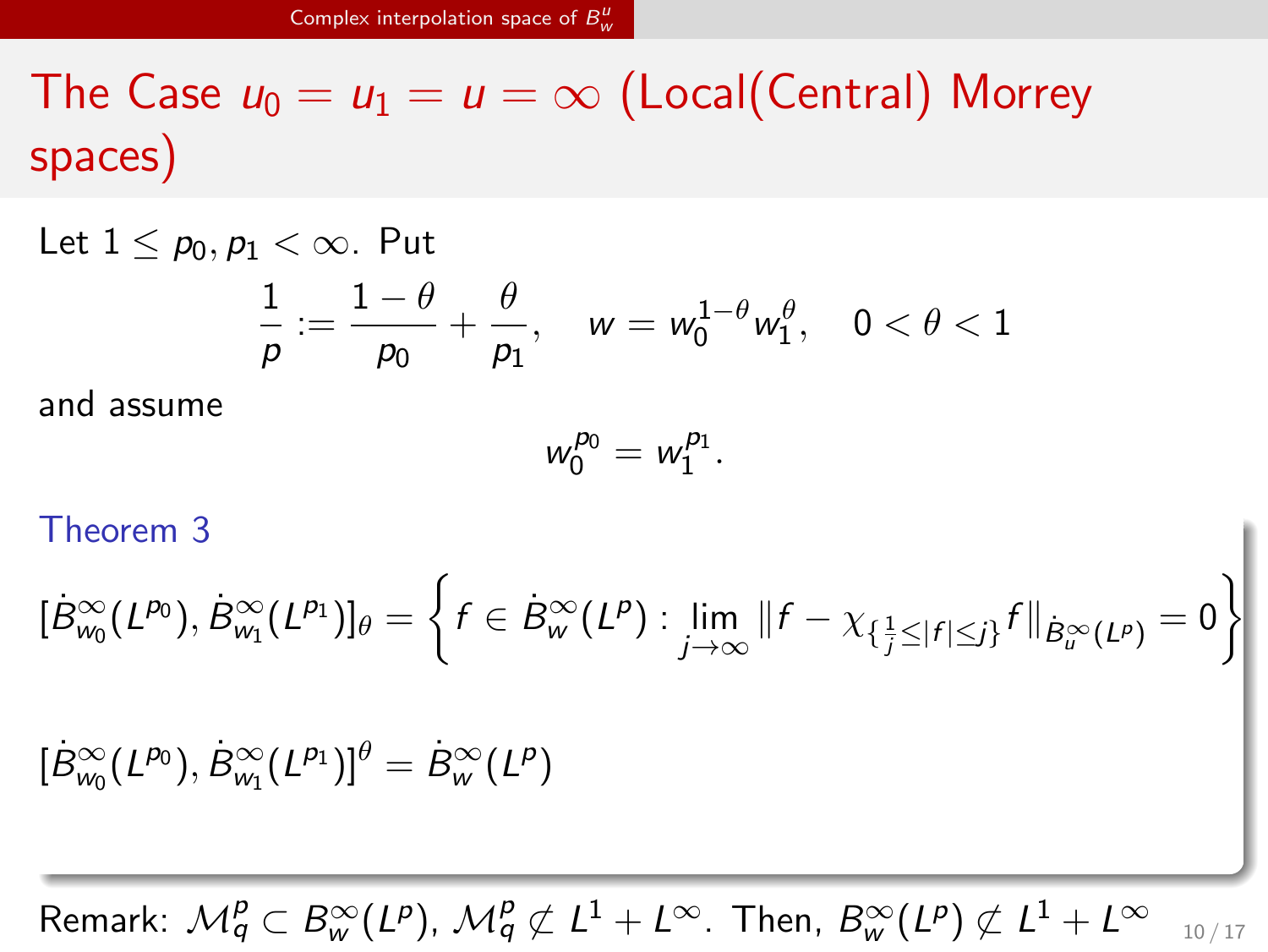Calderón product

 $\overline{X} = (X_0, X_1)$ : compatible couple of Banach spaces of m'ble func. on  $\mathbb{R}^n$ 

## Definition 5

$$
X_0^{1-\theta}X_1^{\theta} := \bigcup_{f_0 \in X_0, f_1 \in X_1} \{f : \mathbb{R}^n \to \mathbb{C} : |f(x)| \leq |f_0(x)|^{1-\theta} |f_1(x)|^{\theta}\}.
$$
  

$$
||f||_{X_0^{1-\theta}X_1^{\theta}}
$$
  

$$
= inf{||f_0||_{X_0}^{1-\theta}||f_1||_{X_1}^{\theta}} : f_j \in X_j, |f(x)| \leq |f_0(x)|^{1-\theta} |f_1(x)|^{\theta}\}
$$
  
(quasi-norm).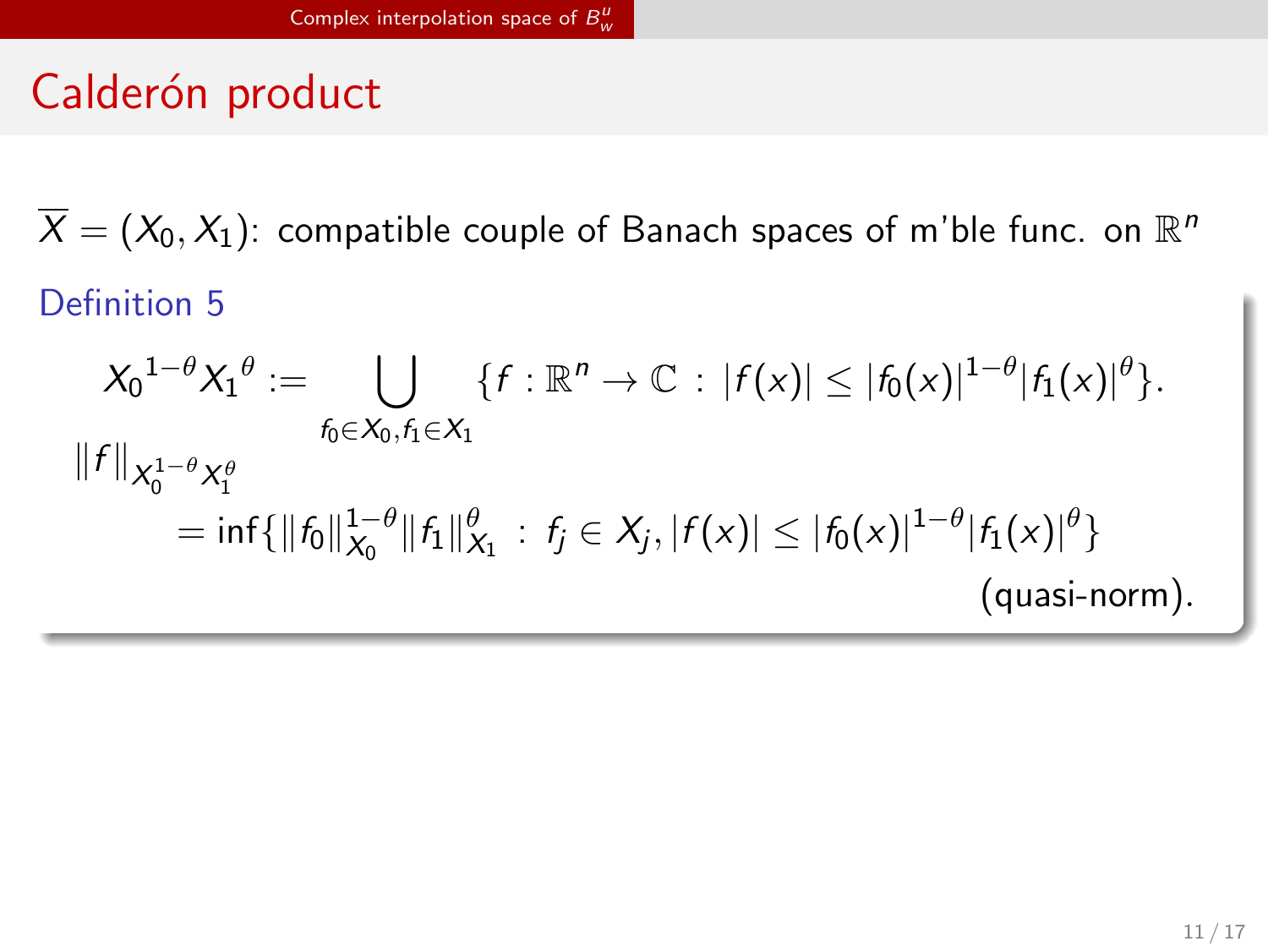Calderón product

 $\overline{X} = (X_0, X_1)$ : compatible couple of Banach spaces of m'ble func. on  $\mathbb{R}^n$ 

Definition 5

$$
X_0^{1-\theta}X_1^{\theta} := \bigcup_{f_0 \in X_0, f_1 \in X_1} \{f : \mathbb{R}^n \to \mathbb{C} : |f(x)| \leq |f_0(x)|^{1-\theta} |f_1(x)|^{\theta}\}.
$$
  

$$
||f||_{X_0^{1-\theta}X_1^{\theta}}
$$
  
= inf{||f\_0||\_{X\_0}^{1-\theta}||f\_1||\_{X\_1}^{\theta}} : f\_j \in X\_j, |f(x)| \leq |f\_0(x)|^{1-\theta} |f\_1(x)|^{\theta}\}  
(quasi-norm).

Following relations are known.

 $[X_0, X_1]_{\theta} = \overline{X_0 \cap X_1}^{[X_0, X_1]^{\theta}} = \overline{X_0 \cap X_1}^{X_0^{1 - \theta} X_1^{\theta}}$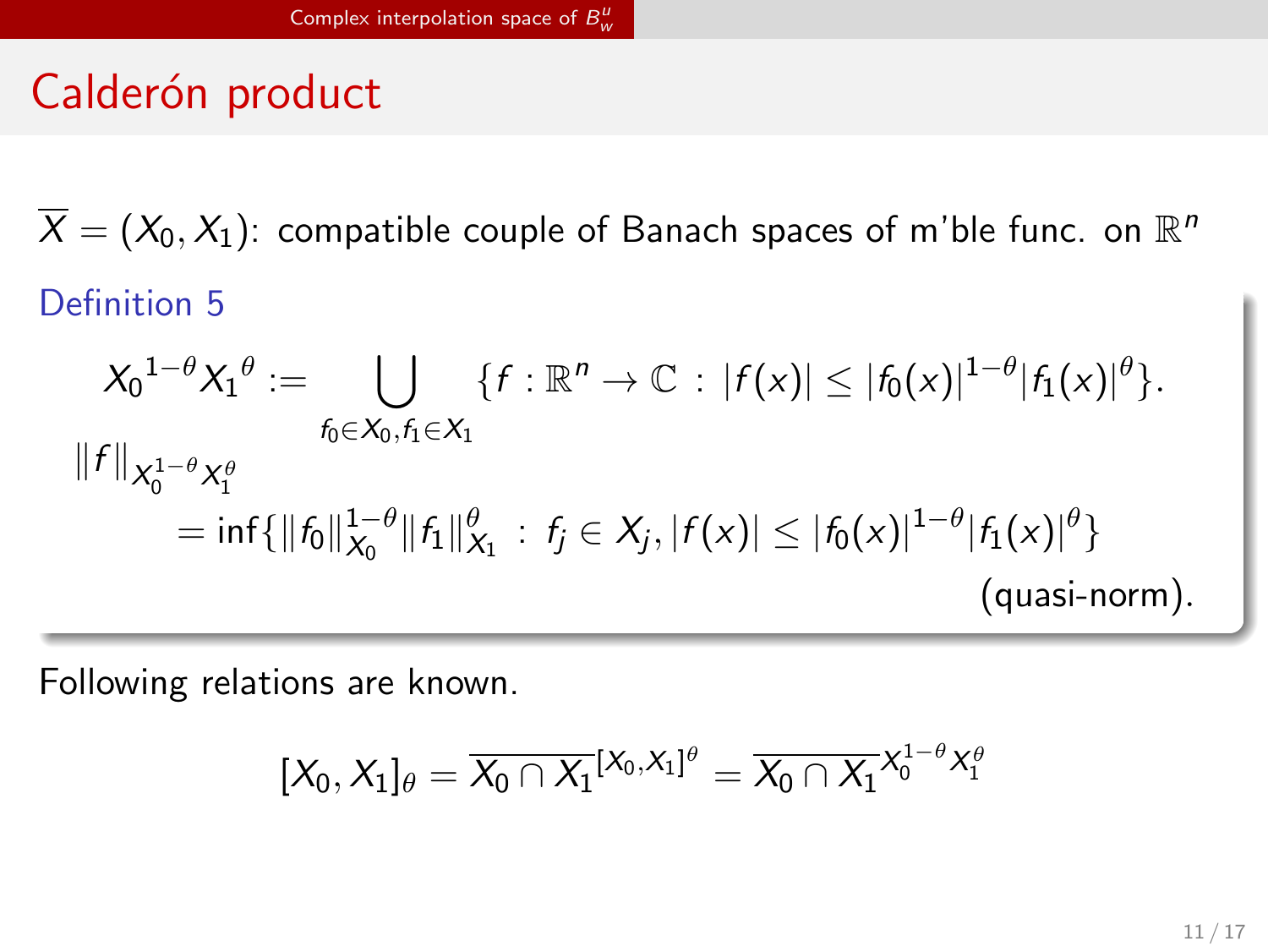Calderón product of  $\dot{B}^u_w(E)$ ,  $B^u_w$ *w* (*E*)

Lemma 6  
\n
$$
u_0, u_1 < \infty, \ \frac{u_0}{p_0} = \frac{u_1}{p_1}
$$
 and  $w_0^{u_0} = w_1^{u_1}$ ,  
\n
$$
\left(\dot{B}_{w_0}^{u_0}(L^{p_0})\right)^{1-\theta} \left(\dot{B}_{w_1}^{u_1}(L^{p_1})\right)^{\theta} = \dot{B}_w^u(L^p)
$$
\n
$$
\left(B_{w_0}^{u_0}(L^{p_0})\right)^{1-\theta} \left(B_{w_1}^{u_1}(L^{p_1})\right)^{\theta} = B_w^u(L^p).
$$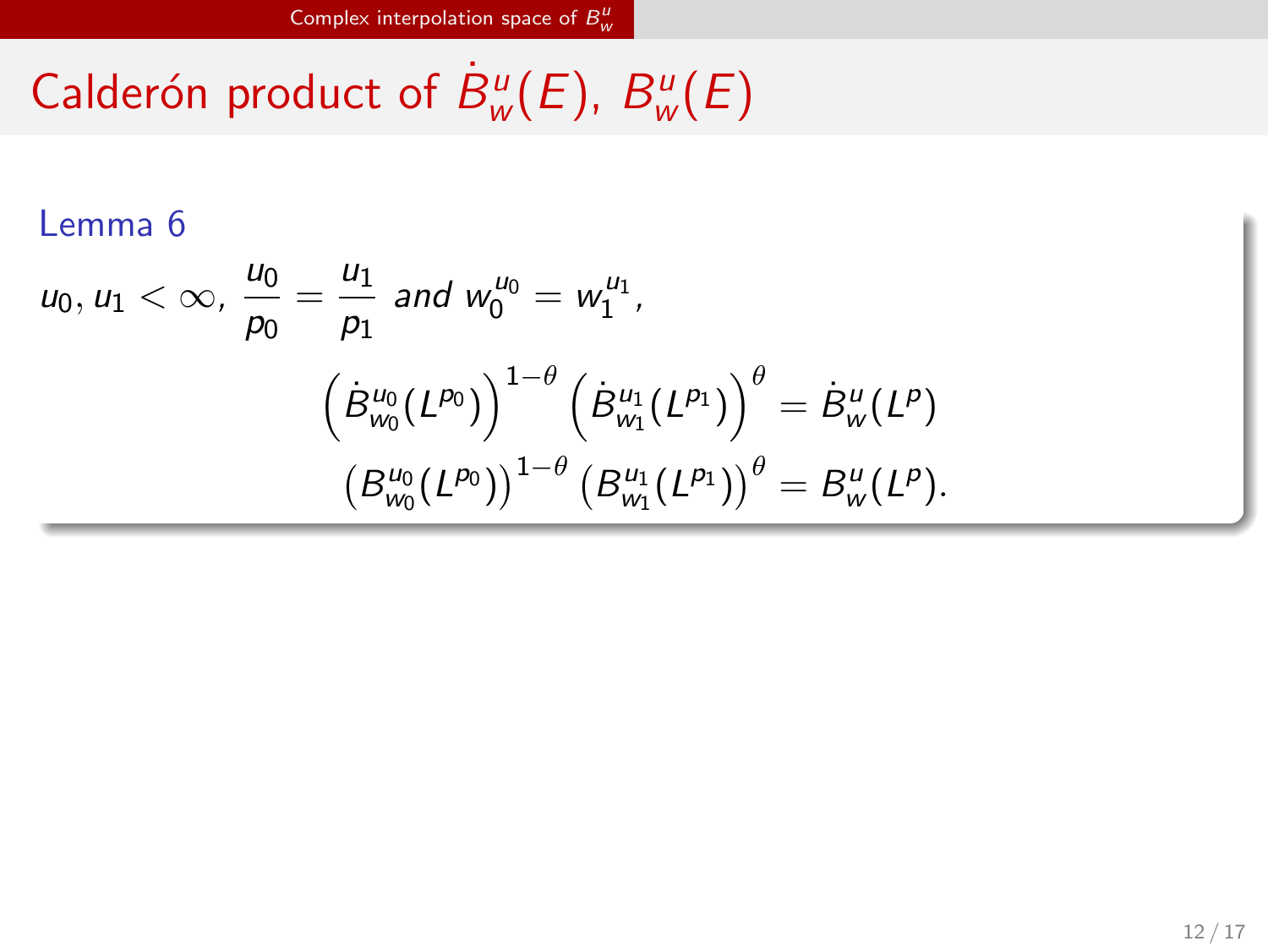Calderón product of  $\dot{B}^u_w(E)$ ,  $B^u_w$ *w* (*E*)

Lemma 6

$$
u_0, u_1 < \infty, \frac{u_0}{p_0} = \frac{u_1}{p_1} \text{ and } w_0^{u_0} = w_1^{u_1},
$$

$$
\left(\dot{B}_{w_0}^{u_0}(L^{p_0})\right)^{1-\theta} \left(\dot{B}_{w_1}^{u_1}(L^{p_1})\right)^{\theta} = \dot{B}_{w}^{u}(L^{p})
$$

$$
\left(B_{w_0}^{u_0}(L^{p_0})\right)^{1-\theta} \left(B_{w_1}^{u_1}(L^{p_1})\right)^{\theta} = B_{w}^{u}(L^{p}).
$$

Lemma 7

$$
\dot{B}^{\infty}_{w_0} (L^{p_0})^{1-\theta} \dot{B}^{\infty}_{w_1} (L^{p_1})^{\theta} = \dot{B}^{\infty}_w (L^p)
$$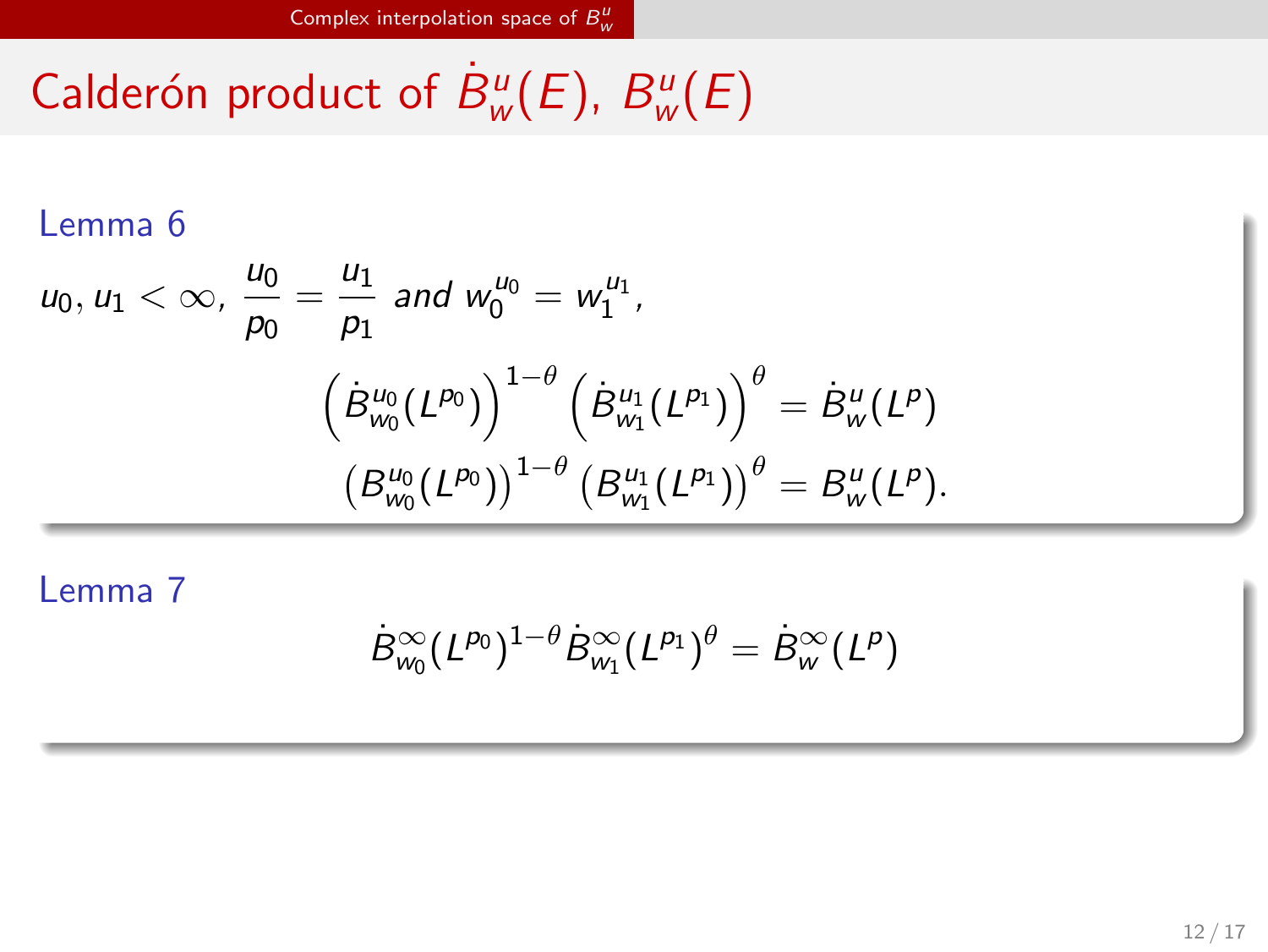Calderón product of  $\dot{B}^u_w(E)$ ,  $B^u_w$ *w* (*E*)

Lemma 6

$$
u_0, u_1 < \infty, \frac{u_0}{p_0} = \frac{u_1}{p_1} \text{ and } w_0^{u_0} = w_1^{u_1},
$$

$$
\left(\dot{B}_{w_0}^{u_0}(L^{p_0})\right)^{1-\theta} \left(\dot{B}_{w_1}^{u_1}(L^{p_1})\right)^{\theta} = \dot{B}_{w}^{u}(L^{p})
$$

$$
\left(B_{w_0}^{u_0}(L^{p_0})\right)^{1-\theta} \left(B_{w_1}^{u_1}(L^{p_1})\right)^{\theta} = B_{w}^{u}(L^{p}).
$$

Lemma 7

$$
\dot{B}^{\infty}_{w_0} (L^{p_0})^{1-\theta} \dot{B}^{\infty}_{w_1} (L^{p_1})^{\theta} = \dot{B}^{\infty}_{w} (L^{p})
$$

With these lemma, we proved the interpolation theorem above.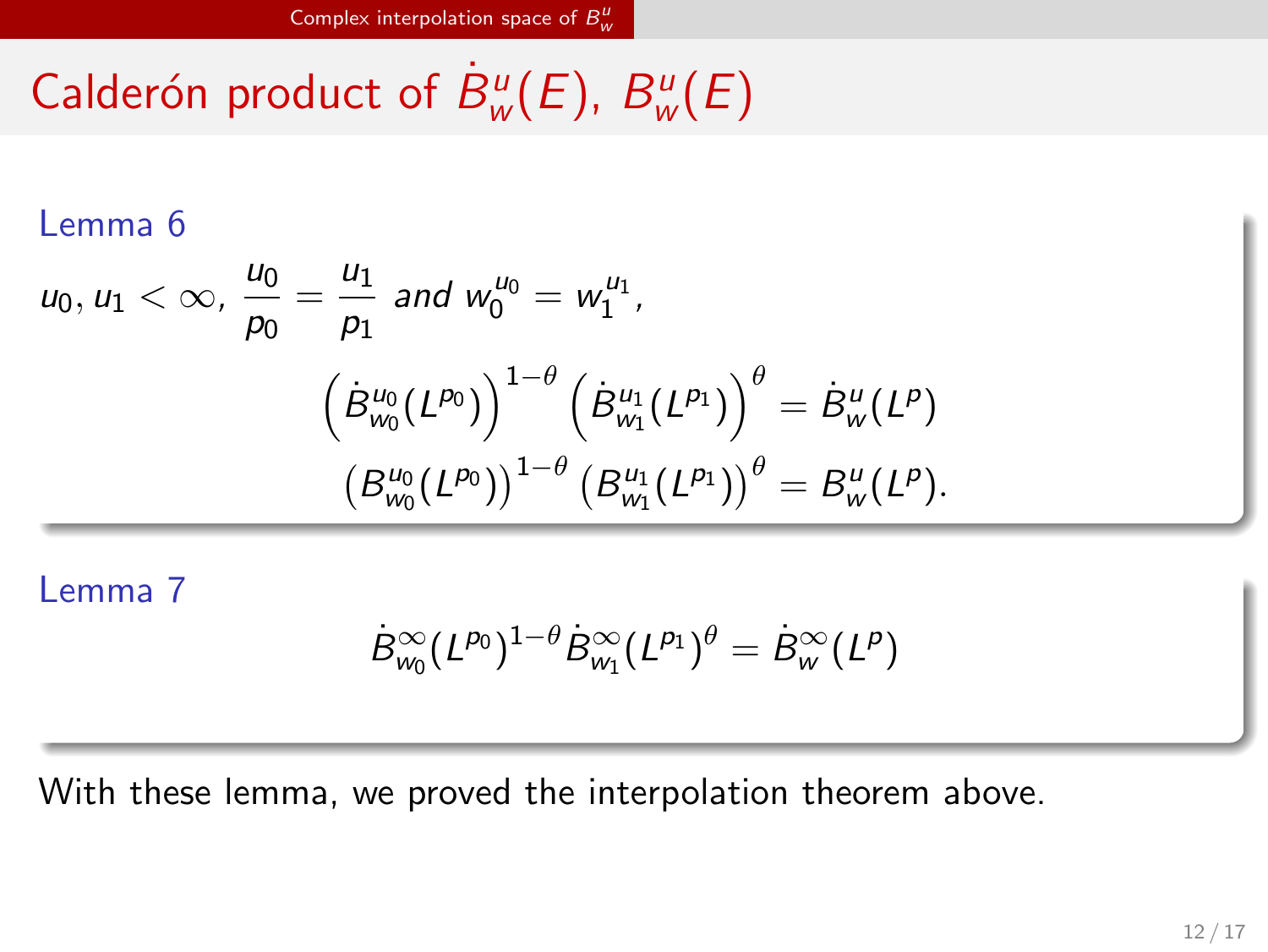$\dot{B}^u_w(\mathcal{M}^p_q)$  and  $B^u_w$  $w(W_q^u)$ 

$$
1\leq q\leq p<\infty,
$$
  

$$
\|f\|_{\mathcal{M}_q^p}=\sup_{a\in\mathbb{R}^n,r>0}|B(a,r)|^{\frac{1}{p}-\frac{1}{q}}\left(\int_{B(a,r)}|f(x)|^q\ dx\right)^{1/q}<\infty.
$$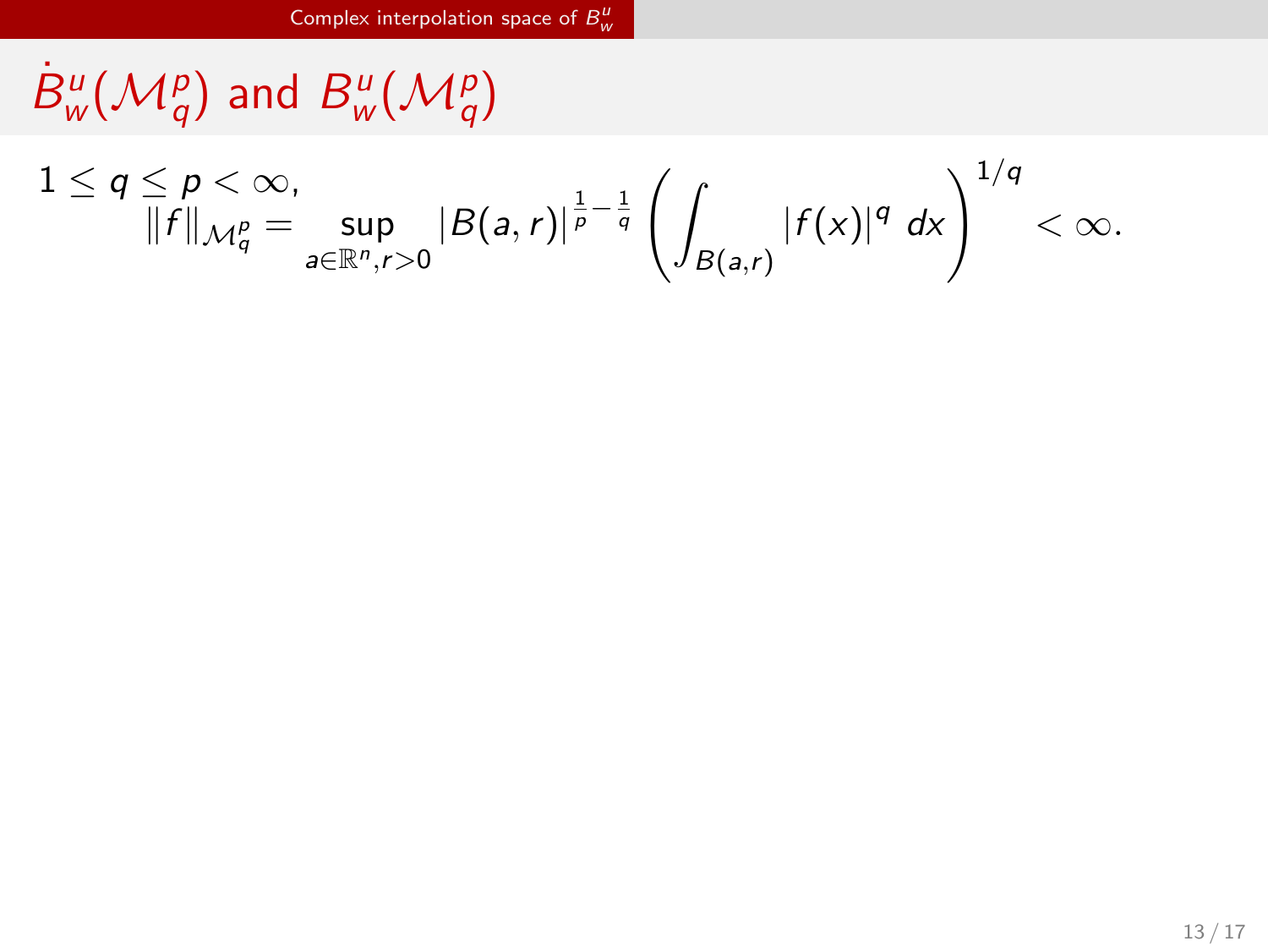$$
\dot{B}_{w}^{u}(\mathcal{M}_{q}^{p}) \text{ and } B_{w}^{u}(\mathcal{M}_{q}^{p})
$$
\n
$$
1 \leq q \leq p < \infty, \quad \|\mathbf{f}\|_{\mathcal{M}_{q}^{p}} = \sup_{a \in \mathbb{R}^{n}, r > 0} |B(a, r)|^{\frac{1}{p} - \frac{1}{q}} \left( \int_{B(a, r)} |\mathbf{f}(x)|^{q} dx \right)^{1/q} < \infty.
$$
\n
$$
\text{Definition 8}
$$
\n
$$
\|\mathbf{f}\|_{B_{w}^{u}(\mathcal{M}_{q}^{p})} := \begin{cases} \left( \int_{\delta}^{\infty} (w(r) \|\mathbf{f}\|_{\mathcal{M}_{q}^{p}(B(r))})^{u} \frac{dr}{r} \right)^{\frac{1}{u}}, & \text{for } u < \infty \\ \sup_{r \geq \delta} w(r) \|\mathbf{f}\|_{\mathcal{M}_{q}^{p}(B(r))}, & \text{for } u = \infty. \end{cases}
$$

When  $\delta = 0+$ , we rewrite it  $\dot{B}^u_w(\mathcal{M}^p_q)$ .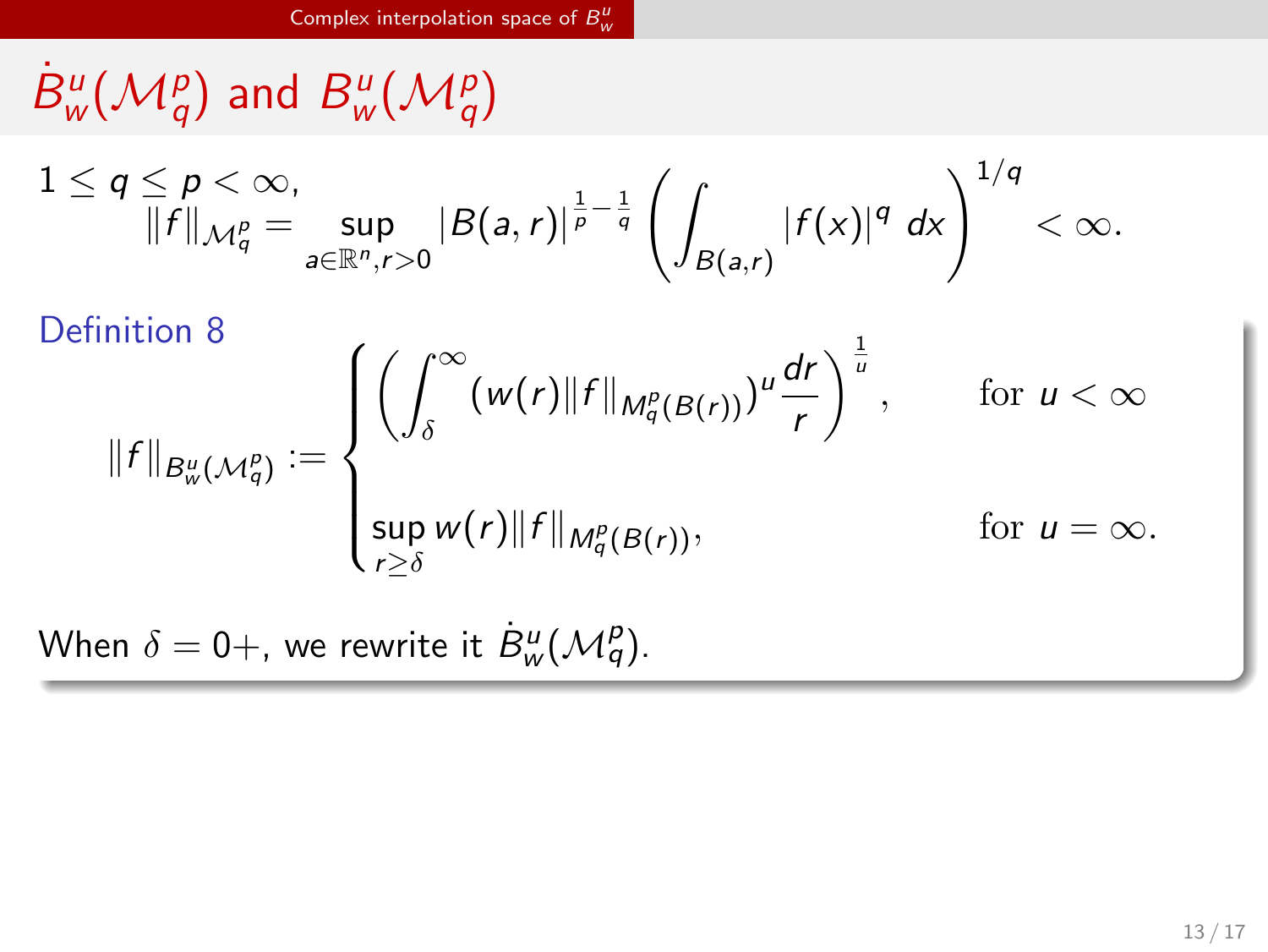$$
\dot{B}_{w}^{u}(\mathcal{M}_{q}^{p}) \text{ and } B_{w}^{u}(\mathcal{M}_{q}^{p})
$$
\n
$$
1 \leq q \leq p < \infty,
$$
\n
$$
\|f\|_{\mathcal{M}_{q}^{p}} = \sup_{a \in \mathbb{R}^{n}, r > 0} |B(a, r)|^{\frac{1}{p} - \frac{1}{q}} \left( \int_{B(a, r)} |f(x)|^{q} dx \right)^{1/q} < \infty.
$$
\n
$$
\text{Definition 8}
$$
\n
$$
\|f\|_{B_{w}^{u}(\mathcal{M}_{q}^{p})} := \begin{cases} \left( \int_{\delta}^{\infty} (w(r) \|f\|_{\mathcal{M}_{q}^{p}(B(r))})^{u} \frac{dr}{r} \right)^{\frac{1}{u}}, & \text{for } u < \infty \\ \sup_{r \geq \delta} w(r) \|f\|_{\mathcal{M}_{q}^{p}(B(r))}, & \text{for } u = \infty. \end{cases}
$$

When  $\delta = 0+$ , we rewrite it  $\dot{B}^u_w(\mathcal{M}^p_q)$ .

Lemma 9

When 
$$
\frac{p_0}{q_0} = \frac{p_1}{q_1}
$$
,  $\dot{B}_{w_0}^{u_0} (\mathcal{M}_{q_0}^{p_0})^{1-\theta} \dot{B}_{w_1}^{u_1} (\mathcal{M}_{q_1}^{p_1})^{\theta} = \dot{B}_{w}^{u} (\mathcal{M}_{q}^{p})$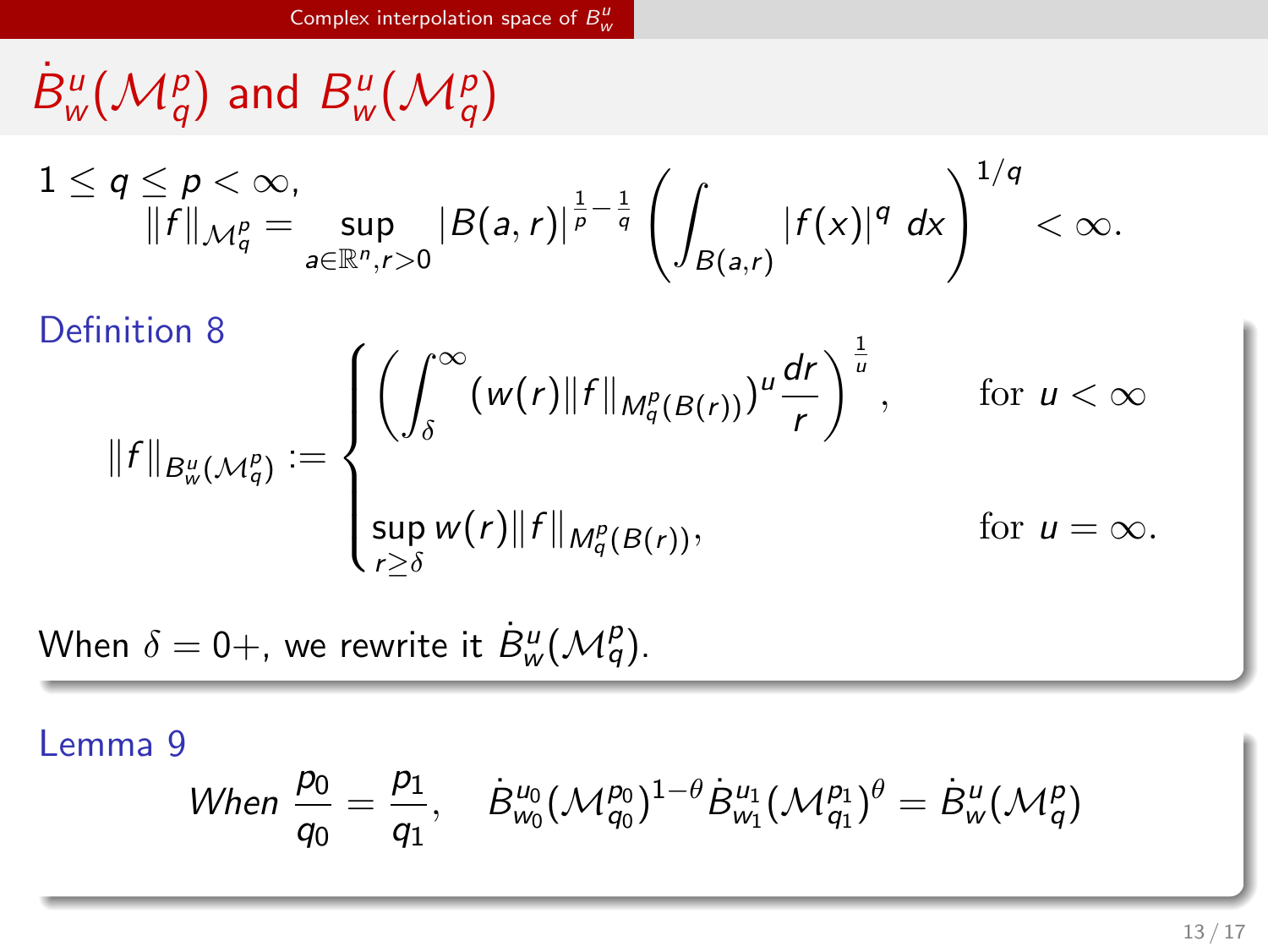Interpolation of  $\dot{B}^u_{\rm w}(\mathcal{M}^q_{\rm p})$  and  $B^u_{\rm w}$  $w^u(\mathcal{M}_p^q)$ 

Theorem 10  
\nAssume that  
\n
$$
\frac{p_0}{q_0} = \frac{p_1}{q_1}, \quad \frac{u_0}{q_0} = \frac{u_1}{q_1}, \quad w_0^{u_0} = w_1^{u_1}.
$$
  
\nDefine  $u, p, q$ , and  $w$  by  
\n $\frac{1}{u} := \frac{1 - \theta}{u_0} + \frac{\theta}{u_1}, \quad \frac{1}{p} := \frac{1 - \theta}{p_0} + \frac{\theta}{p_1}, \quad \frac{1}{q} := \frac{1 - \theta}{q_0} + \frac{\theta}{q_1},$   
\n $w := w_0^{1 - \theta} w_1^{\theta}.$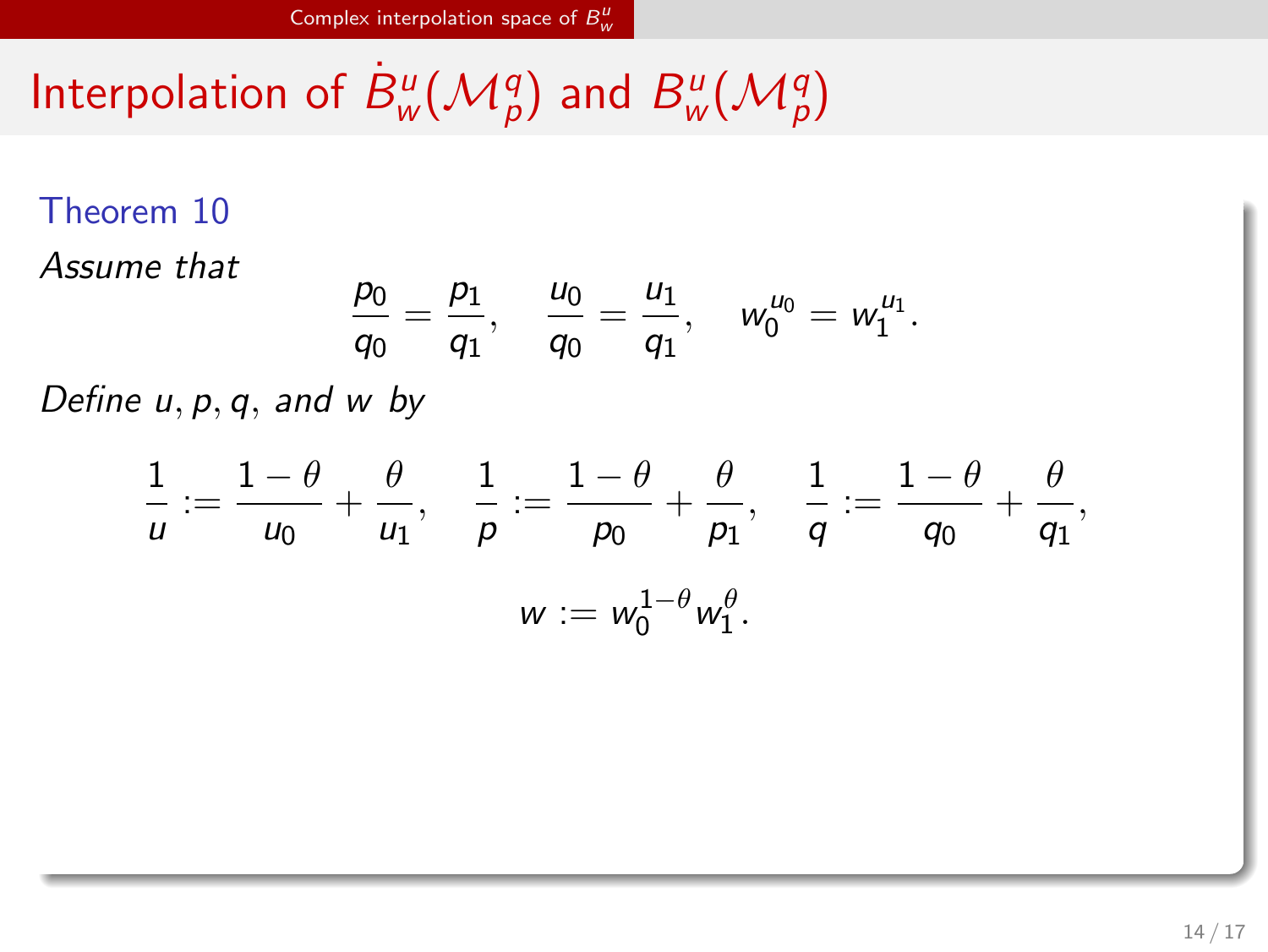Interpolation of  $\dot{B}^u_{\rm w}(\mathcal{M}^q_{\rm p})$  and  $B^u_{\rm w}$  $w^u(\mathcal{M}_p^q)$ 

Theorem 10  
\nAssume that  
\n
$$
\frac{p_0}{q_0} = \frac{p_1}{q_1}, \quad \frac{u_0}{q_0} = \frac{u_1}{q_1}, \quad w_0^{u_0} = w_1^{u_1}.
$$
\nDefine  $u, p, q$ , and  $w$  by  
\n
$$
\frac{1}{u} := \frac{1 - \theta}{u_0} + \frac{\theta}{u_1}, \quad \frac{1}{p} := \frac{1 - \theta}{p_0} + \frac{\theta}{p_1}, \quad \frac{1}{q} := \frac{1 - \theta}{q_0} + \frac{\theta}{q_1},
$$
\n
$$
w := w_0^{1 - \theta} w_1^{\theta}.
$$
\nThen we have  
\n
$$
[\dot{B}_{w_0}^{u_0}(M_{q_0}^{p_0}), \dot{B}_{w_1}^{u_1}(M_{q_1}^{p_1})]_{\theta}
$$
\n
$$
= \left\{ f \in \dot{B}_{w}^{u}(M_{q}^{p}) : \lim_{j \to \infty} ||f(1 - \chi_{\{\frac{1}{j} \leq |f| \leq j\}})||_{\dot{B}_{w}^{u}(M_{q}^{p})} = 0 \right\}
$$

*.*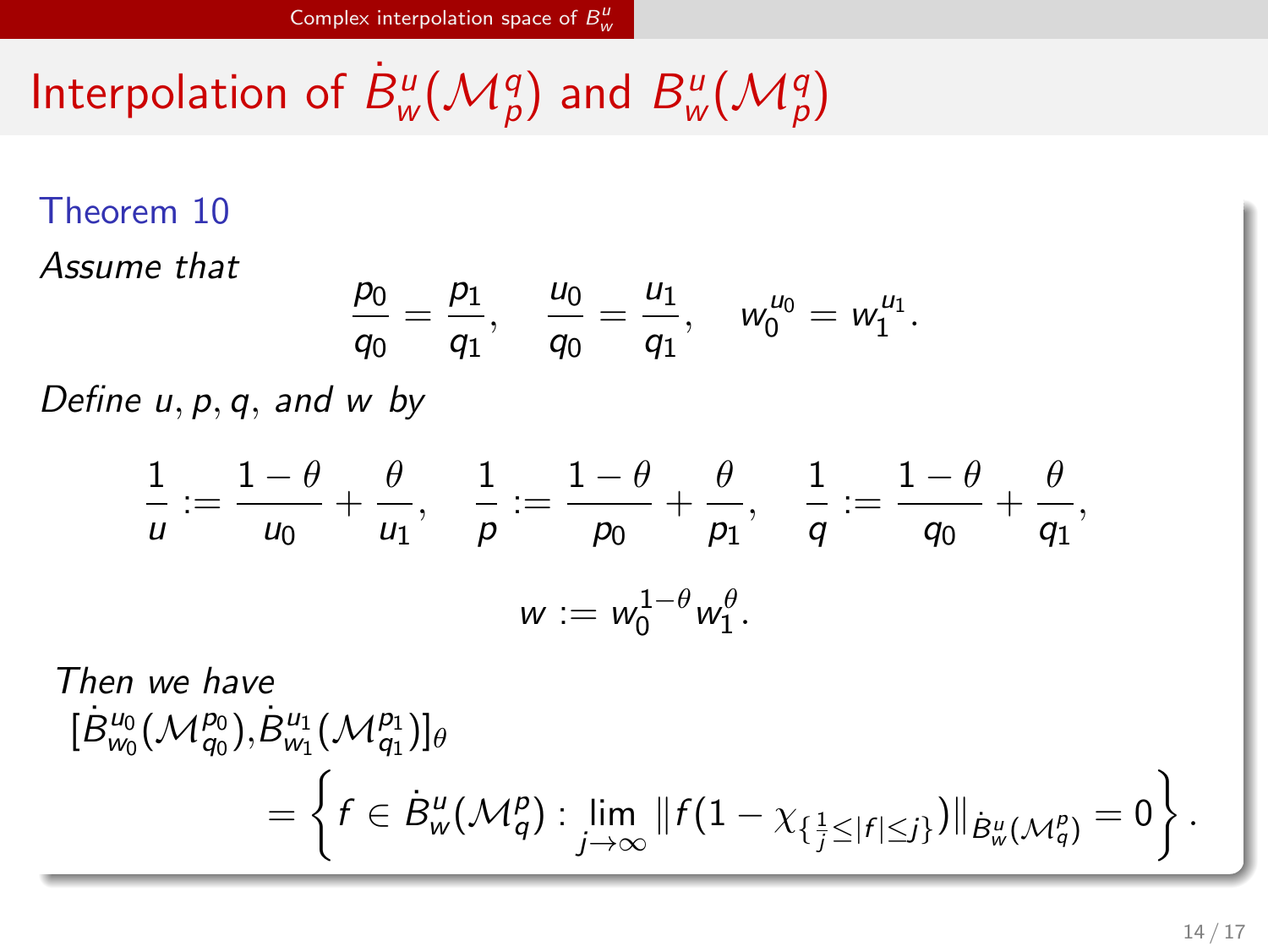The roles of closed subspace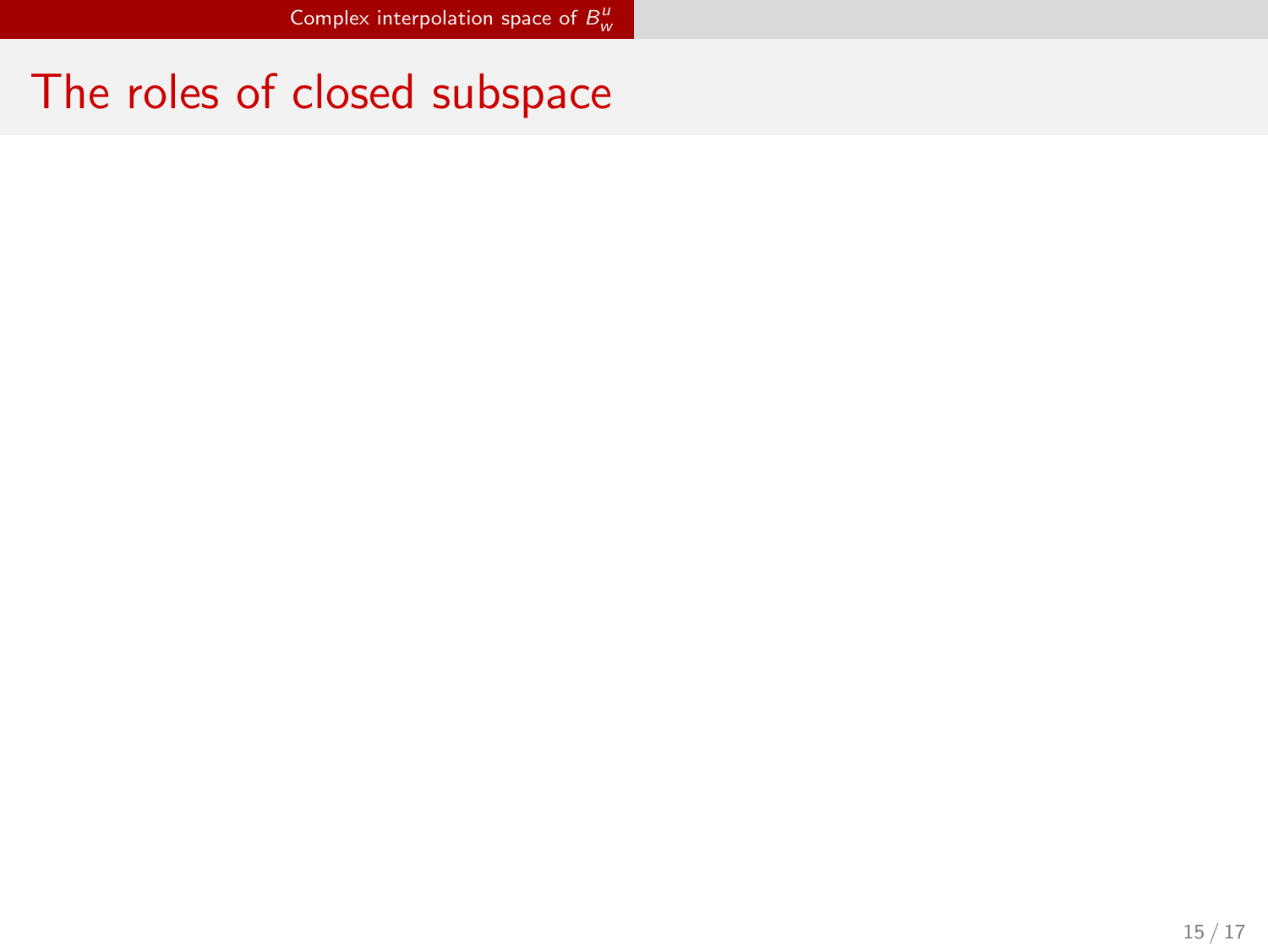The roles of closed subspace

On *L<sup>p</sup>*/Sobolev case,  $\overline{C_0^{\infty}}$ 

$$
L^p = L^p, \quad \overline{C_0^{\infty}}^{W^{s,p}} = W^{s,p}
$$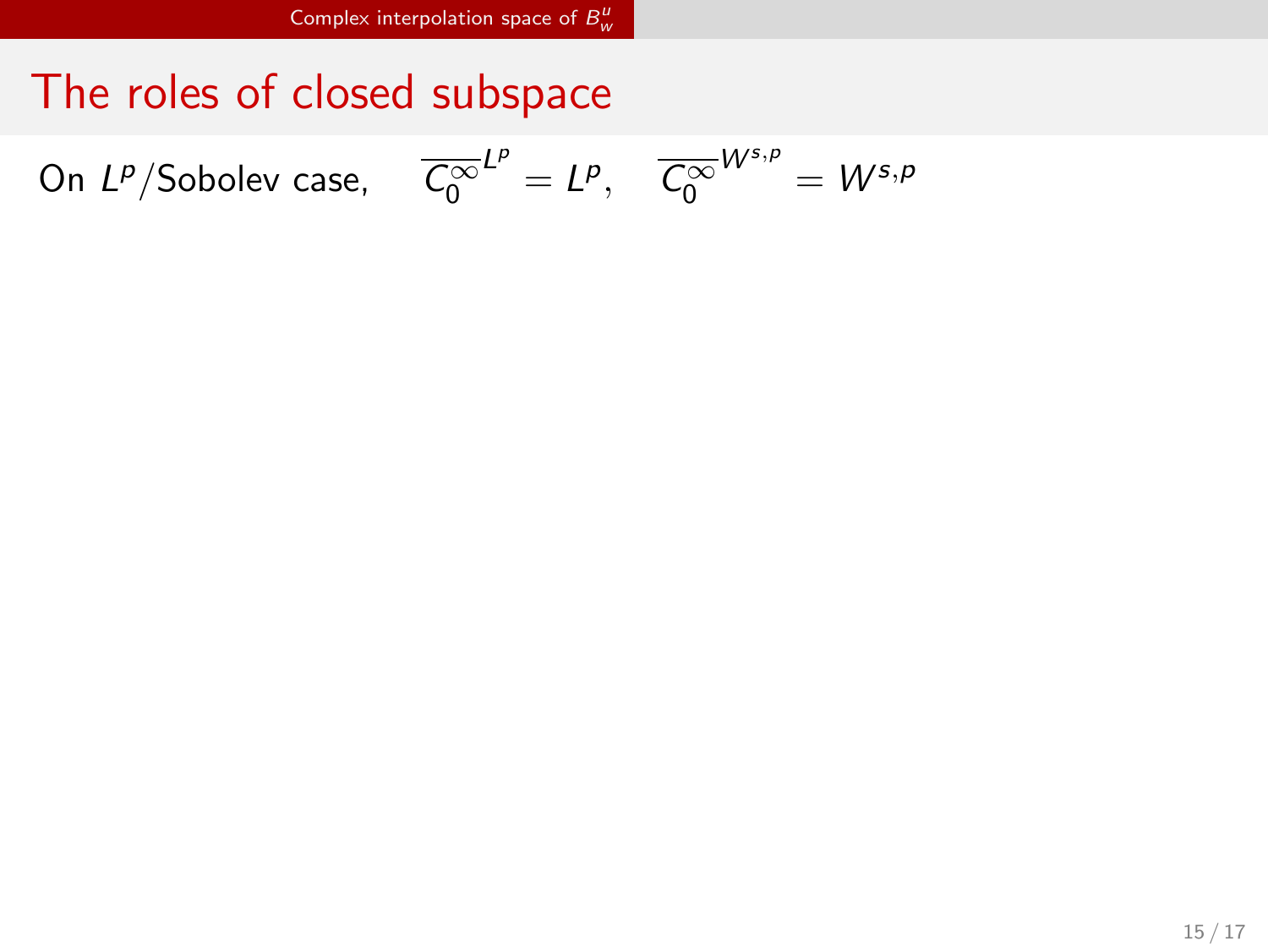The roles of closed subspace

On *L<sup>p</sup>*/Sobolev case,  $\overline{C_0^{\infty}}$ 

$$
L^p = L^p, \quad \overline{C_0^{\infty}}^{W^{s,p}} = W^{s,p}
$$

On Morrey space  $\mathcal{M}_q^p$ ,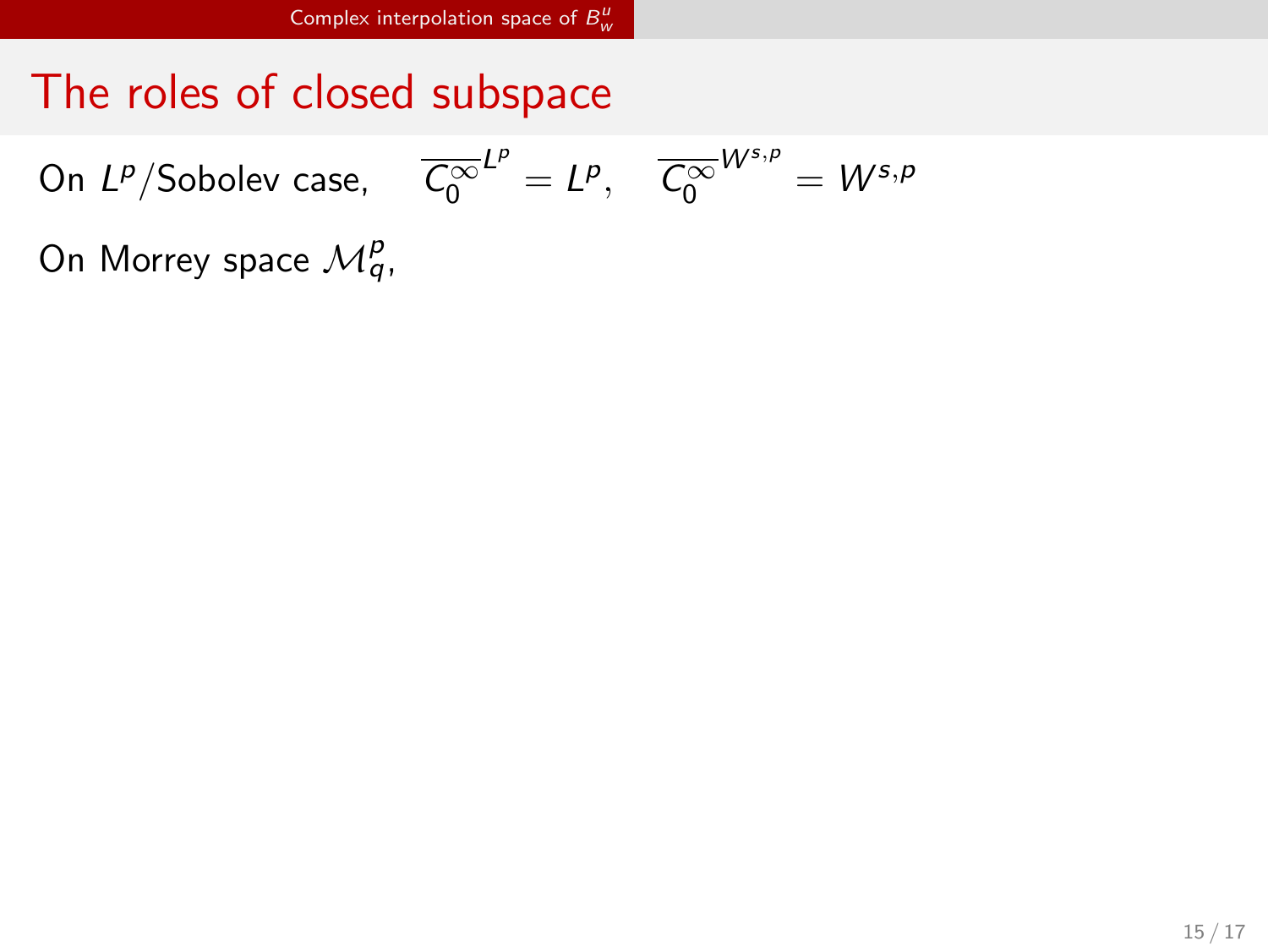The roles of closed subspace

On *L<sup>p</sup>*/Sobolev case,  $\overline{C_0^{\infty}}$  $L^p = L^p$ ,  $\overline{C_0^{\infty}}$  $W^{s,p} = W^{s,p}$ On Morrey space  $\mathcal{M}^p_q$ ,  $\overline{\mathcal{C}_0}^{\mathcal{M}^p_q} \subsetneqq \mathcal{M}^p_q$ 

(See Yuan-Sickel-Yang(2015), Hakim-Sawano(Recent works) etc.)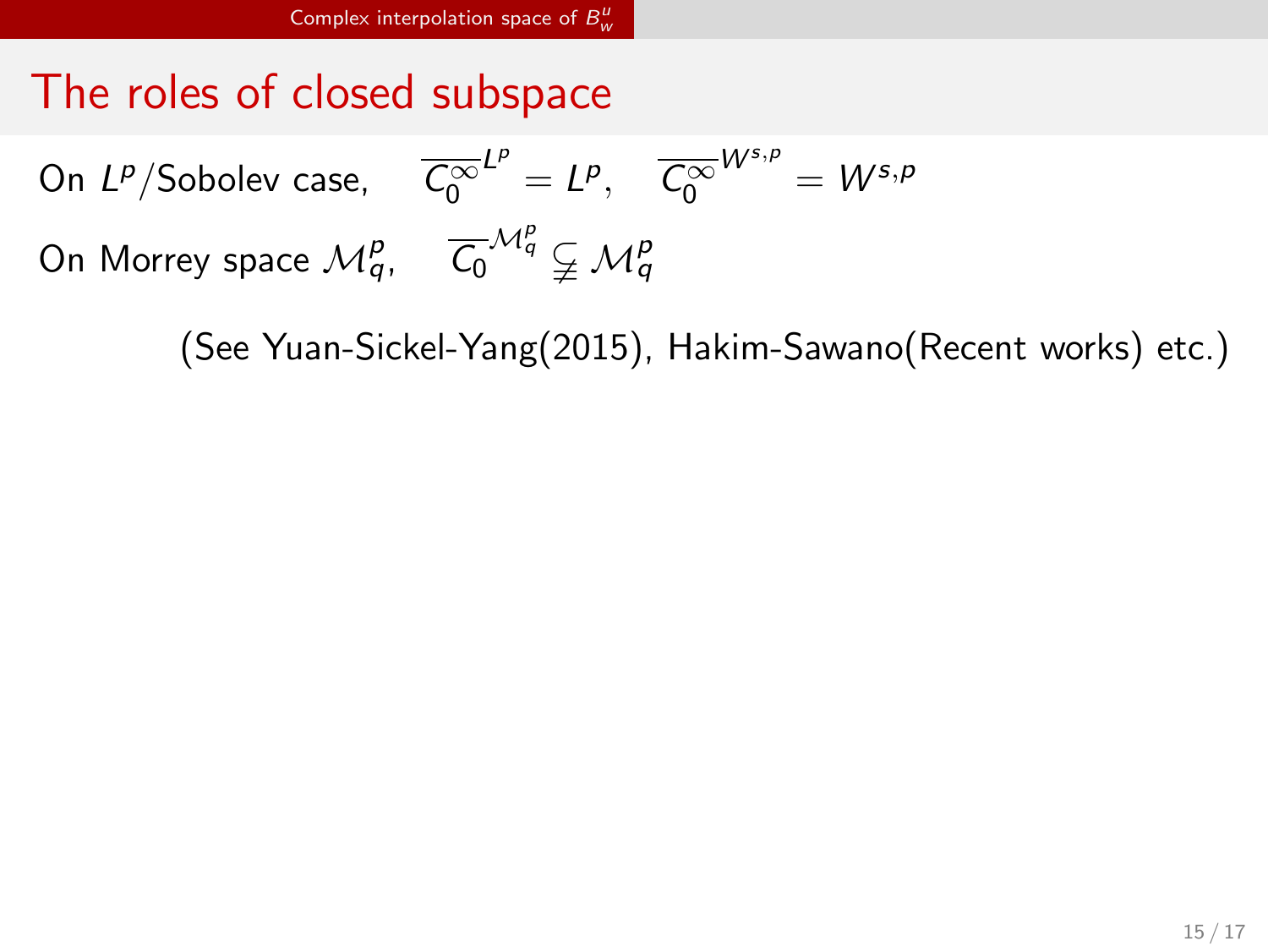The roles of closed subspace

On *L<sup>p</sup>*/Sobolev case,  $\overline{C_0^{\infty}}$  $L^p = L^p$ ,  $\overline{C_0^{\infty}}$  $W^{s,p} = W^{s,p}$ On Morrey space  $\mathcal{M}^p_q$ ,  $\overline{\mathcal{C}_0}^{\mathcal{M}^p_q} \subsetneqq \mathcal{M}^p_q$ 

(See Yuan-Sickel-Yang(2015), Hakim-Sawano(Recent works) etc.)

On  $B^u_w$  case,

$$
\overline{\mathcal{C}_0^{\infty}}^{B_{w}^{\infty}(L^q)} \subsetneqq B_{w}^{\infty}(L^q), \quad w(r) = r^{\frac{1}{p} - \frac{1}{q}}
$$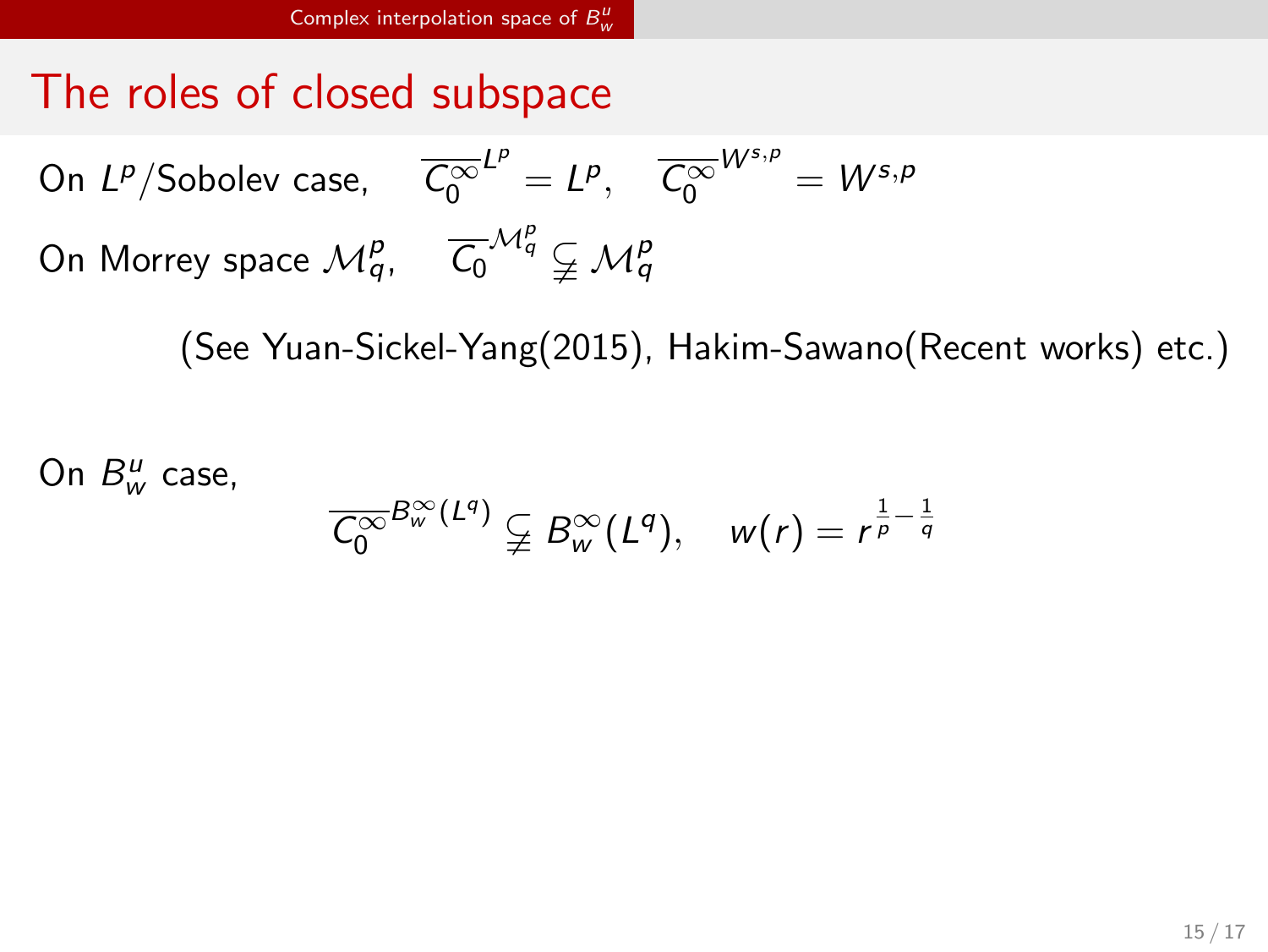The roles of closed subspace

On *L<sup>p</sup>*/Sobolev case,  $\overline{C_0^{\infty}}$  $L^p = L^p$ ,  $\overline{C_0^{\infty}}$  $W^{s,p} = W^{s,p}$ On Morrey space  $\mathcal{M}^p_q$ ,  $\overline{\mathcal{C}_0}^{\mathcal{M}^p_q} \subsetneqq \mathcal{M}^p_q$ 

(See Yuan-Sickel-Yang(2015), Hakim-Sawano(Recent works) etc.)

On  $B^u_w$  case,

$$
\overline{\mathcal{C}_0^{\infty}}^{B_{w}^{\infty}(L^q)} \subsetneq B_{w}^{\infty}(L^q), \quad w(r) = r^{\frac{1}{p} - \frac{1}{q}}
$$

U: linear subspace of  $L^0$ ,

the lattice property;  $|g| \leq |f|$  and  $f \in U$  implies  $g \in U$ .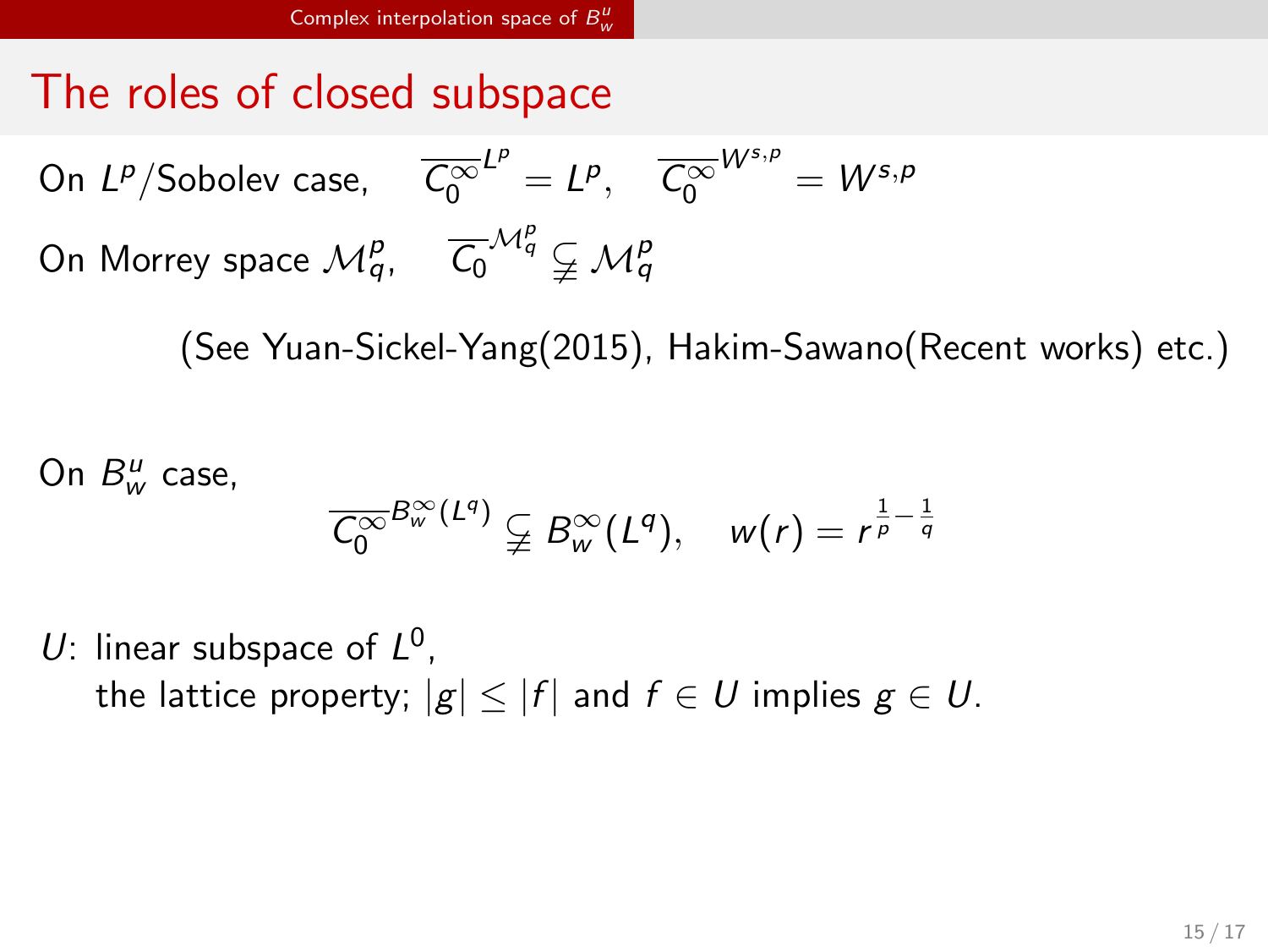# The roles of closed subspace

On *L<sup>p</sup>*/Sobolev case,  $\overline{C_0^{\infty}}$  $L^p = L^p$ ,  $\overline{C_0^{\infty}}$  $W^{s,p} = W^{s,p}$ On Morrey space  $\mathcal{M}^p_q$ ,  $\overline{\mathcal{C}_0}^{\mathcal{M}^p_q} \subsetneqq \mathcal{M}^p_q$ 

(See Yuan-Sickel-Yang(2015), Hakim-Sawano(Recent works) etc.)

On  $B^u_w$  case,

$$
\overline{\zeta_0^{\infty}}^{B_{w}^{\infty}(L^q)} \subsetneq B_{w}^{\infty}(L^q), \quad w(r) = r^{\frac{1}{p} - \frac{1}{q}}
$$

U: linear subspace of  $L^0$ ,

the lattice property;  $|g| \leq |f|$  and  $f \in U$  implies  $g \in U$ .

 $Denote$ 

 $B^u_w(L^p) = U \cap \dot{B}^u_w(L^p)$  $\dot{B}^u_w(L^p)$ .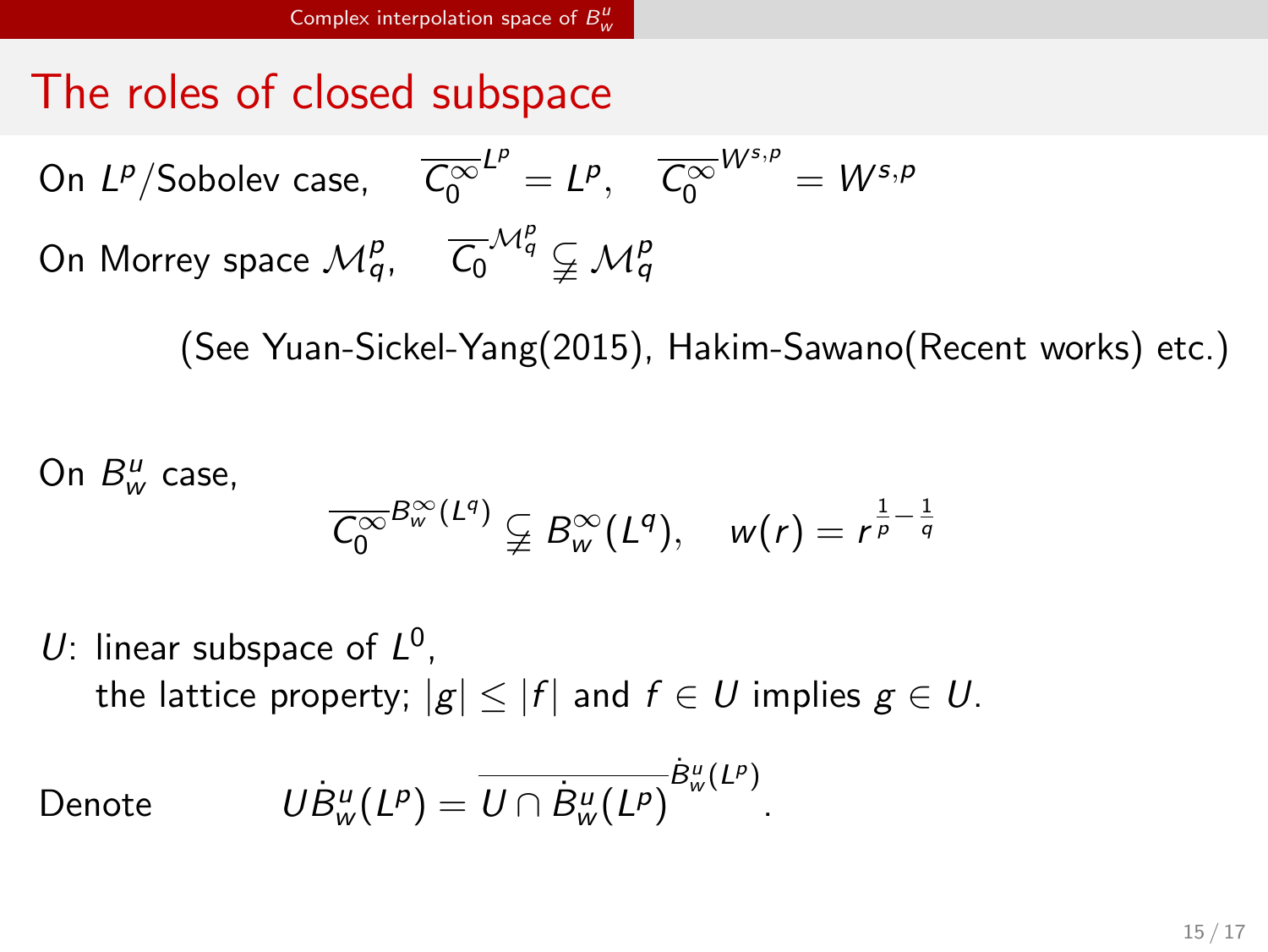The roles of closed subspace

On *L<sup>p</sup>*/Sobolev case,  $\overline{C_0^{\infty}}$  $L^p = L^p$ ,  $\overline{C_0^{\infty}}$  $W^{s,p} = W^{s,p}$ On Morrey space  $\mathcal{M}^p_q$ ,  $\overline{\mathcal{C}_0}^{\mathcal{M}^p_q} \subsetneqq \mathcal{M}^p_q$ 

(See Yuan-Sickel-Yang(2015), Hakim-Sawano(Recent works) etc.)

On  $B^u_w$  case,

$$
\overline{\mathcal{C}_0^{\infty}}^{B_{w}^{\infty}(L^q)} \subsetneq B_{w}^{\infty}(L^q), \quad w(r) = r^{\frac{1}{p} - \frac{1}{q}}
$$

U: linear subspace of  $L^0$ ,

the lattice property;  $|g| \leq |f|$  and  $f \in U$  implies  $g \in U$ .

 $Denote$ 

 $B^u_w(L^p) = U \cap \dot{B}^u_w(L^p)$  $\dot{B}^u_w(L^p)$ .

Examples: L<sup>p</sup>, Morrey class, compact supported bounded functions, etc.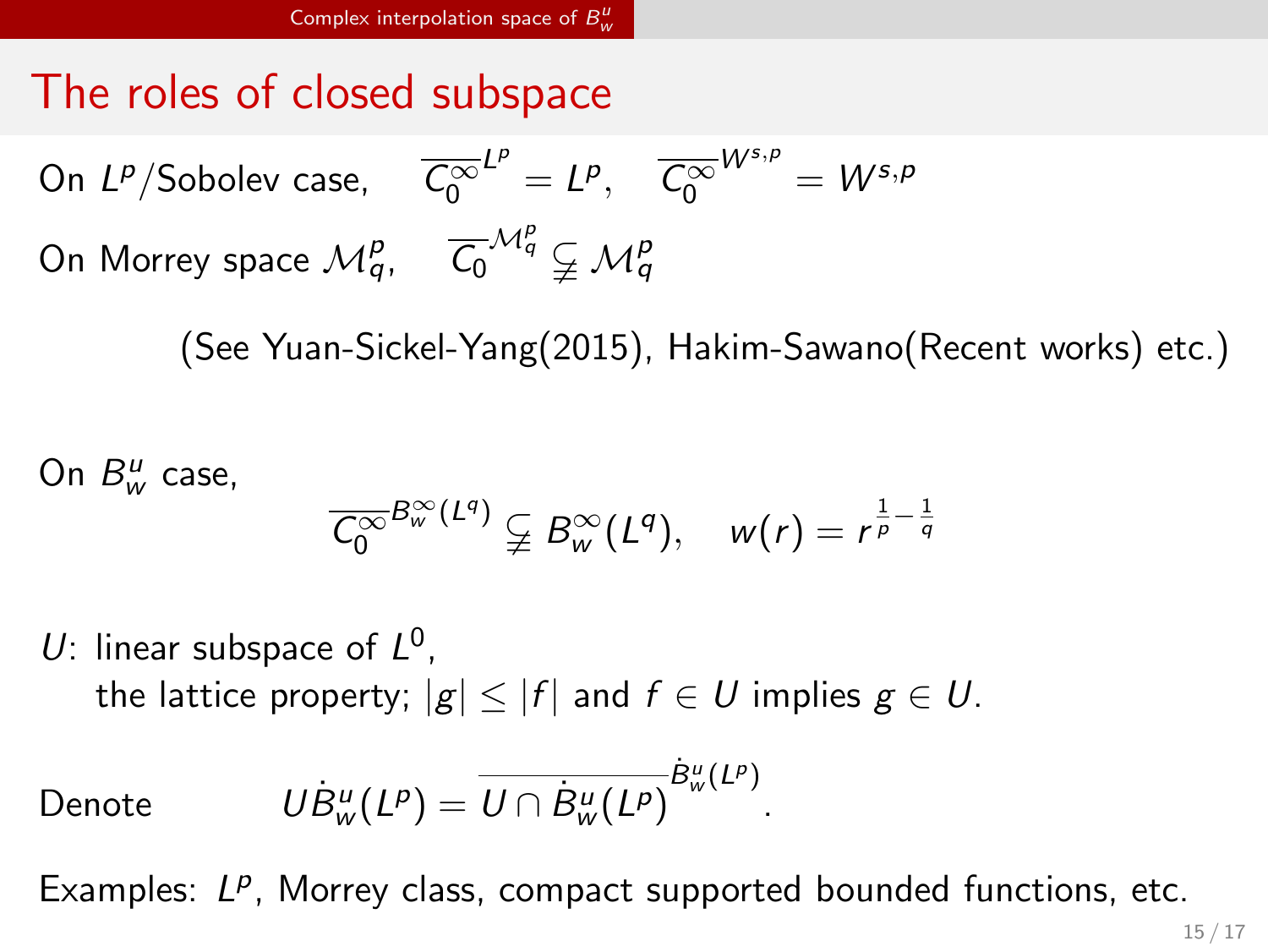The roles of closed subspace Theorem 4

$$
\begin{aligned} [U\dot{B}_{w_0}^{u_0}(L^{p_0}),U\dot{B}_{w_1}^{u_1}(L^{p_1})]_{\theta} &= U\dot{B}_{w}^{u}(L^{p})\cap[\dot{B}_{w_0}^{u_0}(L^{p_0}),\dot{B}_{w_1}^{u_1}(L^{p_1})]_{\theta} \\ [U\dot{B}_{w_0}^{u_0}(L^{p_0}),U\dot{B}_{w_1}^{u_1}(L^{p_1})]^{\theta} \\ &= \bigcap_{0
$$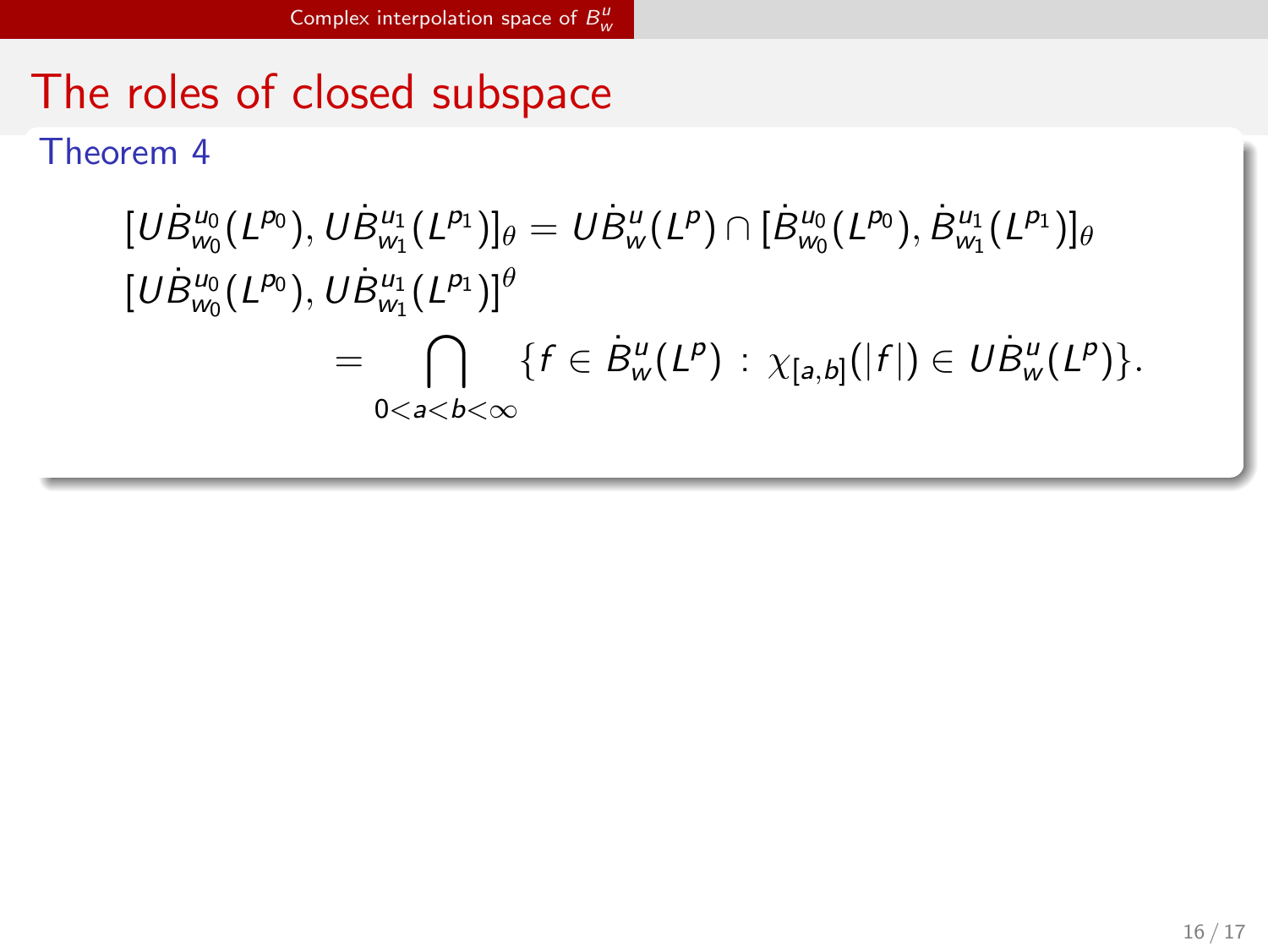## The roles of closed subspace Theorem 4

$$
\begin{aligned} [U\dot{B}^{u_0}_{w_0}(L^{p_0}),U\dot{B}^{u_1}_{w_1}(L^{p_1})]_{\theta} &= U\dot{B}^{u}_{w}(L^{p})\cap[\dot{B}^{u_0}_{w_0}(L^{p_0}),\dot{B}^{u_1}_{w_1}(L^{p_1})]_{\theta} \\ [U\dot{B}^{u_0}_{w_0}(L^{p_0}),U\dot{B}^{u_1}_{w_1}(L^{p_1})]^{\theta} \\ &= \bigcap_{0
$$

## Theorem 5

$$
\begin{aligned}\n[U\dot{B}_{w_0}^{\infty}(L^{p_0}), U\dot{B}_{w_1}^{\infty}(L^{p_1})]_{\theta} \\
&= \left\{ f \in U\dot{B}_{w}^{\infty}(L^p) : \lim_{j \to \infty} ||f - \chi_{\{\frac{1}{j} \leq |f| \leq j\}} f||_{\dot{B}_{w}^{\infty}(L^p)} = 0 \right\} \\
[U\dot{B}_{w_0}^{\infty}(L^{p_0}), U\dot{B}_{w_1}^{\infty}(L^{p_1})]_{\theta}^{\theta} \\
&= \bigcap_{0 < a < b < \infty} \left\{ f \in \dot{B}_{w}^{\infty}(L^p) : \chi_{\{a \leq |f| \leq b\}} f \in U\dot{B}_{w}^{\infty}(L^p) \right\}.\n\end{aligned}
$$